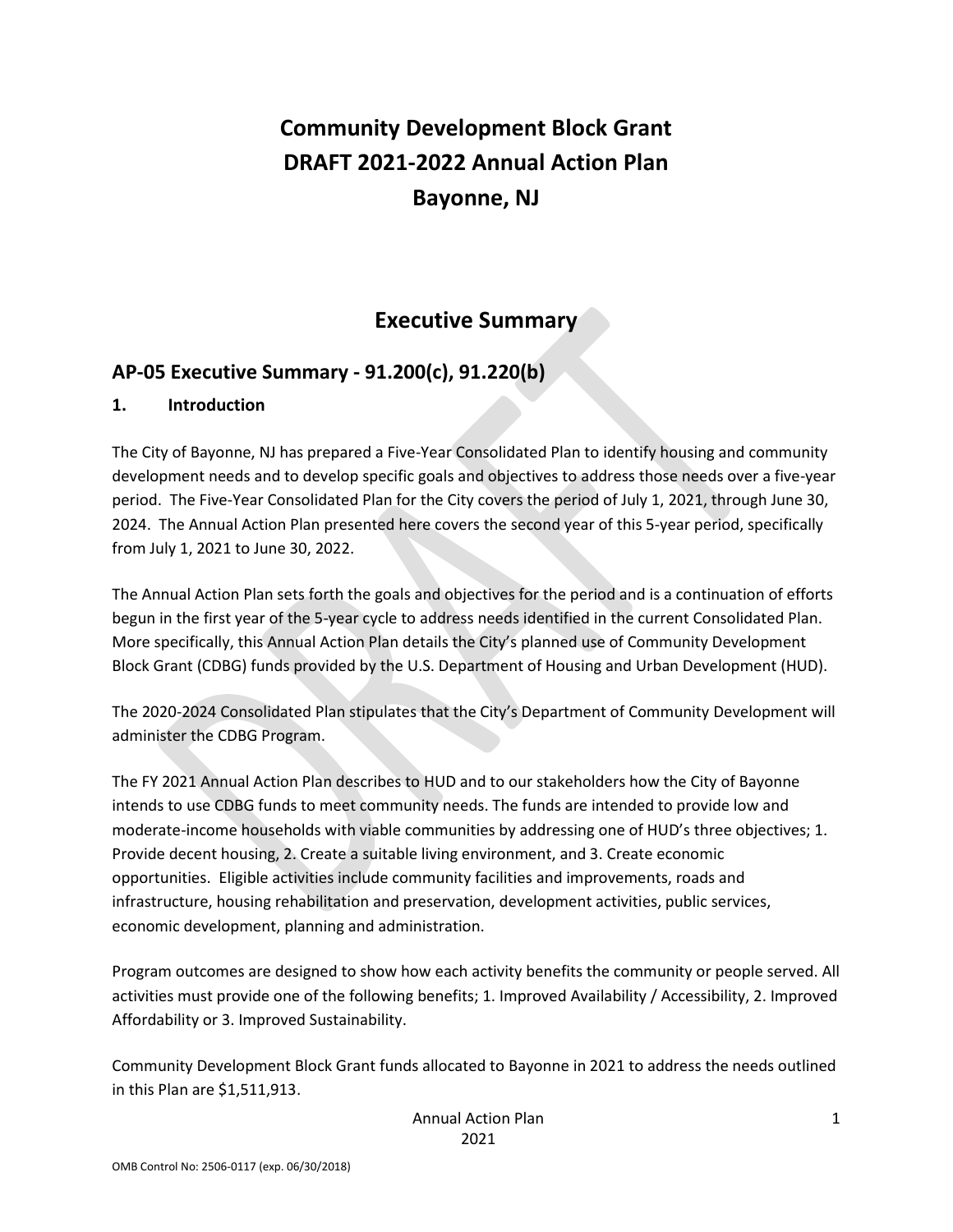## **2. Summarize the objectives and outcomes identified in the Plan**

This could be a restatement of items or a table listed elsewhere in the plan or a reference to another location. It may also contain any essential items from the housing and homeless needs assessment, the housing market analysis or the strategic plan.

All activities funded in the 2021 Program Year will support at least one objective from the following list:

- 1. Preserve existing affordable housing through the Housing Rehabilitation Program
- 2. Maintain and improve the infrastructure, including water, sewer, streets, sidewalks, storm water facilities that impact homeowners
- 3. Maintain and improve public facilities, including parks and recreation facilities; make handicap accessibility improvements as needed
- 4. Maintain and improve non-profit facilities that serve low-mod and at-risk residents, including food pantries and facilities for victims of domestic violence
- 5. Ensure that quality public services in support of youth development, public health, employment and housing needs are available to low-income residents
- 6. Continued support of provision of services to those individuals and groups with special needs, such as disabled adults and the elderly
- 7. Support activities that address the needs of the Homeless and Non-homeless Special Needs Populations, especially in the areas of prevention and of transitioning to independent living
- 8. Execution of anti-poverty efforts that support and build upon existing programs, relate to economic development efforts and integrate job training and placement, welfare to work initiatives and other programs aimed at improving opportunities for economic self-sufficiency
- 9. Continue Administration and Management activities, including Fair Housing

## **3. Evaluation of past performance**

This is an evaluation of past performance that helped lead the grantee to choose its goals or projects.

Bayonne's CDBG program has remained compliant with spending deadlines by focusing efforts of the City and its partners on the timely and compliant use of CDBG funds. That focus will continue in the 2021 Program Year.

Successful and popular services from previous years have been continued in 2021. Examples include the Senior Bus program, support for youth programs operated by the Jewish Community Center and Bayonne Family Community Center, and support for special needs populations, including United Cerebral Palsy and Victory Hall. A program to improve facilities of non-profits serving the low-mod income population has also been continued from previous years.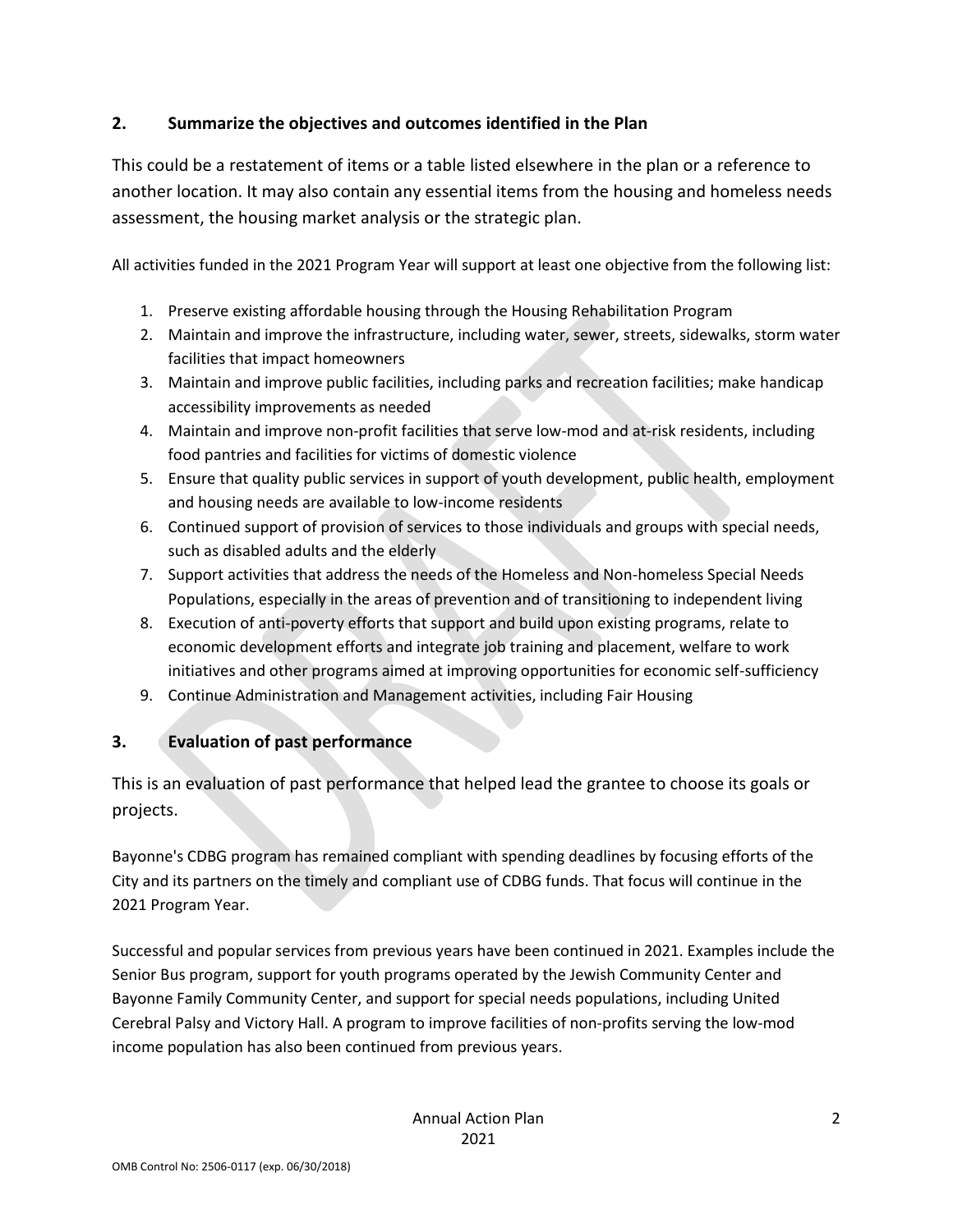Bayonne continues their commitment to further affordable housing by continuing their Housing Rehabilitation Program, support services to address homelessness and funding fair housing activities. i

## **4. Summary of Citizen Participation Process and consultation process**

Summary from citizen participation section of plan.

The City of Bayonne administration maintains an ongoing dialogue with its constituents and organizations representing various groups within Bayonne. One of the benefits of doing so is an ongoing awareness on the part of the City of the needs of Bayonne's residents. Some of those needs fall within the parameters of the CDBG program and are reflected in this Annual Action Plan.

In addition to this ongoing, sometimes informal, community assessment process, there are, of course, more formal channels for citizens to provide input into this Plan. Typically, the City would hold Public Hearings in City Hall, a totally accessible facility, that would be attended by individuals and representatives of community organizations. In 2020 and 2021, given the risks and realities of the Coronavirus pandemic, City Hall has been closed to the public. The City has remained committed to public participation despite necessary Coronavirus restrictions, moving all CDBG-related documents online and hosting virtual public hearings and focus groups as part of their annual planning process.

As far as consulting with other entities, the City maintains an ongoing relationship with more than 40 other municipalities, government agencies, school districts and community service organizations via email, conference calls, face-to-face meetings, and conferences. Again, this continuous, if sometimes informal, interaction allows Community Development staff to stay abreast of community needs and opportunities. Again, this process is supplemented with a more formal information gathering effort, specifically through the public hearings and through the inclusion of a needs assessment portion of the City's application that service providers use to request CDBG funding.

## **5. Summary of public comments**

The public comments that the City received have received as part of this process were all through the public hearing held on January 14, 2021. The consensus of comments received at the public hearing and through the needs assessment portions of applications for CDBG funding, is that there continue to be unmet needs in the Bayonne community. These include needs for public services, improvements to the facilities in which those services are provided, need for more available affordable housing, the need to improve the City's housing stock through their Housing Rehabilitation Program and the need for additional fair housing information and resources. In addition, there are increased needs in the community due to the impacts of Coronavirus on the rate of unemployment, social isolation and educational youth programming; yet at the same time there are restrictions on agencies able to provide services to meet these needs, which creates a challenging environment.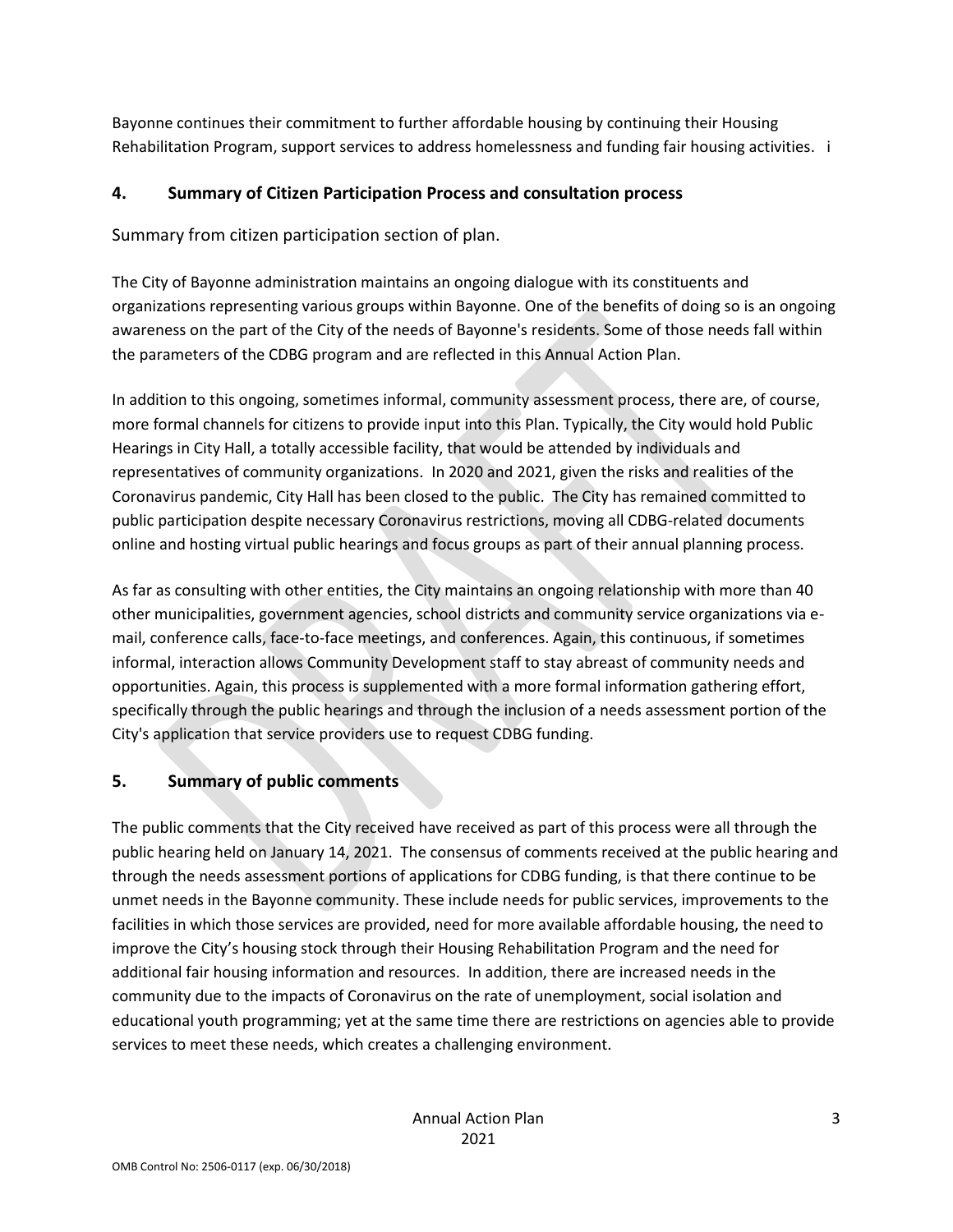### **6. Summary of comments or views not accepted and the reasons for not accepting them**

All comments were accepted and considered in the preparation of this plan.

#### **7. Summary**

Through familiarity with the community, consultation with residents and organizations and knowledge of the parameters of the CDBG program, the City of Bayonne has developed a plan that directs CDBG resources to activities that address needs in a compliant, efficient and effective manner.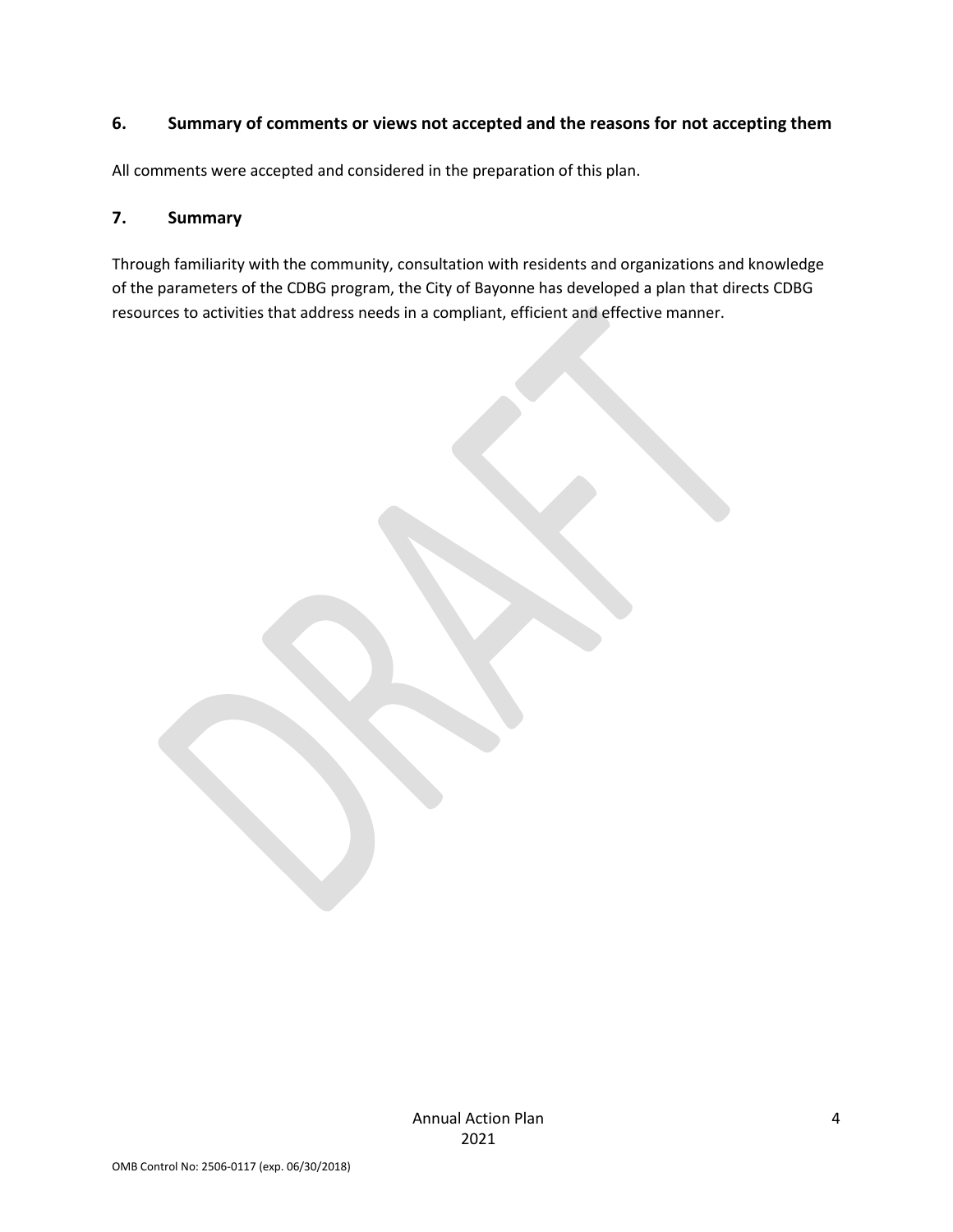# **PR-05 Lead & Responsible Agencies - 91.200(b)**

## **1. Agency/entity responsible for preparing/administering the Consolidated Plan**

The following are the agencies/entities responsible for preparing the Consolidated Plan and those responsible for administration of each grant program and funding source.

| <b>Agency Role</b>           | <b>Name</b>    | Department/Agency            |
|------------------------------|----------------|------------------------------|
| Lead Agency                  | <b>BAYONNE</b> |                              |
| <b>CDBG Administrator</b>    | <b>BAYONNE</b> | <b>Community Development</b> |
| <b>HOPWA Administrator</b>   |                |                              |
| <b>HOME Administrator</b>    |                |                              |
| <b>HOPWA-C Administrator</b> |                |                              |

**Table 1 – Responsible Agencies**

#### **Narrative**

The City Council, through the Department of Community Development, has the ultimate responsibility in assuring that the priority needs of the Consolidated Plan are met. The Department provides the funding and technical assistance to the non-profit housing developers and service providers, and City agencies and authorities for projects that meet the needs documented in the plan. The City's housing and community development programs are administered by the Department of Community Development, working with a number of other City agencies, county offices, and not-for-profit service providers.

#### **Consolidated Plan Public Contact Information**

Samantha Howard, Executive Director, Bayonne Economic Opportunity Foundation, 555 Kennedy Blvd., Bayonne, NJ 07002; 201-437-7229 ext. 19; showard@beof.org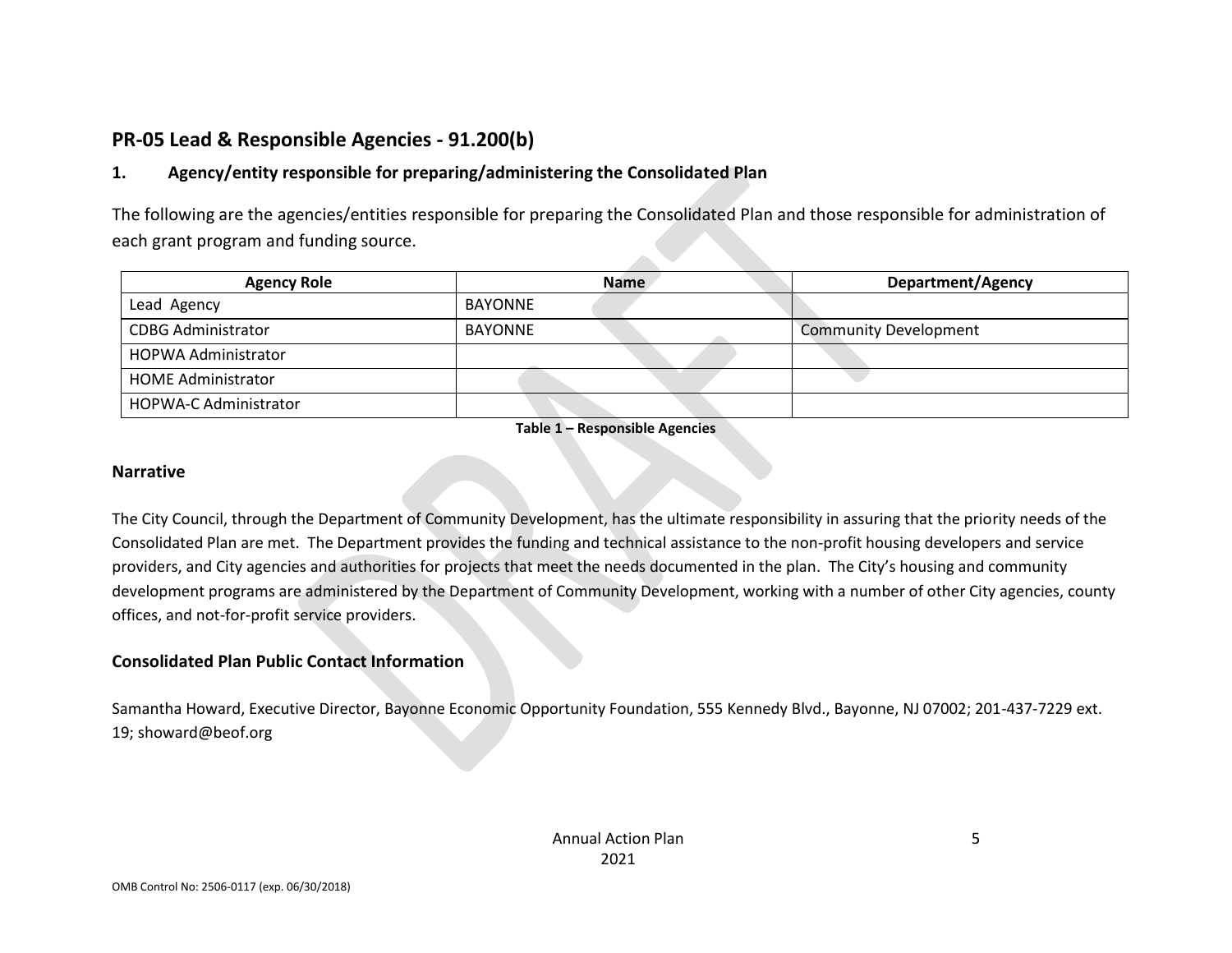# **AP-10 Consultation - 91.100, 91.200(b), 91.215(l)**

#### **1. Introduction**

The City of Bayonne developed this Annual Action Plan with input from public, private, non-profit and for-profit organizations, the same components that come together to implement plans and provide benefits to Bayonne's low- and moderate-income residents. The collaborative approach employed by the City has proven to be a valuable tool in eliciting input that would not otherwise be available. This development process synthesized diverse ideas and approaches into a comprehensive and coherent planning document and set of strategies that address the community needs of the City in a clear and logical fashion.

# **Provide a concise summary of the jurisdiction's activities to enhance coordination between public and assisted housing providers and private and governmental health, mental health and service agencies (91.215(l)).**

The City's housing and community development programs are administered by the Department of Community Development, working with a number of other City agencies and not-for-profit service providers. The Bayonne Economic Opportunity Foundation, Bayonne Family Community Center, Bayonne Mental Health, Garden State Episcopal Community Development Corporation and more all provide various public services, including mental health, case management/service referrals and emergency assistance to individuals experiencing homelessness. The City has worked closely with local non-profit organizations to actively encourage cross-sector collaboration and innovation in providing housing and services for low- and moderate-income persons.

Both the City and the Bayonne Housing Authority coordinate their efforts and activities to ensure adequate and efficient service in the areas of public housing and housing assistance. The Bayonne Housing Authority manages the public housing units and Section 8 program on a day-to-day basis. Also, the City Department of Community Development maintains a positive relationship with the builders, developers and financial institutions in the County and the region. This collaborative approach has assisted in the creation of affordable housing projects throughout the City.

A number of other agencies, organizations and programs are consulted with respect to providing services and assistance to the City's low- and moderate-income residents. The NJ Department of Community Affairs provides technical and financial assistance through various housing programs. The Hudson County Board of Social Services and the Department of Human Services provide counseling programs for homeless persons and emergency assistance. The Comprehensive Emergency Assistance System (CEAS) Committee coordinates homeless strategies and programs countywide. Though these entities and the CEAS in particular, work well together, there are opportunities for improved coordination and communication. All agencies involved in these efforts are seeking new ways to better serve their target populations and the general public.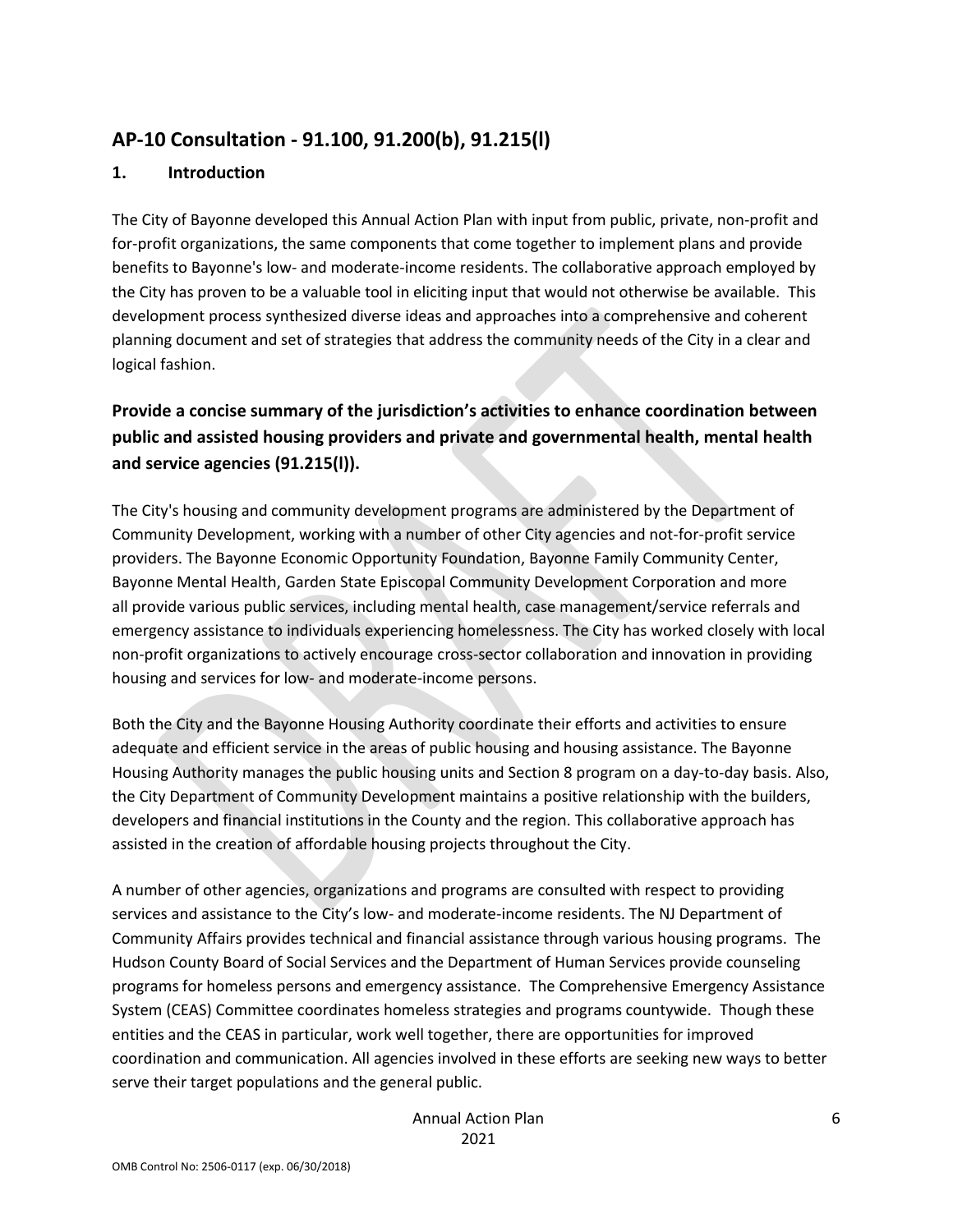The City of Bayonne, as the administrator of the CDBG funds, works closely with non-profit organizations, the school and college districts, private sector organizations, such as banks, contractors and developers, and other government entities to address the community objectives outlined in this plan. These organizations also contributed to this plan in various ways:

- Participation in the focus group and public hearing.
- Individual conversations were held with various stakeholders who were unable to attend a public hearing or focus group.

The Bayonne Community Development Program maintains ongoing relationships with its municipal, agency and community-based partners through ongoing dialogues, application processes, formal meetings and less formal settings. This frequent interaction with the varied components of the City allows the CD Program to complete both big picture, long-term planning and to assist in day-to-day implementation of those plans.

# **Describe coordination with the Continuum of Care and efforts to address the needs of homeless persons (particularly chronically homeless individuals and families, families with children, veterans, and unaccompanied youth) and persons at risk of homelessness.**

In New Jersey, the state requires that each county establish a Human Services Advisory Council (HSAC) to coordinate the provision of all human/social services in the county. The state further requires that a Comprehensive Emergency Assistance System (CEAS) subcommittee be established in each county, specifically to coordinate the provision of services and housing to the homeless.

Bayonne is a participant in the Jersey City-Bayonne-Hudson County Continuum of Care, known as the Hudson County Alliance to End Homelessness (HCAEH).

HCAEH is a consortium of homeless housing, shelter, consumers, advocates and government representatives working together to shape countywide planning and decision making. The HCAEH is led by the Hudson County Division of Housing and Community Development.

**Describe consultation with the Continuum(s) of Care that serves the jurisdiction's area in determining how to allocate ESG funds, develop performance standards for and evaluate outcomes of projects and activities assisted by ESG funds, and develop funding, policies and procedures for the operation and administration of HMIS**

The City of Bayonne does not receive ESG funds but consults with Hudson County through the CoC and CEAS organizations to help the County determine how best to use ESG resources.

# **2. Agencies, groups, organizations and others who participated in the process and consultations**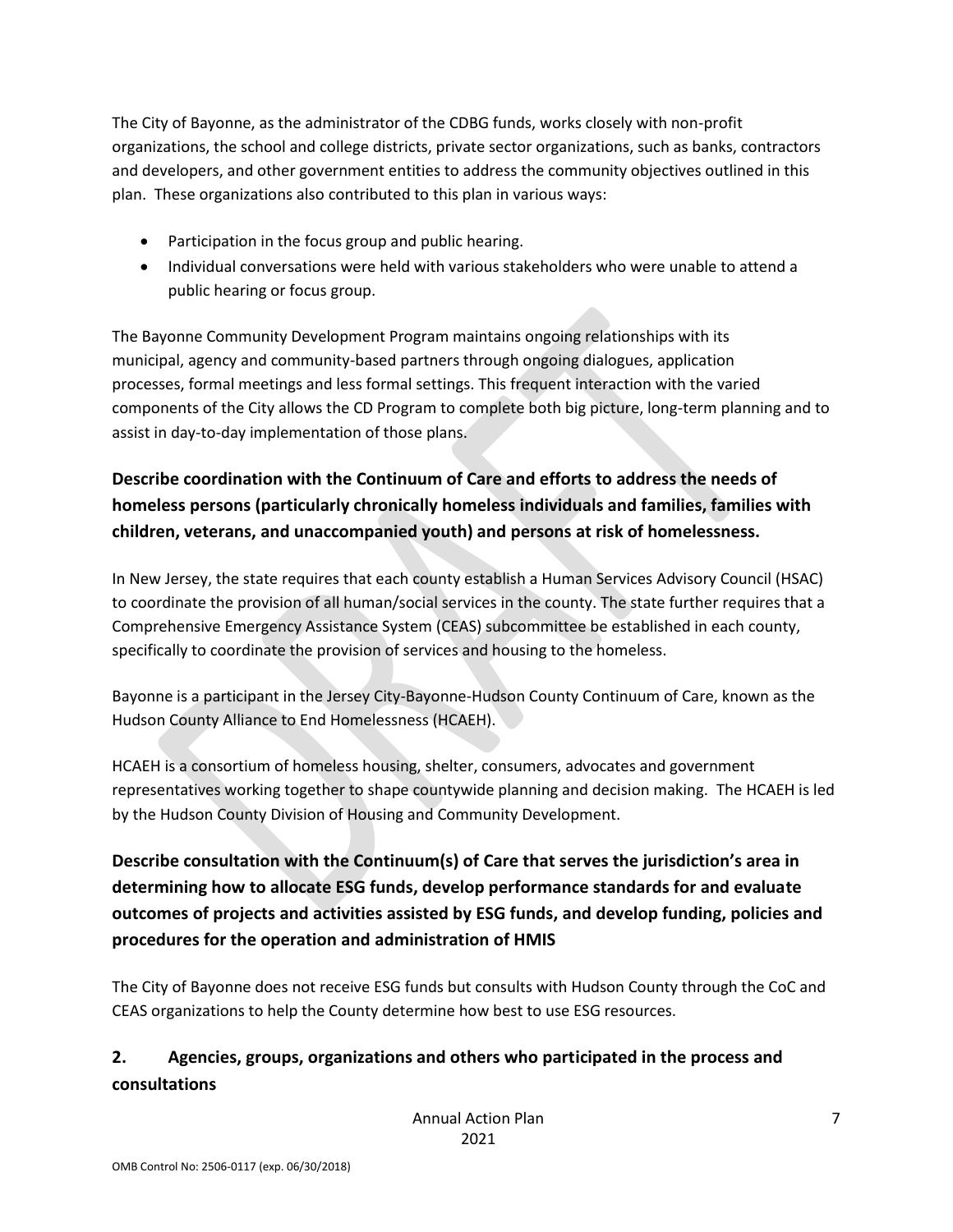**Table 2 – Agencies, groups, organizations who participated**

| $\mathbf{1}$   | Agency/Group/Organization                                                                                                                           | City of Bayonne Planning Department                                                                                                       |  |  |
|----------------|-----------------------------------------------------------------------------------------------------------------------------------------------------|-------------------------------------------------------------------------------------------------------------------------------------------|--|--|
|                | <b>Agency/Group/Organization Type</b>                                                                                                               | Planning organization                                                                                                                     |  |  |
|                | What section of the Plan was addressed by<br><b>Consultation?</b>                                                                                   | <b>Housing Need Assessment</b><br><b>Economic Development</b>                                                                             |  |  |
|                | How was the Agency/Group/Organization consulted<br>and what are the anticipated outcomes of the<br>consultation or areas for improved coordination? | Consultation via meetings, e-mails and less formal conversations with various<br>City departments to continually evaluate relevant needs. |  |  |
| $\overline{2}$ | Agency/Group/Organization                                                                                                                           | The City of Bayonne, Department of Community Development                                                                                  |  |  |
|                | <b>Agency/Group/Organization Type</b>                                                                                                               | Housing<br>Services - Housing<br>Services-Children<br>Services-Elderly Persons<br>Other government - Local                                |  |  |
|                | What section of the Plan was addressed by<br><b>Consultation?</b>                                                                                   | <b>Housing Need Assessment</b><br><b>Economic Development</b><br><b>Market Analysis</b>                                                   |  |  |
|                | How was the Agency/Group/Organization consulted<br>and what are the anticipated outcomes of the<br>consultation or areas for improved coordination? | Consultation via meetings, e-mails and less formal conversations with various<br>City departments to continually evaluate relevant needs. |  |  |
| 3              | Agency/Group/Organization                                                                                                                           | WINDMILL ALLIANCE, INC                                                                                                                    |  |  |
|                | <b>Agency/Group/Organization Type</b>                                                                                                               | Services-Children<br>Services-Elderly Persons<br>Services-Persons with Disabilities                                                       |  |  |
|                | What section of the Plan was addressed by<br><b>Consultation?</b>                                                                                   | <b>Homelessness Strategy</b><br>Non-Homeless Special Needs<br>8<br><b>Annual Action Plan</b>                                              |  |  |

Annual Action Plan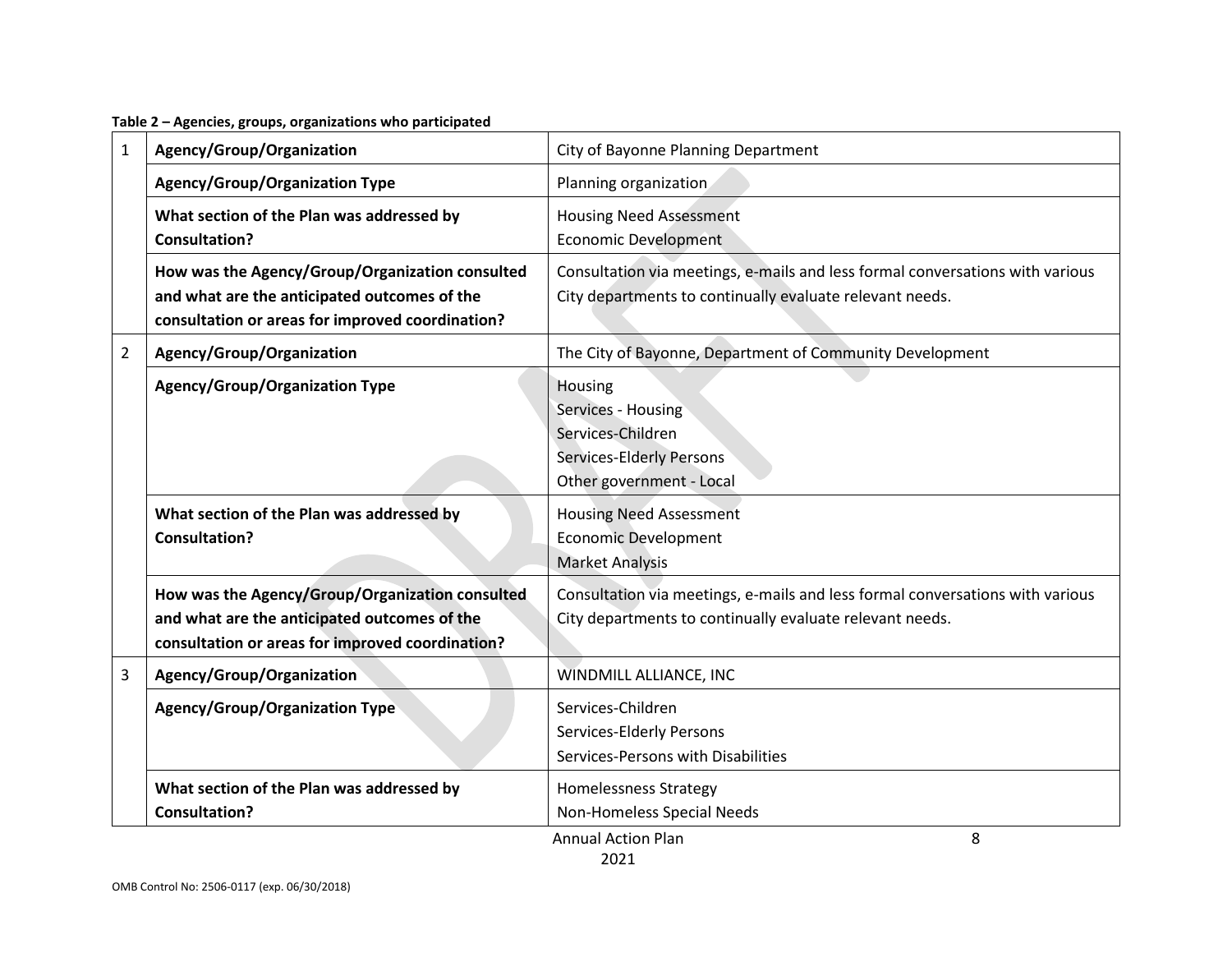|   | How was the Agency/Group/Organization consulted<br>and what are the anticipated outcomes of the<br>consultation or areas for improved coordination? | In addition to consultation via meetings, e-mails and less formal conversation;<br>the City held one public hearing, a community stakeholder meeting and a<br>community survey to solicit input on community needs and priorities. This<br>organization's application for CDBG funding also included a description of<br>community needs. |
|---|-----------------------------------------------------------------------------------------------------------------------------------------------------|-------------------------------------------------------------------------------------------------------------------------------------------------------------------------------------------------------------------------------------------------------------------------------------------------------------------------------------------|
| 4 | Agency/Group/Organization                                                                                                                           | <b>Urban Enterprise Zone</b>                                                                                                                                                                                                                                                                                                              |
|   | <b>Agency/Group/Organization Type</b>                                                                                                               | Planning organization<br><b>Business Leaders</b><br><b>Civic Leaders</b>                                                                                                                                                                                                                                                                  |
|   | What section of the Plan was addressed by<br><b>Consultation?</b>                                                                                   | <b>Economic Development</b>                                                                                                                                                                                                                                                                                                               |
|   | How was the Agency/Group/Organization consulted<br>and what are the anticipated outcomes of the<br>consultation or areas for improved coordination? | Consultation via meetings, e-mails and less formal conversations with various<br>City departments to continually evaluate relevant needs.                                                                                                                                                                                                 |
| 5 | Agency/Group/Organization                                                                                                                           | <b>Bayonne Housing Authority</b>                                                                                                                                                                                                                                                                                                          |
|   | <b>Agency/Group/Organization Type</b>                                                                                                               | PHA                                                                                                                                                                                                                                                                                                                                       |
|   | What section of the Plan was addressed by<br><b>Consultation?</b>                                                                                   | <b>Housing Need Assessment</b><br><b>Public Housing Needs</b>                                                                                                                                                                                                                                                                             |
|   | How was the Agency/Group/Organization consulted<br>and what are the anticipated outcomes of the<br>consultation or areas for improved coordination? | In addition to consultation via meetings, e-mails and less formal conversation;<br>the City held one public hearing, a community stakeholder meeting and a<br>community survey to solicit input on community needs and priorities.                                                                                                        |
| 6 | Agency/Group/Organization                                                                                                                           | <b>Community Day Nursery</b>                                                                                                                                                                                                                                                                                                              |
|   | <b>Agency/Group/Organization Type</b>                                                                                                               | Services-Children                                                                                                                                                                                                                                                                                                                         |
|   | What section of the Plan was addressed by<br><b>Consultation?</b>                                                                                   | <b>Market Analysis</b><br>Anti-poverty Strategy                                                                                                                                                                                                                                                                                           |

9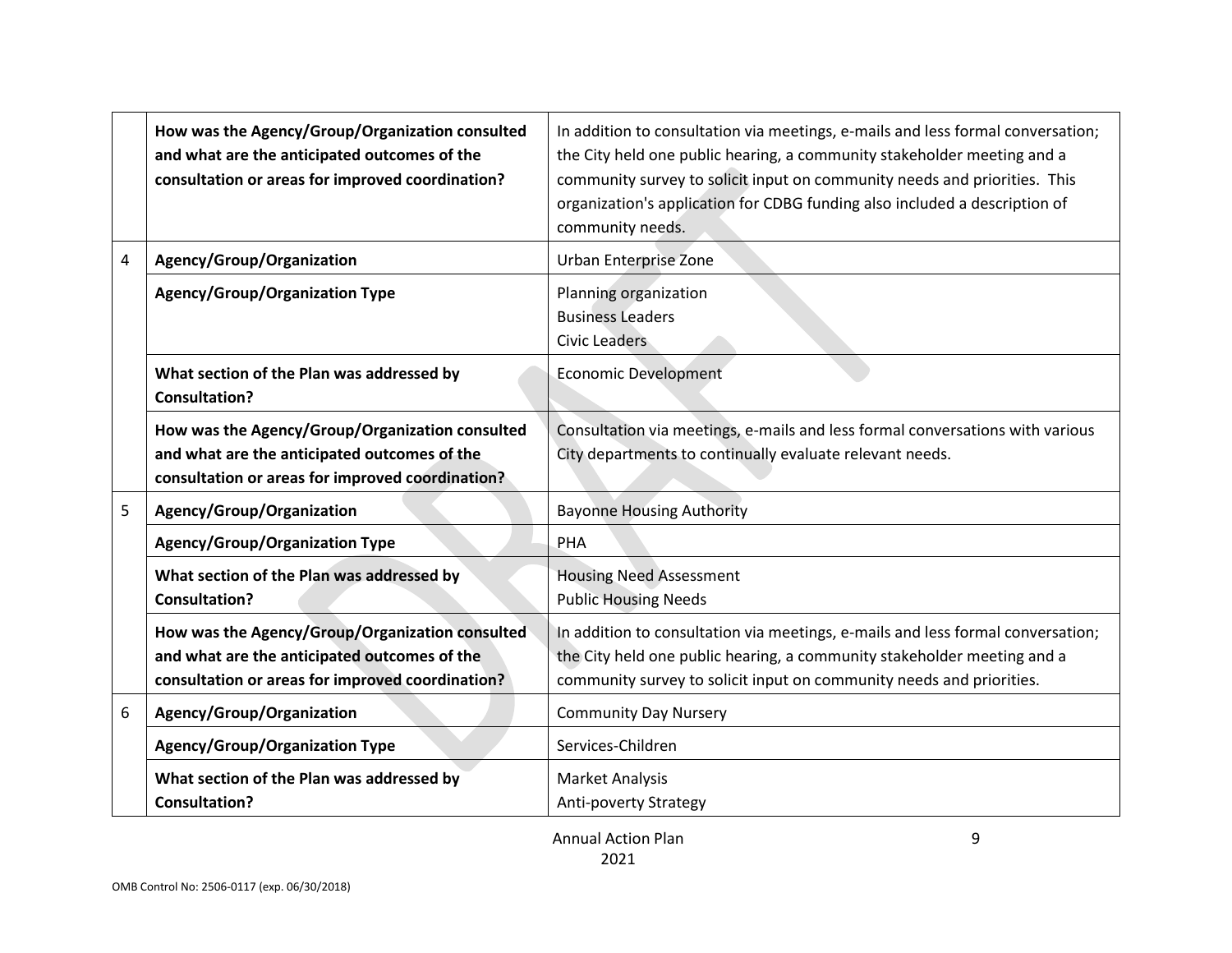|                | How was the Agency/Group/Organization consulted<br>and what are the anticipated outcomes of the<br>consultation or areas for improved coordination? | In addition to consultation via meetings, e-mails and less formal conversation;<br>the City held one public hearing, a community stakeholder meeting and a<br>community survey to solicit input on community needs and priorities. This<br>organization's application for CDBG funding also included a description of<br>community needs. |  |  |
|----------------|-----------------------------------------------------------------------------------------------------------------------------------------------------|-------------------------------------------------------------------------------------------------------------------------------------------------------------------------------------------------------------------------------------------------------------------------------------------------------------------------------------------|--|--|
| $\overline{7}$ | Agency/Group/Organization                                                                                                                           | <b>Bayonne Family Community Center</b>                                                                                                                                                                                                                                                                                                    |  |  |
|                | <b>Agency/Group/Organization Type</b>                                                                                                               | Services-Children<br><b>Services-Elderly Persons</b><br>Services-Persons with Disabilities                                                                                                                                                                                                                                                |  |  |
|                | What section of the Plan was addressed by<br><b>Consultation?</b>                                                                                   | Non-Homeless Special Needs<br>Market Analysis                                                                                                                                                                                                                                                                                             |  |  |
|                | How was the Agency/Group/Organization consulted<br>and what are the anticipated outcomes of the<br>consultation or areas for improved coordination? | In addition to consultation via meetings, e-mails and less formal conversation;<br>the City held one public hearing, a community stakeholder meeting and a<br>community survey to solicit input on community needs and priorities. This<br>organization's application for CDBG funding also included a description of<br>community needs. |  |  |
| 8              | Agency/Group/Organization                                                                                                                           | <b>United Cerebral Palsy</b>                                                                                                                                                                                                                                                                                                              |  |  |
|                | <b>Agency/Group/Organization Type</b>                                                                                                               | Services-Persons with Disabilities                                                                                                                                                                                                                                                                                                        |  |  |
|                | What section of the Plan was addressed by<br><b>Consultation?</b>                                                                                   | Non-Homeless Special Needs<br><b>Market Analysis</b>                                                                                                                                                                                                                                                                                      |  |  |
|                | How was the Agency/Group/Organization consulted<br>and what are the anticipated outcomes of the<br>consultation or areas for improved coordination? | In addition to consultation via meetings, e-mails and less formal conversation;<br>the City held one public hearing, a community stakeholder meeting and a<br>community survey to solicit input on community needs and priorities. This<br>organization's application for CDBG funding also included a description of<br>community needs. |  |  |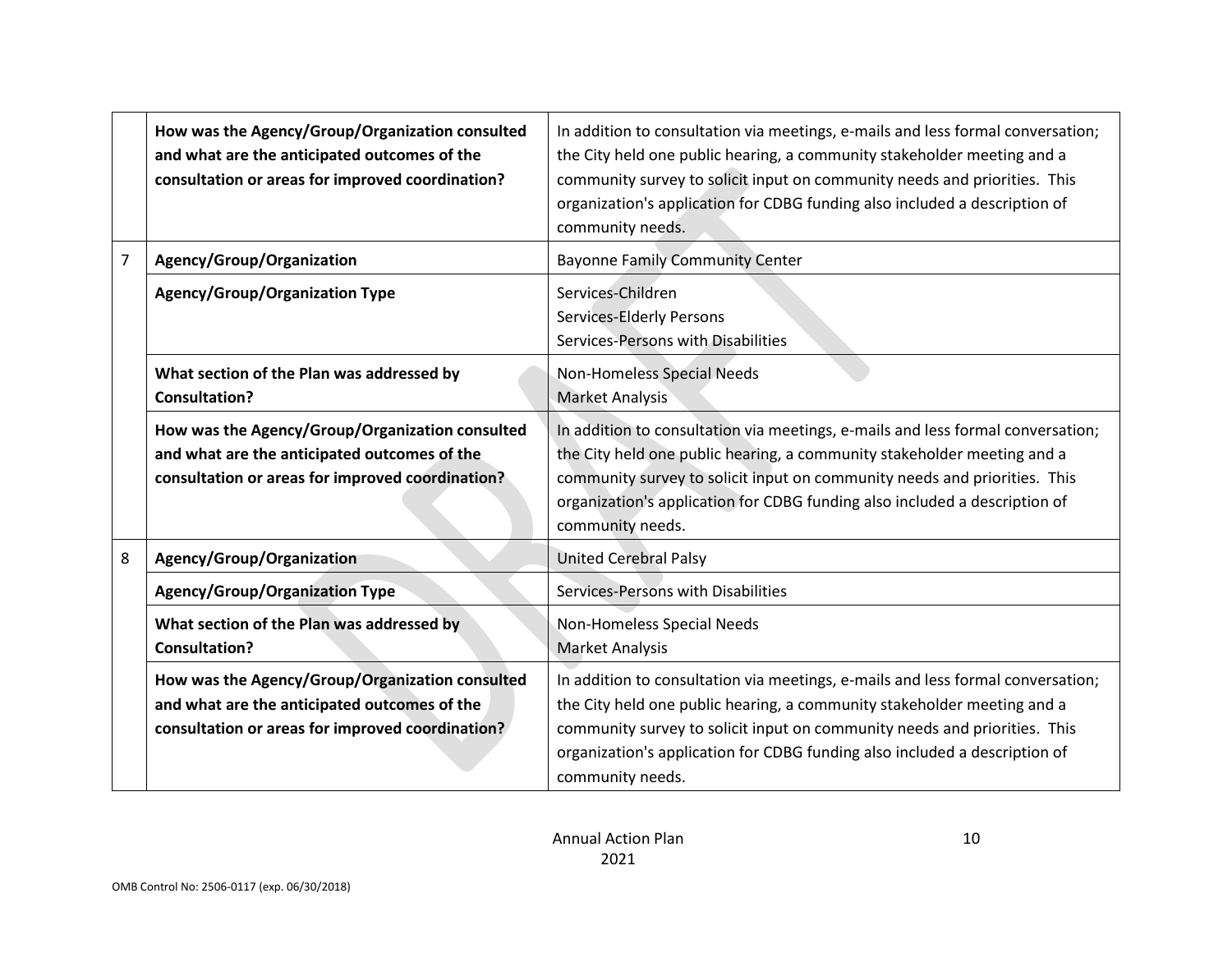| 9  | Agency/Group/Organization                                                                                                                           | Bayonne Economic Opportunity Foundation                                                                                                                                                                                                                                                                                                   |
|----|-----------------------------------------------------------------------------------------------------------------------------------------------------|-------------------------------------------------------------------------------------------------------------------------------------------------------------------------------------------------------------------------------------------------------------------------------------------------------------------------------------------|
|    | <b>Agency/Group/Organization Type</b>                                                                                                               | Services-Education<br>Services-Employment                                                                                                                                                                                                                                                                                                 |
|    | What section of the Plan was addressed by<br><b>Consultation?</b>                                                                                   | Non-Homeless Special Needs<br><b>Economic Development</b>                                                                                                                                                                                                                                                                                 |
|    | How was the Agency/Group/Organization consulted<br>and what are the anticipated outcomes of the<br>consultation or areas for improved coordination? | In addition to consultation via meetings, e-mails and less formal conversation;<br>the City held one public hearing, a community stakeholder meeting and a<br>community survey to solicit input on community needs and priorities. This<br>organization's application for CDBG funding also included a description of<br>community needs. |
| 10 | Agency/Group/Organization                                                                                                                           | Jewish Community Center                                                                                                                                                                                                                                                                                                                   |
|    | <b>Agency/Group/Organization Type</b>                                                                                                               | <b>Services-Elderly Persons</b><br>Services-Health                                                                                                                                                                                                                                                                                        |
|    | What section of the Plan was addressed by<br><b>Consultation?</b>                                                                                   | Non-Homeless Special Needs                                                                                                                                                                                                                                                                                                                |
|    | How was the Agency/Group/Organization consulted<br>and what are the anticipated outcomes of the<br>consultation or areas for improved coordination? | In addition to consultation via meetings, e-mails and less formal conversation;<br>the City held one public hearing, a community stakeholder meeting and a<br>community survey to solicit input on community needs and priorities. This<br>organization's application for CDBG funding also included a description of<br>community needs. |
| 11 | Agency/Group/Organization                                                                                                                           | <b>Bayonne Youth Center</b>                                                                                                                                                                                                                                                                                                               |
|    | <b>Agency/Group/Organization Type</b>                                                                                                               | Services-Children                                                                                                                                                                                                                                                                                                                         |
|    | What section of the Plan was addressed by<br><b>Consultation?</b>                                                                                   | Non-Homeless Special Needs                                                                                                                                                                                                                                                                                                                |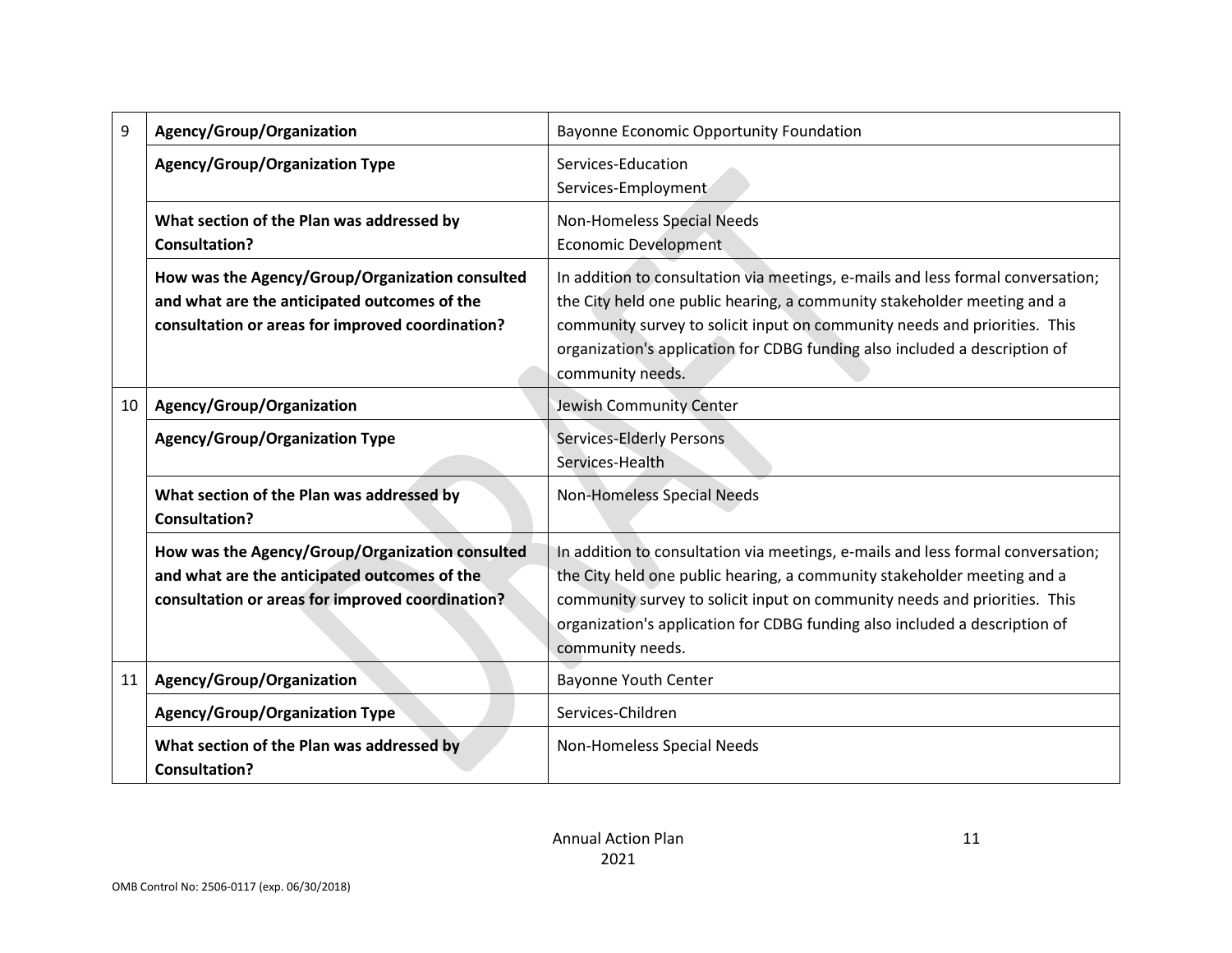|                 | How was the Agency/Group/Organization consulted<br>and what are the anticipated outcomes of the<br>consultation or areas for improved coordination? | In addition to consultation via meetings, e-mails and less formal conversation;<br>the City held one public hearing, a community stakeholder meeting and a<br>community survey to solicit input on community needs and priorities.                                                                                                        |
|-----------------|-----------------------------------------------------------------------------------------------------------------------------------------------------|-------------------------------------------------------------------------------------------------------------------------------------------------------------------------------------------------------------------------------------------------------------------------------------------------------------------------------------------|
| 12 <sup>1</sup> | Agency/Group/Organization                                                                                                                           | Bayonne Community Mental Health Center                                                                                                                                                                                                                                                                                                    |
|                 | <b>Agency/Group/Organization Type</b>                                                                                                               | Services-Health                                                                                                                                                                                                                                                                                                                           |
|                 | What section of the Plan was addressed by<br><b>Consultation?</b>                                                                                   | Non-Homeless Special Needs                                                                                                                                                                                                                                                                                                                |
|                 | How was the Agency/Group/Organization consulted<br>and what are the anticipated outcomes of the<br>consultation or areas for improved coordination? | In addition to consultation via meetings, e-mails and less formal conversation;<br>the City held one public hearing, a community stakeholder meeting and a<br>community survey to solicit input on community needs and priorities. This<br>organization's application for CDBG funding also included a description of<br>community needs. |
| 13              | Agency/Group/Organization                                                                                                                           | <b>Bayonne Department of Health</b>                                                                                                                                                                                                                                                                                                       |
|                 | <b>Agency/Group/Organization Type</b>                                                                                                               | Services-Health<br>Other government - Local                                                                                                                                                                                                                                                                                               |
|                 | What section of the Plan was addressed by<br><b>Consultation?</b>                                                                                   | Non-Homeless Special Needs                                                                                                                                                                                                                                                                                                                |
|                 | How was the Agency/Group/Organization consulted<br>and what are the anticipated outcomes of the<br>consultation or areas for improved coordination? | Consultation via meetings, e-mails and less formal conversations with various<br>City departments to continually evaluate relevant needs.                                                                                                                                                                                                 |
| 14              | Agency/Group/Organization                                                                                                                           | <b>HUDSON MILESTONES</b>                                                                                                                                                                                                                                                                                                                  |
|                 | <b>Agency/Group/Organization Type</b>                                                                                                               | Services-Persons with Disabilities                                                                                                                                                                                                                                                                                                        |
|                 | What section of the Plan was addressed by<br><b>Consultation?</b>                                                                                   | Non-Homeless Special Needs                                                                                                                                                                                                                                                                                                                |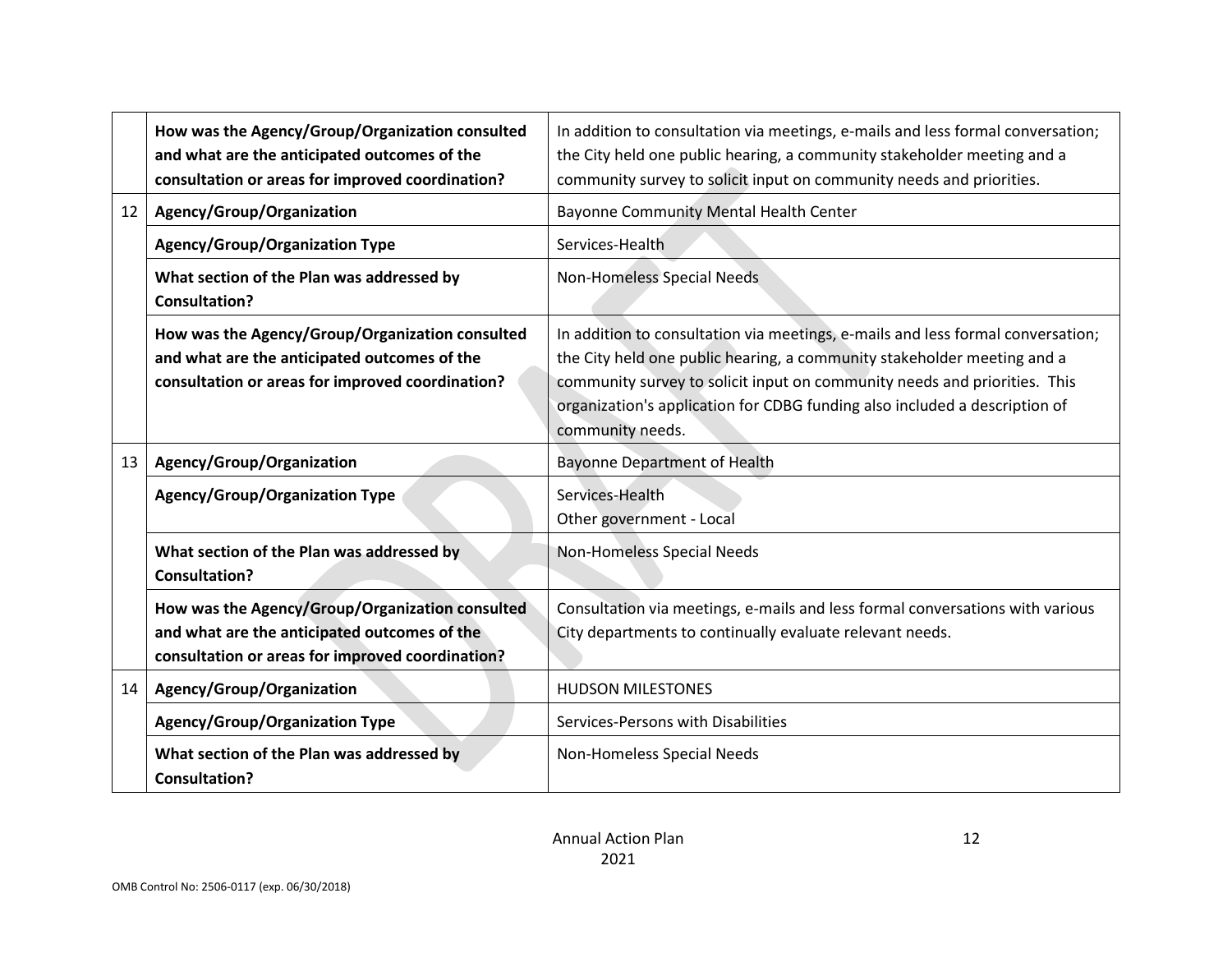|                 | How was the Agency/Group/Organization consulted<br>and what are the anticipated outcomes of the<br>consultation or areas for improved coordination? | In addition to consultation via meetings, e-mails and less formal conversation;<br>the City held one public hearing, a community stakeholder meeting and a<br>community survey to solicit input on community needs and priorities. This<br>organization's application for CDBG funding also included a description of<br>community needs. |
|-----------------|-----------------------------------------------------------------------------------------------------------------------------------------------------|-------------------------------------------------------------------------------------------------------------------------------------------------------------------------------------------------------------------------------------------------------------------------------------------------------------------------------------------|
| 15              | Agency/Group/Organization                                                                                                                           | <b>Wallace Temple</b>                                                                                                                                                                                                                                                                                                                     |
|                 | <b>Agency/Group/Organization Type</b>                                                                                                               | Services-Health                                                                                                                                                                                                                                                                                                                           |
|                 | What section of the Plan was addressed by<br><b>Consultation?</b>                                                                                   | Non-Homeless Special Needs                                                                                                                                                                                                                                                                                                                |
|                 | How was the Agency/Group/Organization consulted<br>and what are the anticipated outcomes of the<br>consultation or areas for improved coordination? | In addition to consultation via meetings, e-mails and less formal conversation;<br>the City held one public hearing, a community stakeholder meeting and a<br>community survey to solicit input on community needs and priorities. This<br>organization's application for CDBG funding also included a description of<br>community needs. |
| 16 <sup>1</sup> | Agency/Group/Organization                                                                                                                           | Sunflower Adult Day                                                                                                                                                                                                                                                                                                                       |
|                 | <b>Agency/Group/Organization Type</b>                                                                                                               | Services-Persons with Disabilities                                                                                                                                                                                                                                                                                                        |
|                 | What section of the Plan was addressed by<br><b>Consultation?</b>                                                                                   | Non-Homeless Special Needs                                                                                                                                                                                                                                                                                                                |
|                 | How was the Agency/Group/Organization consulted<br>and what are the anticipated outcomes of the<br>consultation or areas for improved coordination? | In addition to consultation via meetings, e-mails and less formal conversation;<br>the City held one public hearing, a community stakeholder meeting and a<br>community survey to solicit input on community needs and priorities. This<br>organization's application for CDBG funding also included a description of<br>community needs. |
| 17              | Agency/Group/Organization                                                                                                                           | Bayonne PAL Day Care Center Inc.                                                                                                                                                                                                                                                                                                          |
|                 | <b>Agency/Group/Organization Type</b>                                                                                                               | Services-Children                                                                                                                                                                                                                                                                                                                         |

13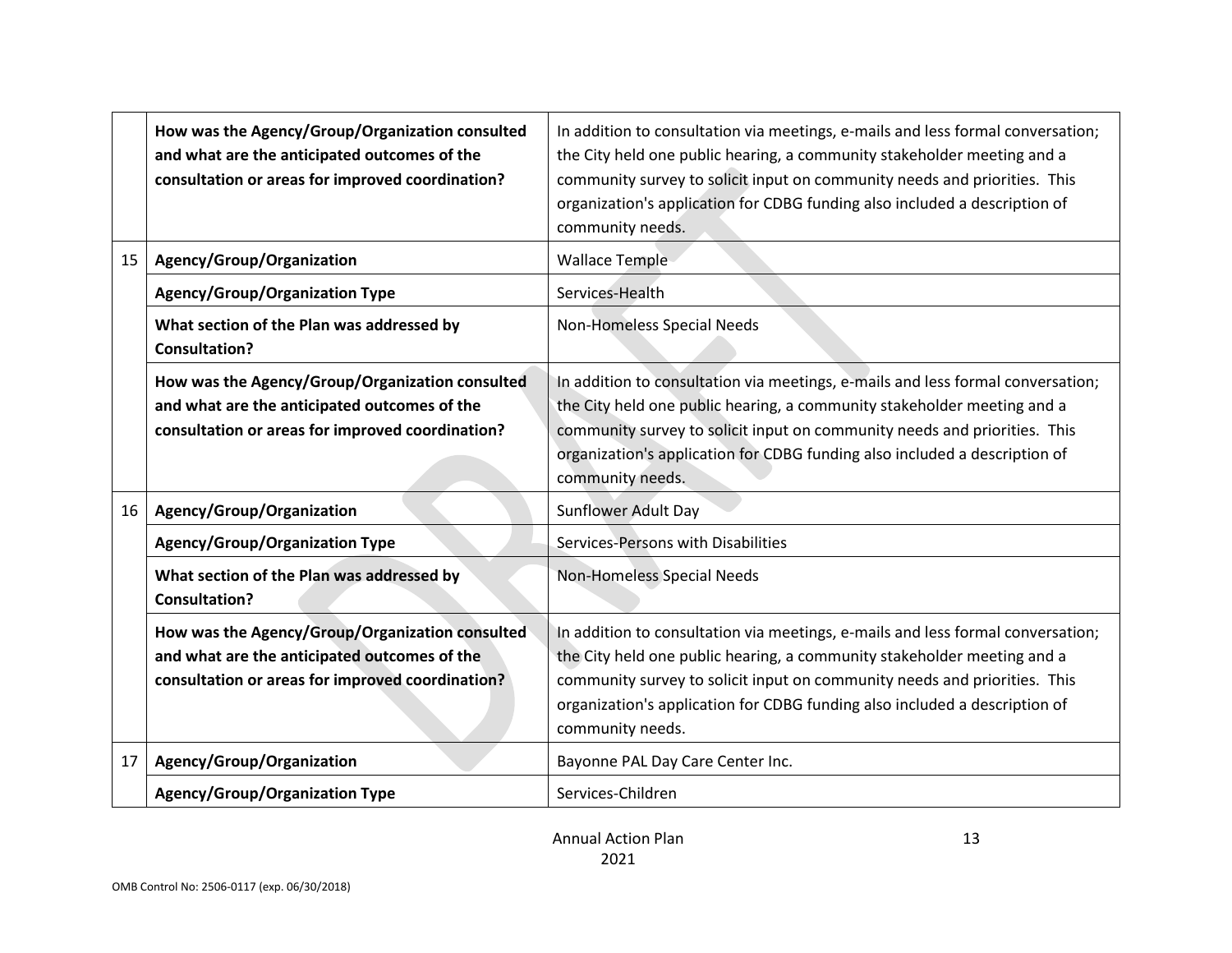|    | What section of the Plan was addressed by<br><b>Consultation?</b>                                                                                   | Non-Homeless Special Needs                                                                                                                                                                                                                                                                                                                |
|----|-----------------------------------------------------------------------------------------------------------------------------------------------------|-------------------------------------------------------------------------------------------------------------------------------------------------------------------------------------------------------------------------------------------------------------------------------------------------------------------------------------------|
|    | How was the Agency/Group/Organization consulted<br>and what are the anticipated outcomes of the<br>consultation or areas for improved coordination? | In addition to consultation via meetings, e-mails and less formal conversation;<br>the City held one public hearing, a community stakeholder meeting and a<br>community survey to solicit input on community needs and priorities. This<br>organization's application for CDBG funding also included a description of<br>community needs. |
| 18 | Agency/Group/Organization                                                                                                                           | The Waterfront Project, Inc.                                                                                                                                                                                                                                                                                                              |
|    | <b>Agency/Group/Organization Type</b>                                                                                                               | Services - Housing                                                                                                                                                                                                                                                                                                                        |
|    | What section of the Plan was addressed by<br><b>Consultation?</b>                                                                                   | <b>Housing Need Assessment</b><br><b>Public Services</b>                                                                                                                                                                                                                                                                                  |
|    | How was the Agency/Group/Organization consulted<br>and what are the anticipated outcomes of the<br>consultation or areas for improved coordination? | In addition to consultation via meetings, e-mails and less formal conversation;<br>the City held one public hearing, a community stakeholder meeting and a<br>community survey to solicit input on community needs and priorities. This<br>organization's application for CDBG funding also included a description of<br>community needs. |
| 19 | Agency/Group/Organization                                                                                                                           | Garden State EPISCOPAL CDC                                                                                                                                                                                                                                                                                                                |
|    | <b>Agency/Group/Organization Type</b>                                                                                                               | <b>Housing</b>                                                                                                                                                                                                                                                                                                                            |
|    | What section of the Plan was addressed by<br><b>Consultation?</b>                                                                                   | <b>Housing Need Assessment</b><br><b>Public services</b>                                                                                                                                                                                                                                                                                  |
|    | How was the Agency/Group/Organization consulted<br>and what are the anticipated outcomes of the<br>consultation or areas for improved coordination? | In addition to consultation via meetings, e-mails and less formal conversation;<br>the City held one public hearing, a community stakeholder meeting and a<br>community survey to solicit input on community needs and priorities. This<br>organization's application for CDBG funding also included a description of<br>community needs. |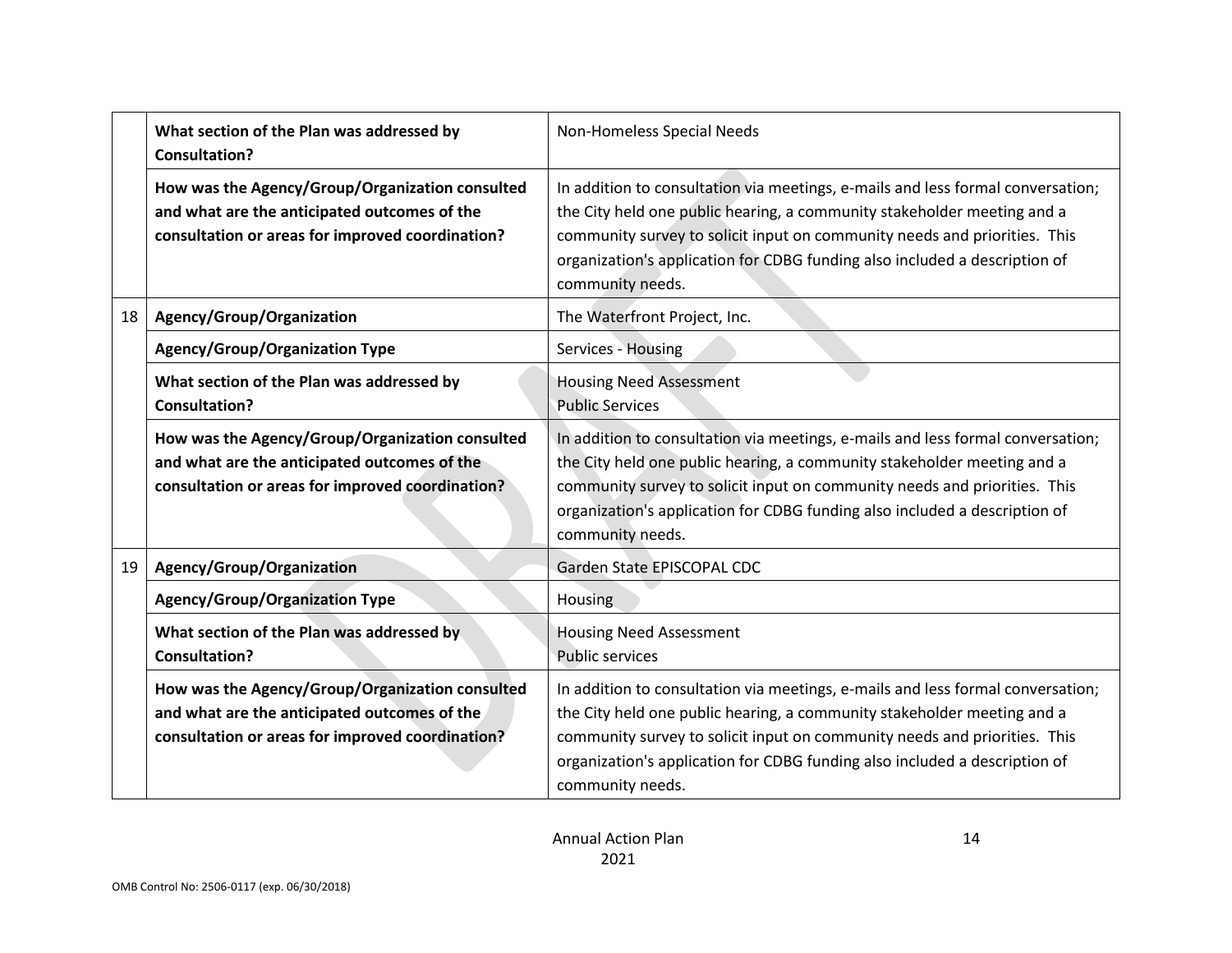| 20 | Agency/Group/Organization                                  | <b>Victory Hall</b>                                                             |  |  |
|----|------------------------------------------------------------|---------------------------------------------------------------------------------|--|--|
|    | <b>Agency/Group/Organization Type</b>                      | Services-Persons with Disabilities                                              |  |  |
|    | What section of the Plan was addressed by<br>Consultation? | Non-Homeless Special Needs                                                      |  |  |
|    |                                                            |                                                                                 |  |  |
|    | How was the Agency/Group/Organization consulted            | In addition to consultation via meetings, e-mails and less formal conversation; |  |  |
|    | and what are the anticipated outcomes of the               | the City held one public hearing, a community stakeholder meeting and a         |  |  |
|    | consultation or areas for improved coordination?           | community survey to solicit input on community needs and priorities. This       |  |  |
|    |                                                            | organization's application for CDBG funding also included a description of      |  |  |
|    |                                                            | community needs.                                                                |  |  |

## **Identify any Agency Types not consulted and provide rationale for not consulting**

To the best of its ability, the City has been in contact with all known agencies and organizations involved in activities that are relevant to CDBG activities and programs.

## **Other local/regional/state/federal planning efforts considered when preparing the Plan**

| Name of Plan      | <b>Lead Organization</b>                                 | How do the goals of your Strategic<br>Plan overlap with the goals of each |
|-------------------|----------------------------------------------------------|---------------------------------------------------------------------------|
|                   |                                                          | plan?                                                                     |
| Continuum of Care | <b>Hudson County Department of Community Development</b> | Goals are the same.                                                       |
|                   |                                                          |                                                                           |

**Table 3 - Other local / regional / federal planning efforts**

#### **Narrative**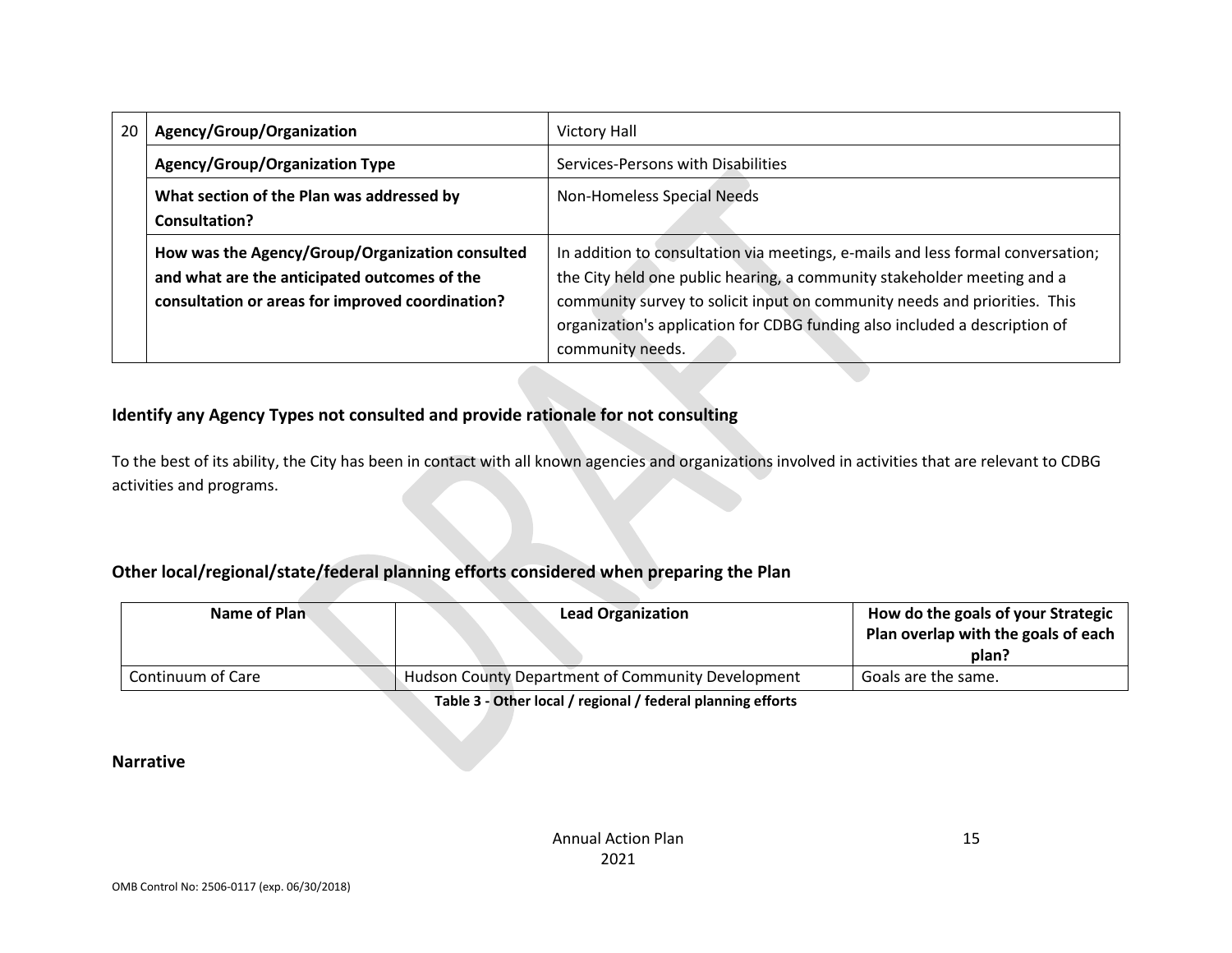# **AP-12 Participation - 91.401, 91.105, 91.200(c)**

## **1. Summary of citizen participation process/Efforts made to broaden citizen participation Summarize citizen participation process and how it impacted goal-setting**

This Annual Action Plan resulted from a process of consultation and citizen participation. Citizens, not-for-profit organizations and other interested parties were afforded a variety of opportunities to: receive information about the meetings, participate in virtual public hearings, comment upon the plan and its amendments, and register complaints about the plan and its amendments.

The City of Bayonne complied with the citizen participation requirements of the regulations by doing the following: Following a Citizen Participation Plan; Publishing informational notices about the Action Plan prior to public hearings; Holding a public meeting in an accessible place at a convenient time after providing reasonable notice; Publishing a summary of the Action Plan; Making the Action Plan available for public examination and comment for a period of at least thirty (30) days; Providing citizens, public agencies and other interested parties reasonable access to records regarding any uses of CDBG funds in prior years; and considering the views and comments of citizens, and preparing a summary of those views for consideration with the Annual Action Plan submission.

A public hearing of the participants and interested parties was held on January 14, 2021, following a published public notice. The meeting was held virtually. The floor was opened for comments and questions. All questions are responded to at the meeting.

The City also made the draft Action Plan available to the public on the City website.

On April 1, 2021 the draft Plan was made available to the public for review on the City's website. The City did not receive any citizen comments during the 30-day public review period, which was from April 1, 2021 through May 1, 2021.

The public is further informed through local media descriptions of the program and possible usage of funds. The Mayor discussed the CDBG program in his regularly published column in the local newspaper. Council hearings are broadcast on local cable television, as are discussions with program officials or service providers on occasion.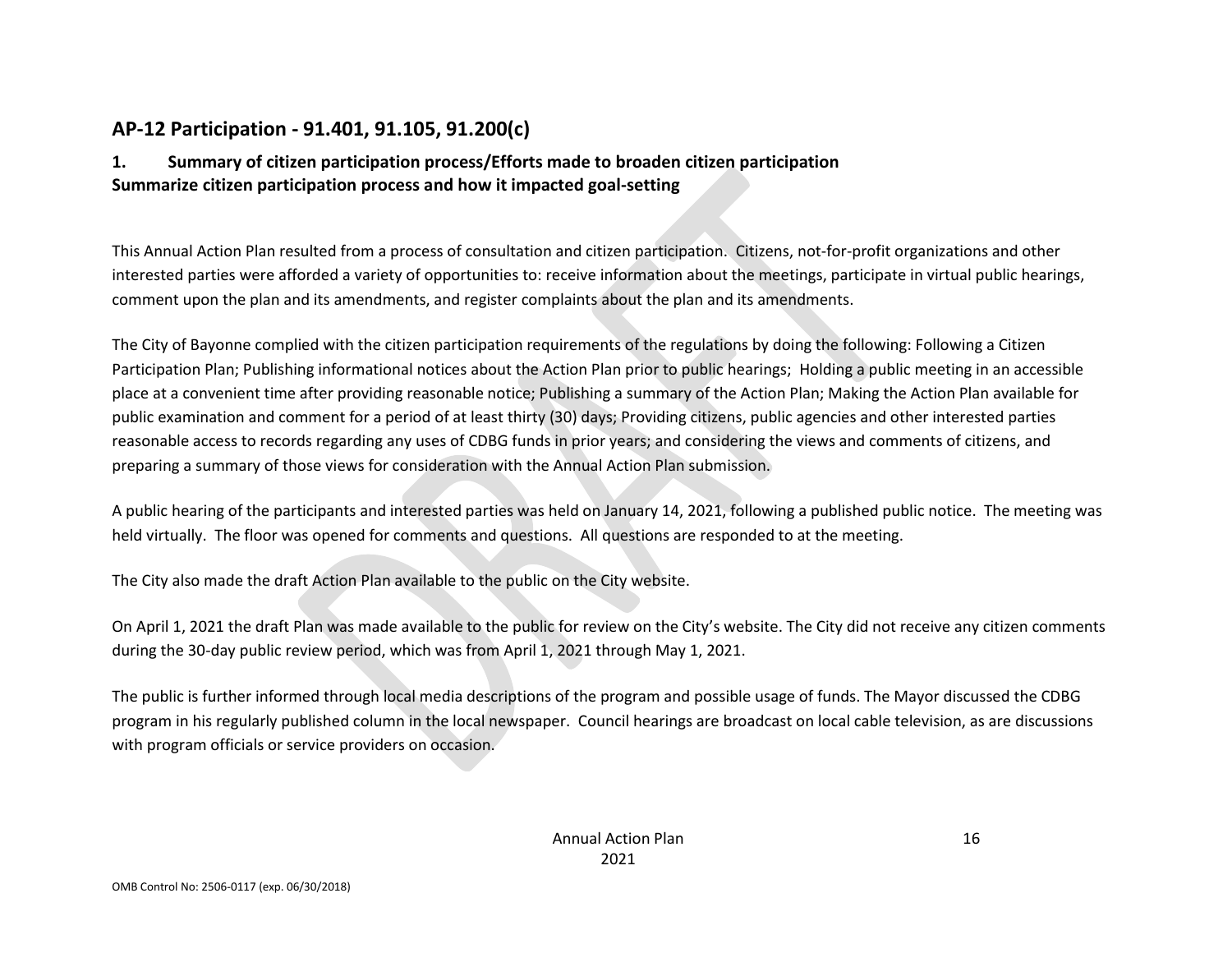## **Citizen Participation Outreach**

| <b>Sort Order</b> | <b>Mode of Outreach</b> | <b>Target of Outreach</b>   | <b>Summary of</b>    | Summary of           | <b>Summary of comments</b> | URL (If     |
|-------------------|-------------------------|-----------------------------|----------------------|----------------------|----------------------------|-------------|
|                   |                         |                             | response/attendance  | comments received    | not accepted               | applicable) |
|                   |                         |                             |                      |                      | and reasons                |             |
|                   |                         |                             |                      | There were a few     |                            |             |
|                   |                         |                             | Held on Jan 14, 2021 | questions regarding  |                            |             |
|                   |                         | Non-                        | on the virtual       | the funding process  | All questions were         |             |
|                   | <b>Public Meeting</b>   | targeted/broad<br>community |                      | and facility rehab   | answered and all           |             |
|                   |                         |                             | meeting platform     | projects, but little | comments accepted.         |             |
|                   |                         |                             | Zoom                 | input regarding      |                            |             |
|                   |                         |                             |                      | community needs.     |                            |             |
|                   |                         | Non-                        |                      |                      |                            |             |
| 2                 | Newspaper Ad            | targeted/broad              | None                 | None                 | None                       |             |
|                   |                         | community                   |                      |                      |                            |             |
|                   |                         | Non-                        |                      |                      |                            |             |
| 3                 | Other - Public          | targeted/broad              | <b>TBD</b>           | <b>TBD</b>           | <b>TBD</b>                 |             |
|                   | Review                  | community                   |                      |                      |                            |             |

**Table 4 – Citizen Participation Outreach**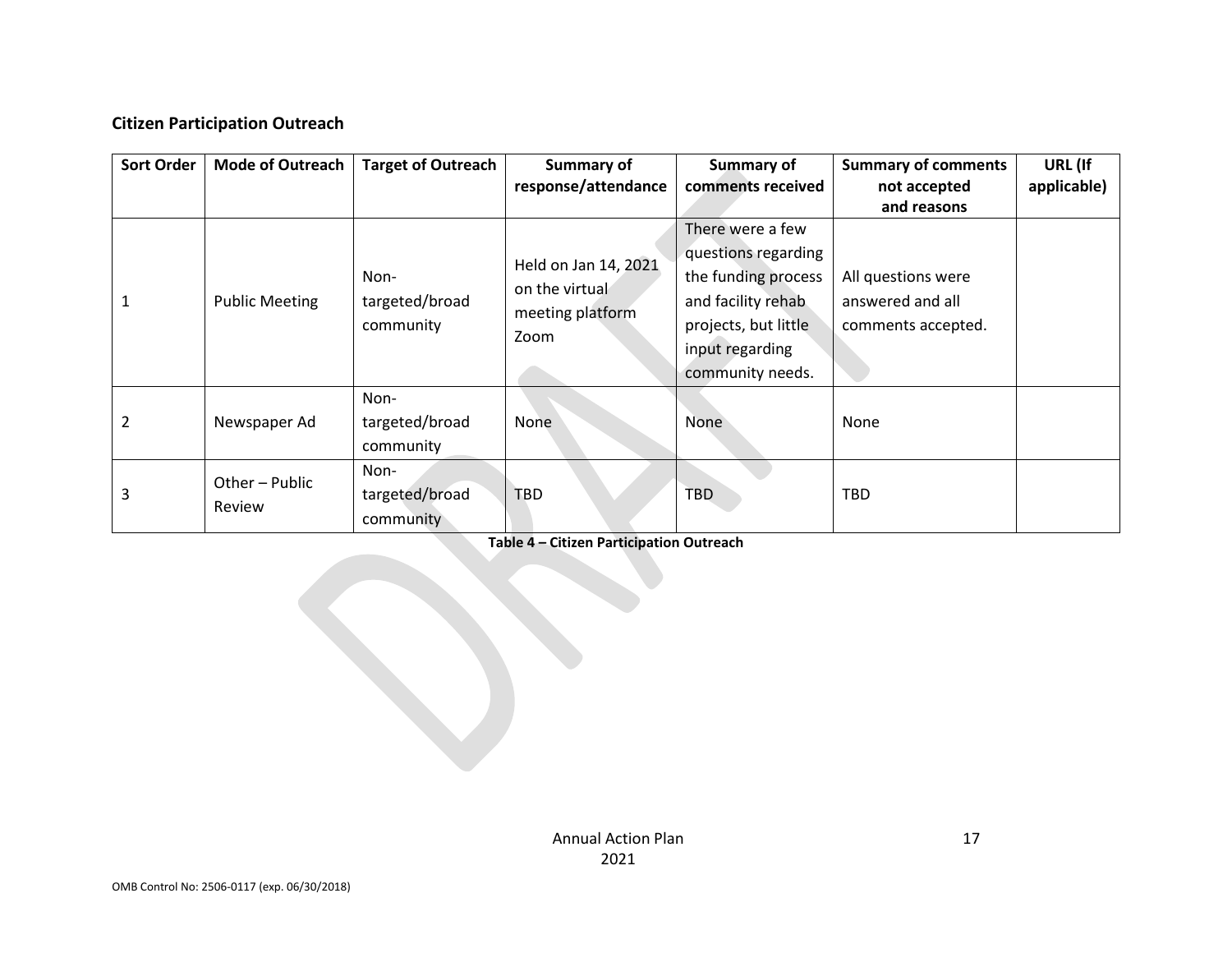# **Expected Resources**

# **AP-15 Expected Resources - 91.420(b), 91.220(c)(1,2)**

#### **Introduction**

The City of Bayonne's CDBG allocation for 2019 is estimated to be \$1,400,000. The use of program income in the amount of \$100,00 that was received during 2018 is also included in this plan.

**COLLEGE** 

#### **Anticipated Resources**

| Program     | Source of    | <b>Uses of Funds</b>   | <b>Expected Amount Available Year 1</b> |            |                   | <b>Expected</b> | <b>Narrative Description</b> |                                |
|-------------|--------------|------------------------|-----------------------------------------|------------|-------------------|-----------------|------------------------------|--------------------------------|
|             | <b>Funds</b> |                        | Annual                                  | Program    | <b>Prior Year</b> | Total:          | <b>Amount</b>                |                                |
|             |              |                        | <b>Allocation:</b>                      | Income: \$ | <b>Resources:</b> | Ş               | <b>Available</b>             |                                |
|             |              |                        |                                         |            |                   |                 | <b>Remainder</b>             |                                |
|             |              |                        |                                         |            |                   |                 | of ConPlan                   |                                |
|             |              |                        |                                         |            |                   |                 |                              |                                |
| <b>CDBG</b> | public -     | Acquisition            |                                         |            |                   |                 |                              | This is the second year of the |
|             | federal      | Admin and              |                                         |            |                   |                 |                              | 2020-2024 Consolidated Plan.   |
|             |              | Planning               |                                         |            |                   |                 |                              |                                |
|             |              | Economic               |                                         |            |                   |                 |                              |                                |
|             |              | Development            |                                         |            |                   |                 |                              |                                |
|             |              | Housing                |                                         |            |                   |                 |                              |                                |
|             |              | Public                 | \$1,511,913                             |            |                   | \$1,511,913     |                              |                                |
|             |              | Improvements           |                                         |            |                   |                 |                              |                                |
|             |              | <b>Public Services</b> |                                         |            | 0                 |                 | \$4,535,739                  |                                |

**Table 5 - Expected Resources – Priority Table**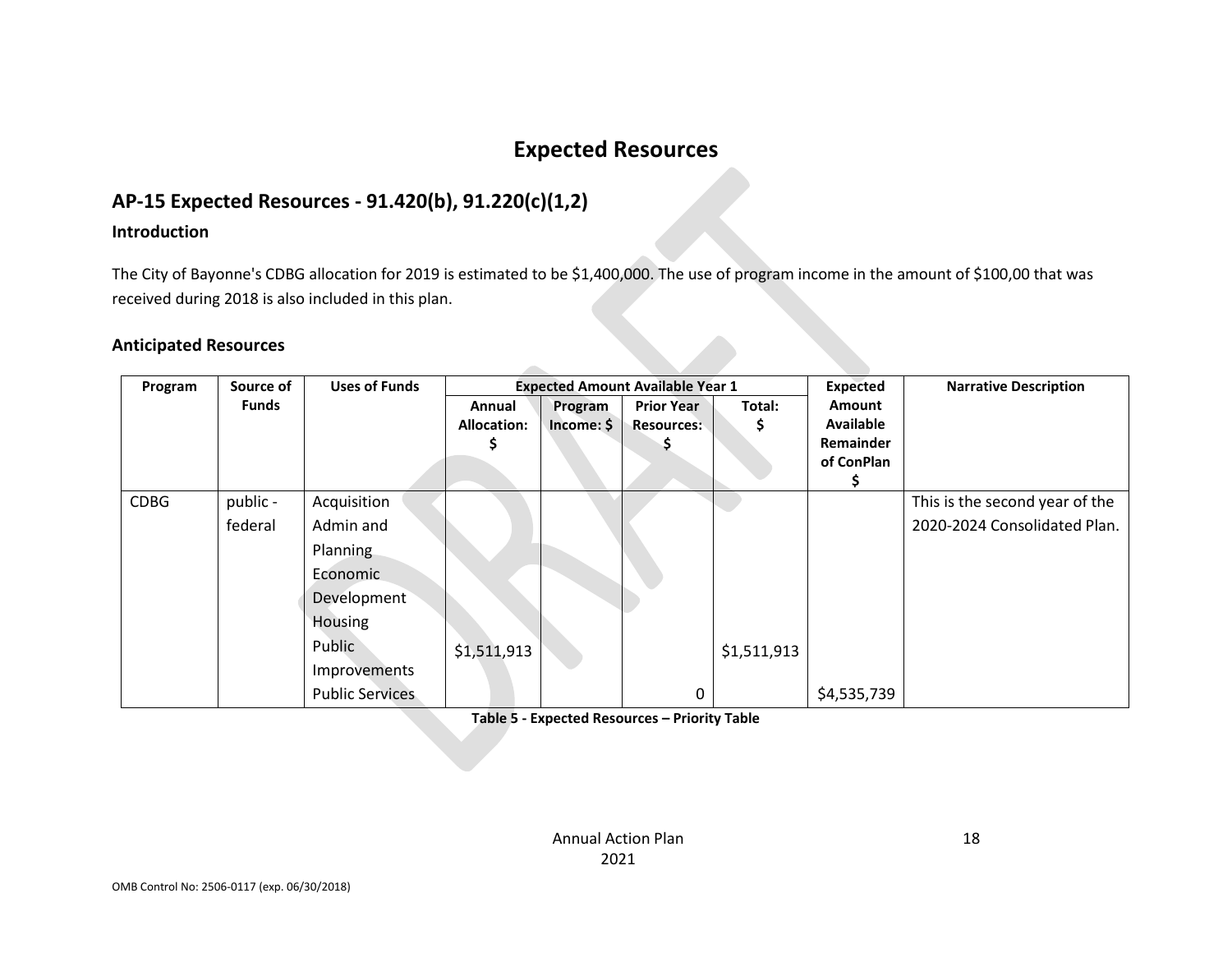## **Explain how federal funds will leverage those additional resources (private, state and local funds), including a description of how matching requirements will be satisfied**

The City provides only a portion of the cost of activities: affordable housing, public facilities/infrastructure or public services. CDBG funds for public services activities is matched with numerous state funding sources and local donations. Most public facilities /infrastructure projects are primarily funded through state grants and City Bonds with CDBG being local match or providing for a funding gap.

Even the City's housing rehabilitation program guidelines require that homeowners pay for any rehabilitation costs in excess of the program limits. Housing Rehabilitation program repayments are used to enhance program resources.

## **If appropriate, describe publicly owned land or property located within the jurisdiction that may be used to address the needs identified in the plan**

Publicly owned land or property located within the jurisdiction that will be used to address the needs identified in this plan consists of right-ofway's that are part of the street reconstruction activity and city parks in eligible residential areas.

#### **Discussion**

While available resources are insufficient to meet all needs, careful monitoring, diligent leveraging and ongoing coordination helps the City of Bayonne assure that its residents receive the most benefit from the CDBG funding received.

> Annual Action Plan 2021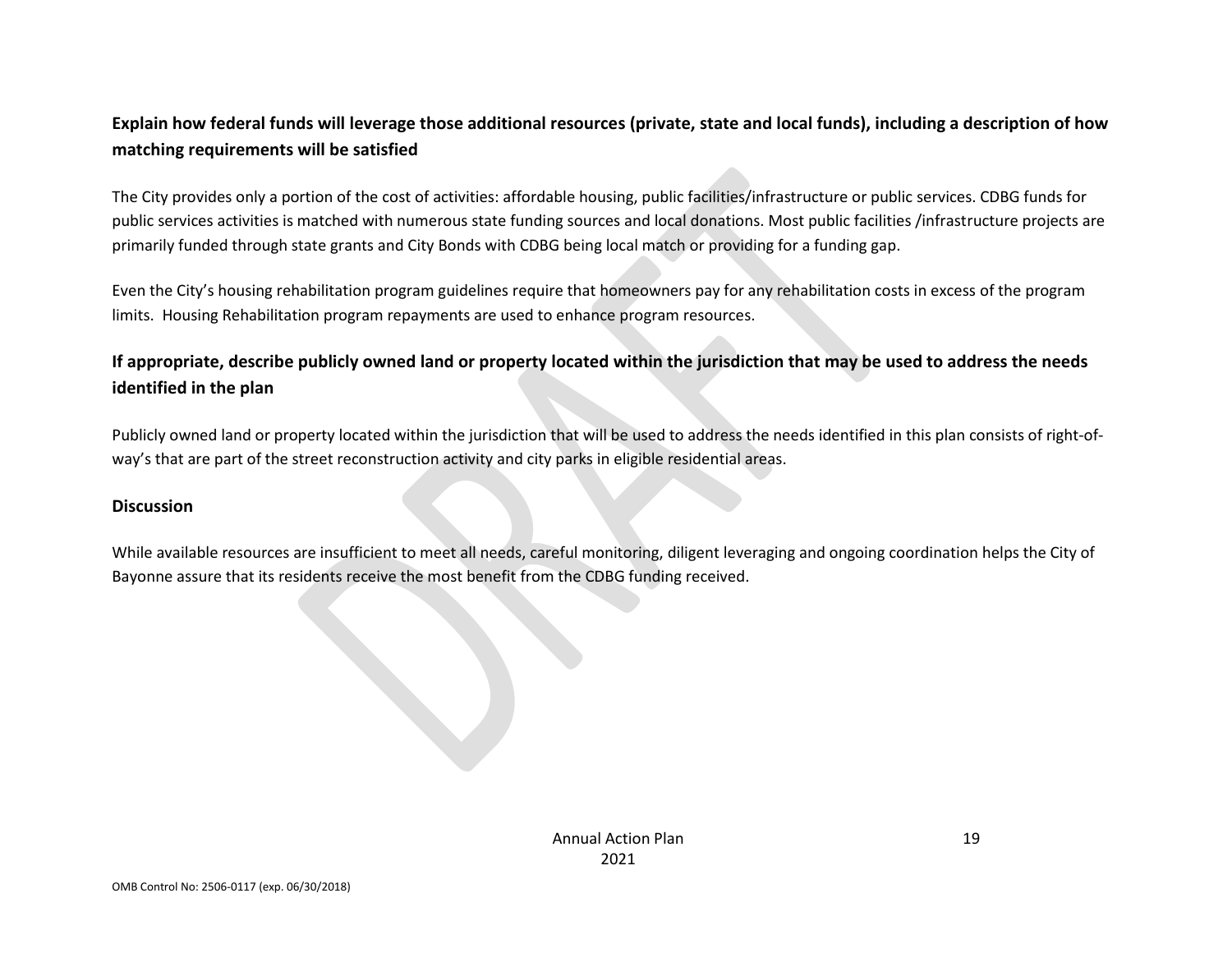# **Annual Goals and Objectives**

# **AP-20 Annual Goals and Objectives - 91.420, 91.220(c)(3)&(e)**

#### **Goals Summary Information**

| Sort           | <b>Goal Name</b>         | <b>Start</b> | End  | Category                  | Geographic | <b>Needs Addressed</b>         | <b>Funding</b> | <b>Goal Outcome Indicator</b>        |
|----------------|--------------------------|--------------|------|---------------------------|------------|--------------------------------|----------------|--------------------------------------|
| Order          |                          | Year         | Year |                           | Area       |                                |                |                                      |
| 1              | Affordable               | 2020         | 2024 | <b>Affordable Housing</b> | Citywide   | Provide Safe,                  | CDBG:          | Rental units rehabilitated: 4        |
|                | housing                  |              |      |                           |            | <b>Affordable Housing</b>      | \$180,000      | Household Housing Unit               |
|                |                          |              |      |                           |            | Opportunities                  |                | Homeowner Housing Rehabilitated:     |
|                |                          |              |      |                           |            |                                |                | 6 Household Housing Unit             |
| $\overline{2}$ | <b>Public Service</b>    | 2020         | 2024 | Non-Housing               | Citywide   | <b>Public Service</b>          | CDBG:          | Public service activities other than |
|                | Programs                 |              |      | Community                 |            | Programs                       | \$226,787      | Low/Moderate Income Housing          |
|                |                          |              |      | Development               |            |                                |                | Benefit: 1000 Persons Assisted       |
| 3              | <b>Public Facilities</b> | 2020         | 2024 | Non-Housing               | Citywide   | <b>Public Facilities</b>       | CDBG:          | Public Facility or Infrastructure    |
|                |                          |              |      | Community                 |            |                                | \$346,975      | Activities other than Low/Moderate   |
|                |                          |              |      | Development               |            |                                |                | Income Housing Benefit: 1500         |
|                |                          |              |      |                           |            |                                |                | <b>Persons Assisted</b>              |
| 4              | Public                   | 2020         | 2024 | Non-Housing               | Low/mod    | <b>Facility Repair related</b> | CDBG:          | Public Facility or Infrastructure    |
|                | Improvements             |              |      | Community                 | areas      | to Code Enforcement            | \$455,768      | Activities other than Low/Moderate   |
|                |                          |              |      | Development               | Citywide   | <b>Public Facilities</b>       |                | Income Housing Benefit: 1500         |
|                |                          |              |      |                           |            | <b>Public Improvements</b>     |                | Persons Assisted                     |
|                |                          |              |      |                           |            | and Infrastructure             |                |                                      |
| 5              | <b>Fair Housing</b>      | 2020         | 2024 | <b>Fair Housing</b>       | Citywide   | <b>Fair Housing</b>            | CDBG:          | Other: 1 Other                       |
|                |                          |              |      |                           |            |                                | \$65,000       |                                      |
| 6              | Administration           | 2020         | 2024 | Program                   | Citywide   | Administration &               | CDBG:          | Other: 1 Other                       |
|                |                          |              |      | Administration            |            | Planning                       | \$237,383      |                                      |

**Table 6 – Goals Summary**

Annual Action Plan 2021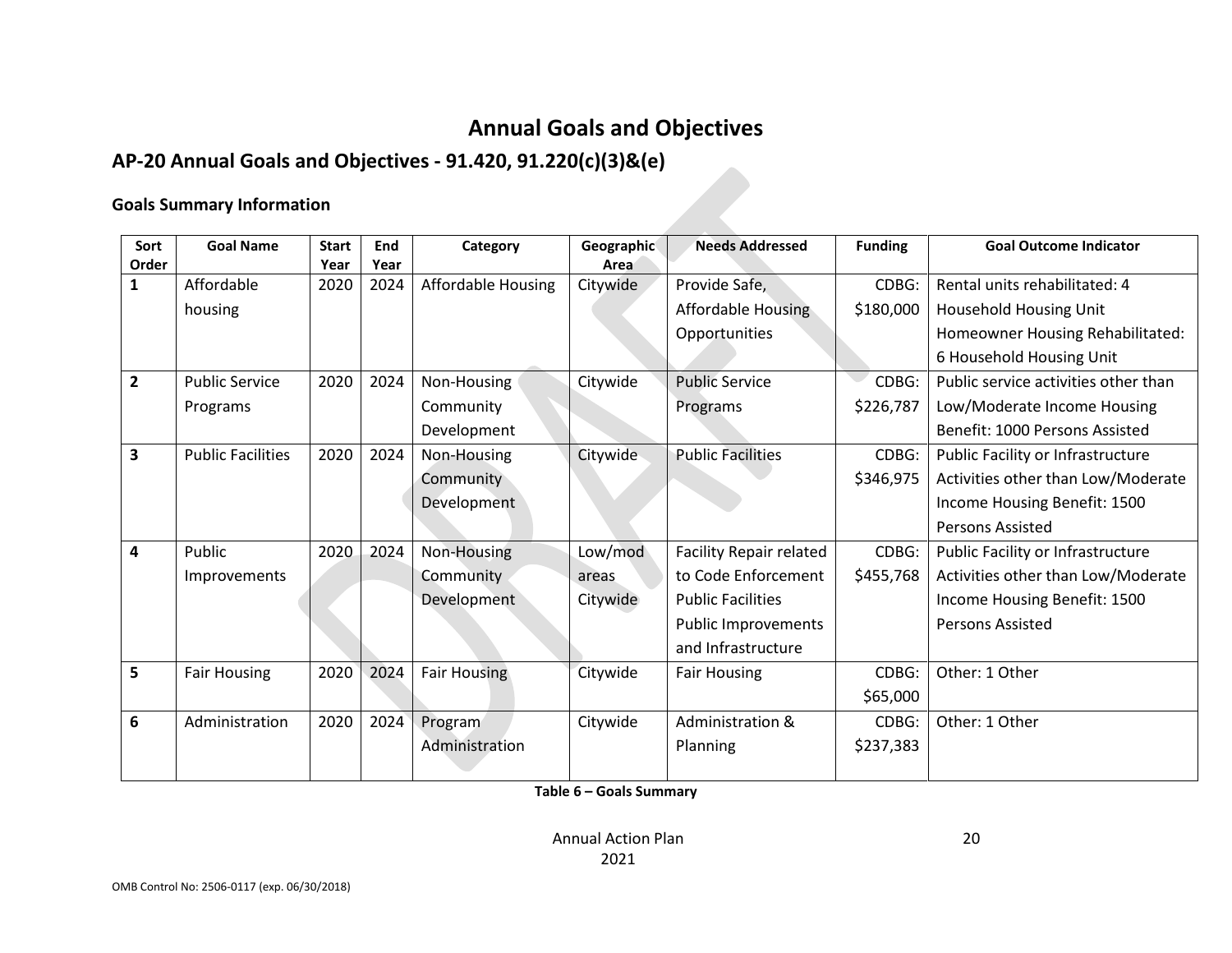## **Goal Descriptions**

|   | <b>Goal Descriptions</b>   |                                                                                                                                                                                                                                   |
|---|----------------------------|-----------------------------------------------------------------------------------------------------------------------------------------------------------------------------------------------------------------------------------|
| 1 | <b>Goal Name</b>           | Affordable housing                                                                                                                                                                                                                |
|   | Goal<br><b>Description</b> | Necessary repairs to residential units occupied by income-eligible households, both owner-occupied and rental.                                                                                                                    |
| 2 | <b>Goal Name</b>           | <b>Public Service Programs</b>                                                                                                                                                                                                    |
|   | Goal<br><b>Description</b> | Through a combination of City departments and private, non-profit partners, the City of Bayonne will use 2021 CDBG<br>funds to help provide a wide variety of services to seniors, youth and other low-moderate income residents. |
| 3 | <b>Goal Name</b>           | <b>Public Facilities</b>                                                                                                                                                                                                          |
|   | Goal<br><b>Description</b> | Improvements, including accessibility improvements, to public facilities, including facilities owned by non-profits that<br>serve primarily low-mod income residents.                                                             |
| 4 | <b>Goal Name</b>           | <b>Public Improvements</b>                                                                                                                                                                                                        |
|   | Goal<br><b>Description</b> | Improvements, including accessibility improvements, to public facilities, including facilities owned by non-profits, that<br>serve primarily low-mod income residents and street reconstruction in eligible residential areas.    |
| 5 | <b>Goal Name</b>           | <b>Fair Housing</b>                                                                                                                                                                                                               |
|   | Goal<br><b>Description</b> | Fair Housing programs and services provided as part of the program administrative cost                                                                                                                                            |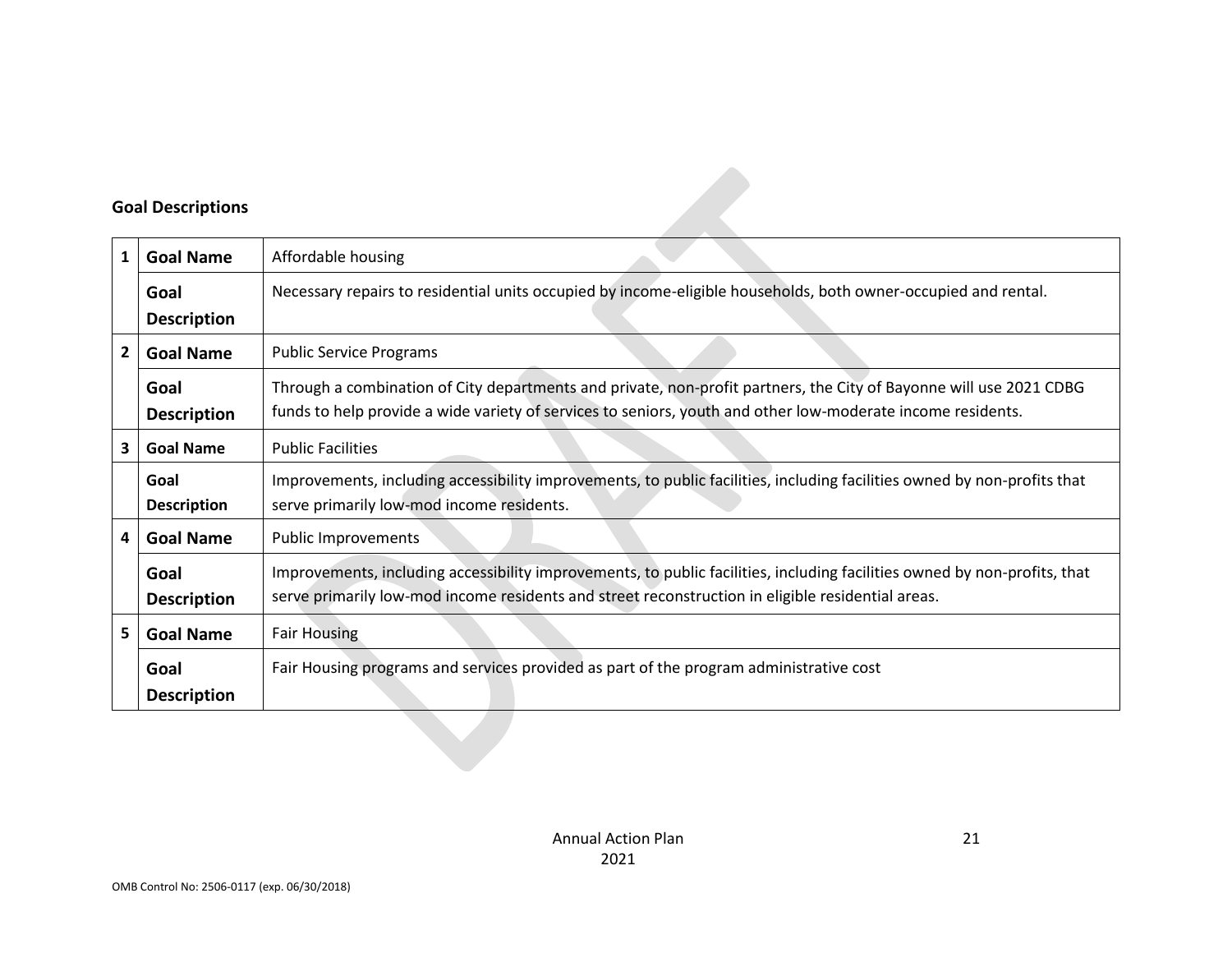| <b>Goal Name</b>           | Administration                                                                                                                                                                                       |
|----------------------------|------------------------------------------------------------------------------------------------------------------------------------------------------------------------------------------------------|
| Goal<br><b>Description</b> | Program Administration other than Fair Housing, which is an administrative cost but listed separately. General<br>administration to include program planning, outreach, recordkeeping and reporting. |

**Table 7 – Goal Descriptions**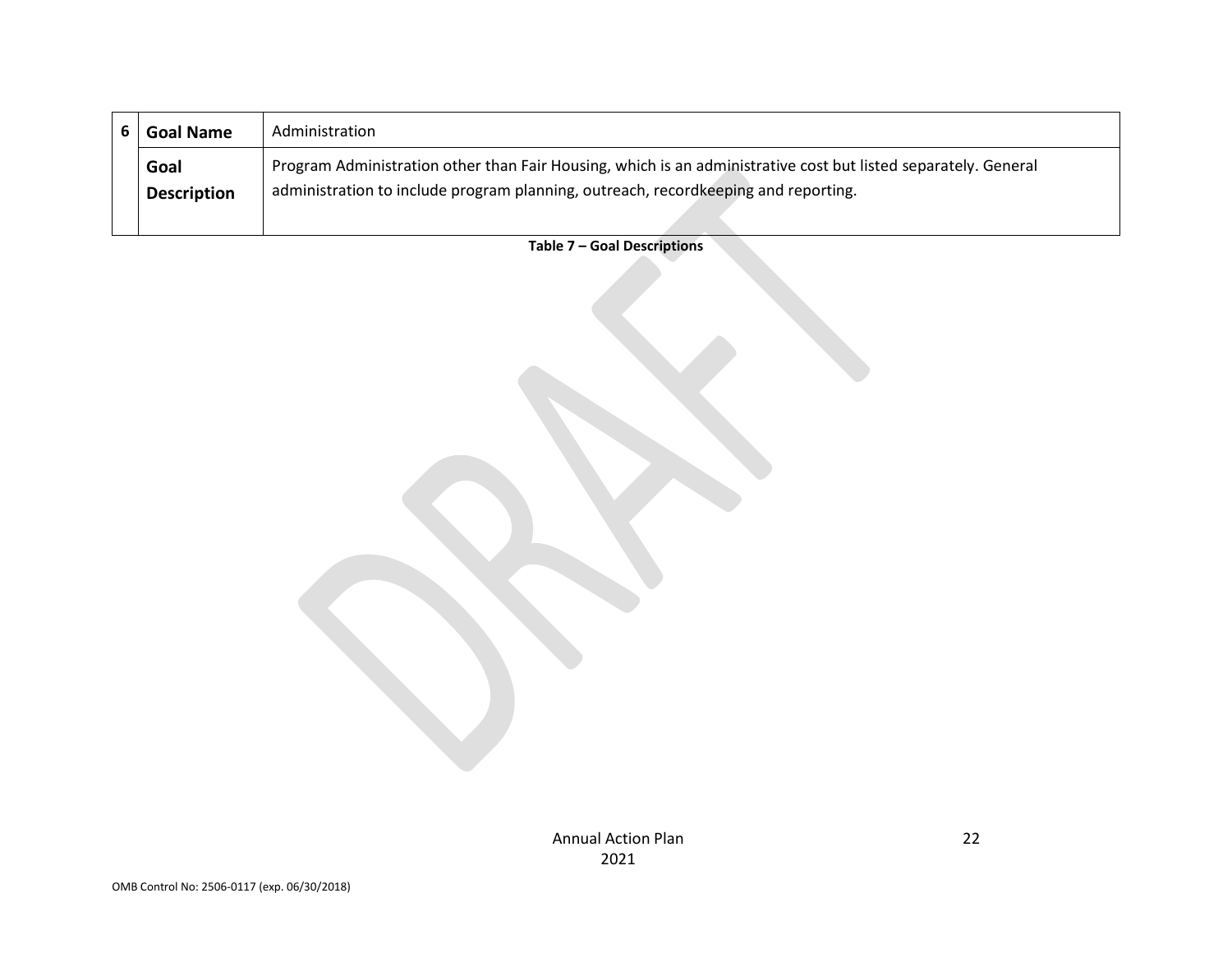# **AP-35 Projects - 91.420, 91.220(d)**

### **Introduction**

With input from a variety of stakeholders, with data from a variety of sources and with hands-on experience in front-line services to the most vulnerable populations in the City, Bayonne plans a mix of activities in FY 2021 to address a wide range of challenges for those populations. Housing rehab, recreation and child care programming and support for public facilities improvements are just some of the approaches to improving neighborhoods, houses and, most importantly, families in Bayonne.

| #  | <b>Project Name</b>                                |
|----|----------------------------------------------------|
| 1  | Planning & Administration 2021                     |
| 2  | Fair Housing 2021                                  |
| 3  | Community Day Nursery - 2021                       |
| 4  | Senior Bus program - 2021                          |
| 5  | Head Start - 2021                                  |
| 6  | HIGHWAYS Counseling and Crisis Intervention - 2021 |
| 7  | United Cerebral Palsy - 2021                       |
| 8  | Trinitas - 2021                                    |
| 9  | Trinitas Addiction Counseling - 2021               |
| 10 | Bayonne Youth Center - 2021                        |
| 11 | Bayonne Family Community Center - 2021             |
| 12 | Victory Hall - 2021                                |
| 13 | PAL - 2021                                         |
| 14 | Waterfront Project - Housing counseling - 2021     |
| 15 | Wallace Temple Food Pantry - 2021                  |
| 16 | Garden State Episcopal - Homeless outreach - 2021  |
| 17 | Church World Service - 2021                        |
| 18 | Residential rehab - 2021                           |
| 19 | Non-profit facilities fund - 2021                  |
| 20 | Infrastructure Improvements - 2021                 |

**Table 8 – Project Information**

### **Describe the reasons for allocation priorities and any obstacles to addressing underserved needs**

In allocating CDBG funds, the City endeavored to fund activities that were deemed to have the greatest benefit to residents in a timely, efficient manner. The aim was to provide benefits in coordination with other support structures so as to avoid redundancy.

The system for establishing the priority for the selection of these projects is predicated upon the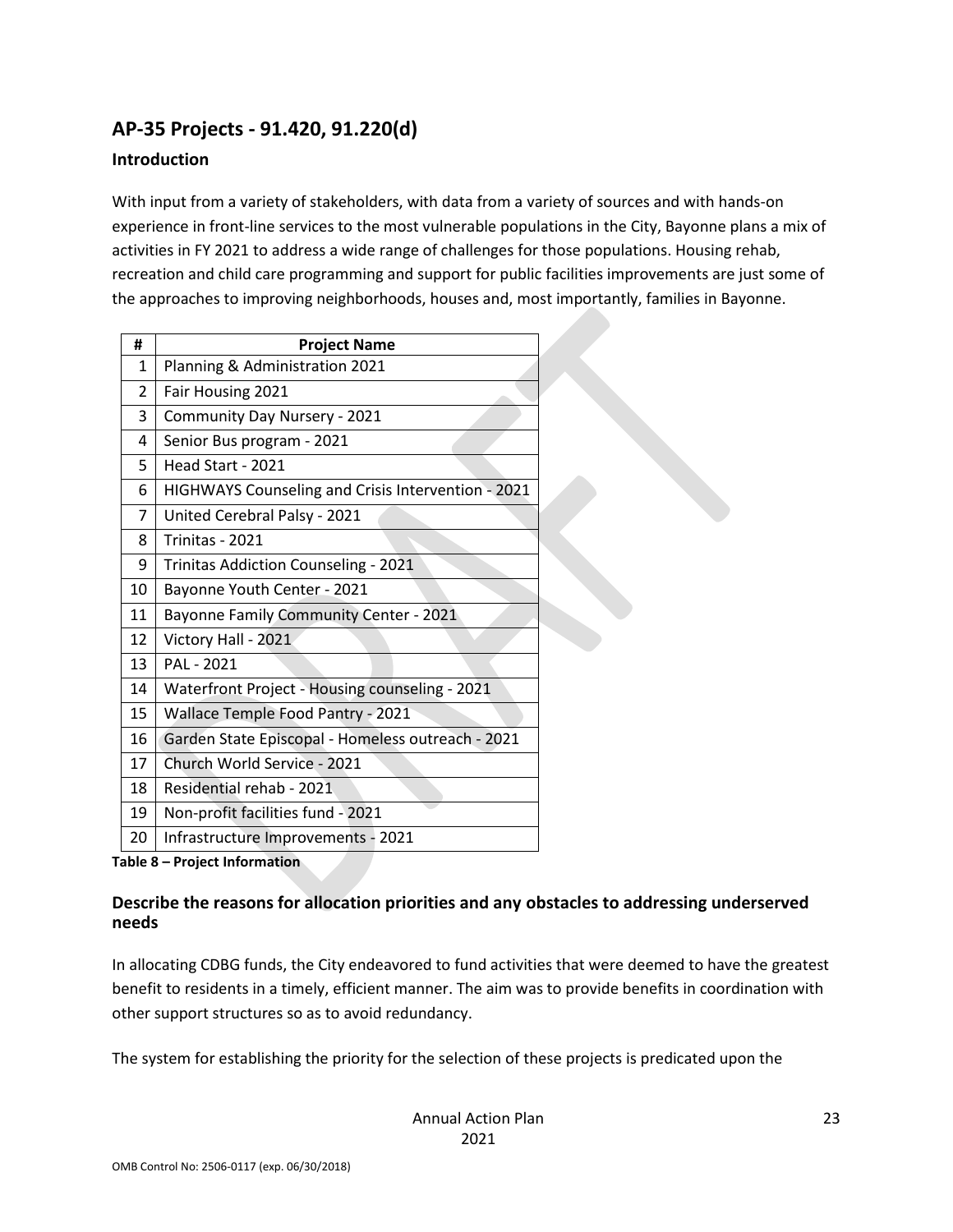following criteria:

- Meeting the statutory and regulatory requirements of the CDBG Program.

Obstacles to meeting underserved needs are addressed in Section AP-85 Other Actions.

- Meeting the needs of low- and moderate-income residents
- Focusing on low- and moderate-income areas or neighborhoods
- Coordination and leveraging of resources
- Response to expressed needs
- Sustainability and/or long-term impact, and
- The ability to demonstrate measurable progress and success.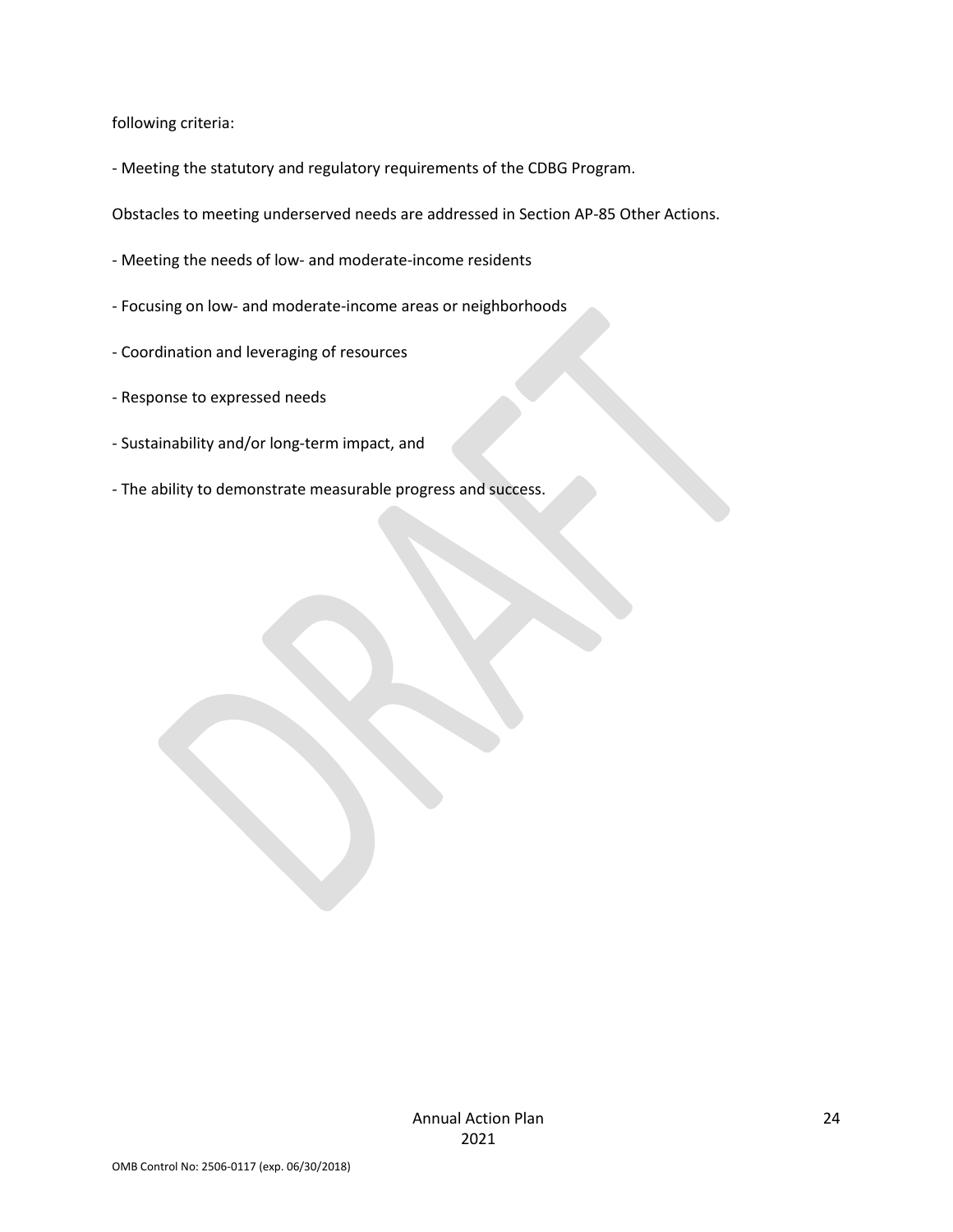# **AP-38 Project Summary**

## **Project Summary Information**

| $\mathbf{1}$   | <b>Project Name</b>                                                                           | Planning & Administration 2021                                                                                                                                |
|----------------|-----------------------------------------------------------------------------------------------|---------------------------------------------------------------------------------------------------------------------------------------------------------------|
|                | <b>Target Area</b>                                                                            | Citywide                                                                                                                                                      |
|                | <b>Goals Supported</b>                                                                        | Administration                                                                                                                                                |
|                | <b>Needs Addressed</b>                                                                        | <b>Administration and Planning</b>                                                                                                                            |
|                | <b>Funding</b>                                                                                | CDBG: \$237,383                                                                                                                                               |
|                | <b>Description</b>                                                                            | Planning and administration of the CDBG program, including planning, outreach, monitoring,<br>recordkeeping, reporting and affordable housing efforts.        |
|                | <b>Target Date</b>                                                                            | 12/31/2021                                                                                                                                                    |
|                | Estimate the number and type of<br>families that will benefit from the<br>proposed activities | Properly implementing the City's CDBG program will benefit thousands of low and moderate-<br>income residents, as specified within each project that follows. |
|                | <b>Location Description</b>                                                                   | Administration is from 555 Kennedy Boulevard in Bayonne as well as 630 Avenue C in Bayonne but<br>the benefits are citywide.                                  |
|                | <b>Planned Activities</b>                                                                     | Planning and administration of the CDBG program, including planning, outreach, monitoring,<br>recordkeeping, reporting and affordable housing efforts.        |
| $\overline{2}$ | <b>Project Name</b>                                                                           | <b>Fair Housing</b>                                                                                                                                           |
|                | <b>Target Area</b>                                                                            | Citywide                                                                                                                                                      |
|                | <b>Goals Supported</b>                                                                        | <b>Fair Housing</b>                                                                                                                                           |
|                | <b>Needs Addressed</b>                                                                        | <b>Fair Housing</b>                                                                                                                                           |
|                | <b>Funding</b>                                                                                | CDBG: \$65,000                                                                                                                                                |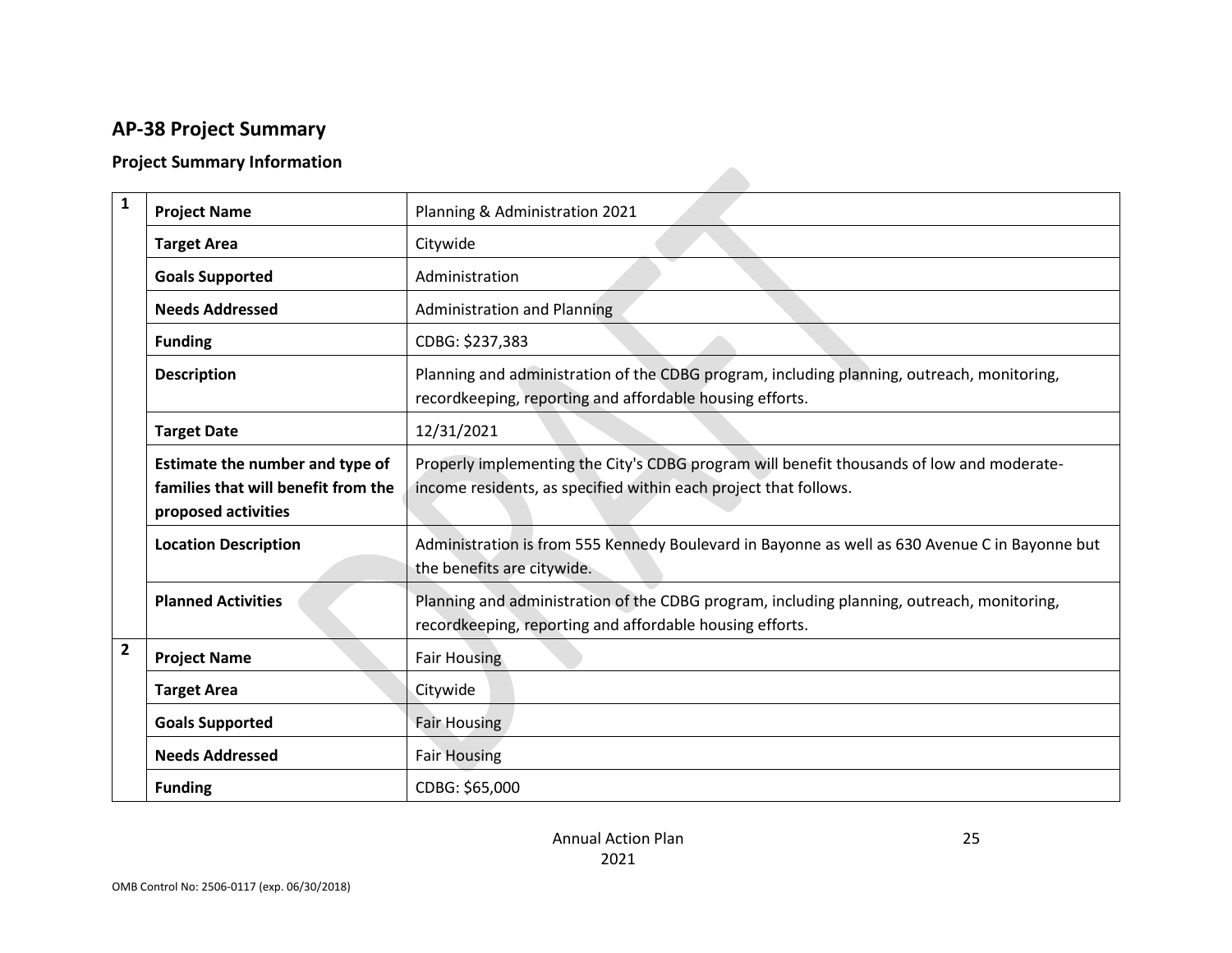|   | <b>Description</b>                                                                            | Provide Fair Housing counseling services to low- and moderate-income individuals.                                            |
|---|-----------------------------------------------------------------------------------------------|------------------------------------------------------------------------------------------------------------------------------|
|   | <b>Target Date</b>                                                                            | 12/31/2021                                                                                                                   |
|   | Estimate the number and type of<br>families that will benefit from the<br>proposed activities | At least 100 residents are expected to benefit from the Fair Housing component of program<br>administration.                 |
|   | <b>Location Description</b>                                                                   | Administration is from 555 Kennedy Boulevard in Bayonne as well as 630 Avenue C in Bayonne but<br>the benefits are citywide. |
|   | <b>Planned Activities</b>                                                                     | <b>Fair Housing Counseling</b>                                                                                               |
| 3 | <b>Project Name</b>                                                                           | Community Day Nursery - 2021                                                                                                 |
|   | <b>Target Area</b>                                                                            | Citywide                                                                                                                     |
|   | <b>Goals Supported</b>                                                                        | <b>Public Service Programs</b>                                                                                               |
|   | <b>Needs Addressed</b>                                                                        | <b>Public Service Programs</b>                                                                                               |
|   | <b>Funding</b>                                                                                | CDBG: \$35,000                                                                                                               |
|   | <b>Description</b>                                                                            | Operating support for a program that provides day care to pre-school children from low- and<br>moderate-income families.     |
|   | <b>Target Date</b>                                                                            | 12/31/2022                                                                                                                   |
|   | Estimate the number and type of<br>families that will benefit from the<br>proposed activities | 25 low-moderate income families                                                                                              |
|   | <b>Location Description</b>                                                                   | 593 Broadway, Bayonne                                                                                                        |
|   | <b>Planned Activities</b>                                                                     | Operating support for a program that provides day care to pre-school children from low- and<br>moderate-income families.     |
|   | <b>Project Name</b>                                                                           | Senior Bus program - 2021                                                                                                    |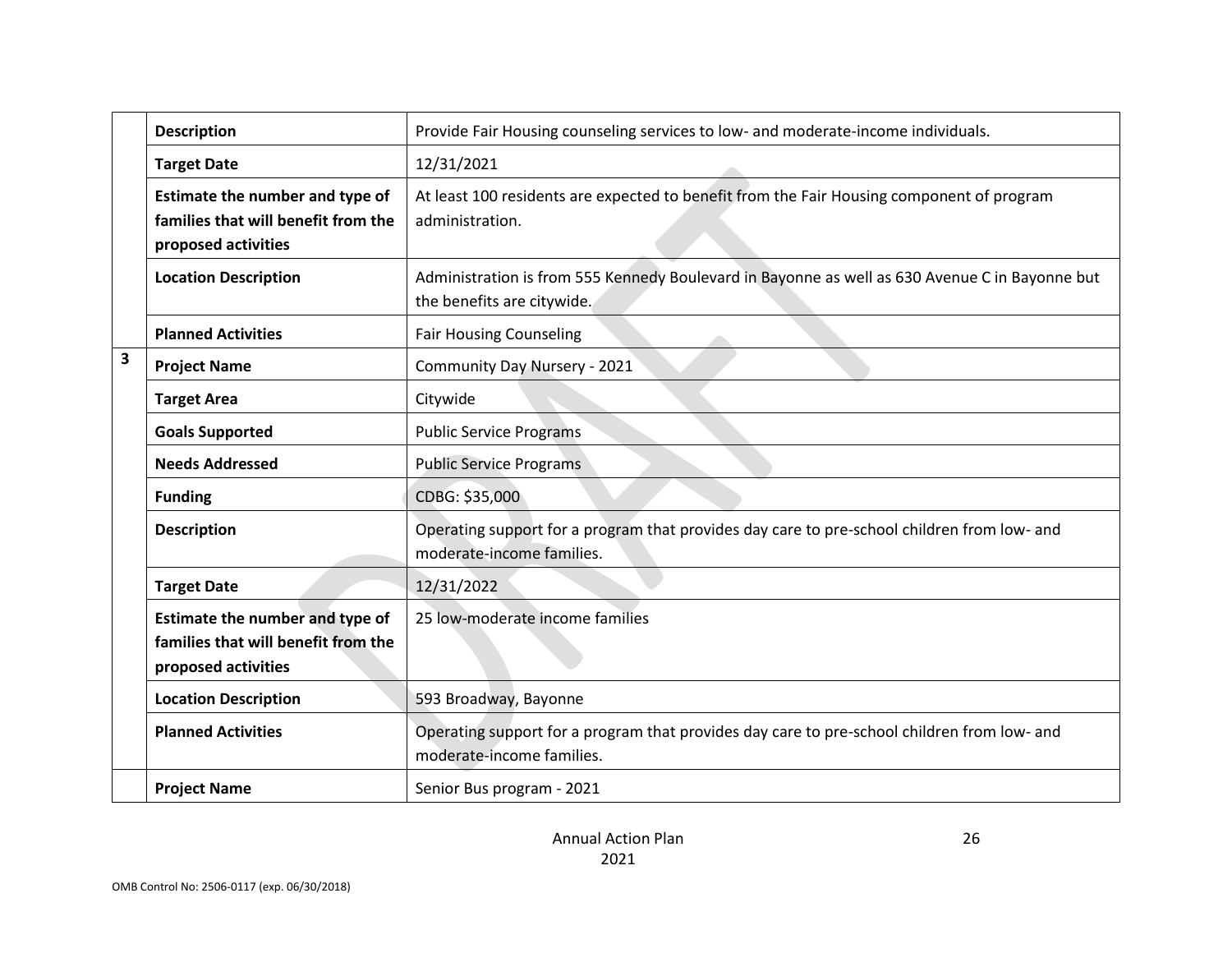| $\overline{\mathbf{4}}$ | <b>Target Area</b>                                                                            | Citywide                                                                                                                   |
|-------------------------|-----------------------------------------------------------------------------------------------|----------------------------------------------------------------------------------------------------------------------------|
|                         | <b>Goals Supported</b>                                                                        | <b>Public Service Programs</b>                                                                                             |
|                         | <b>Needs Addressed</b>                                                                        | <b>Public Service Programs</b>                                                                                             |
|                         | <b>Funding</b>                                                                                | CDBG: \$24,786.95                                                                                                          |
|                         | <b>Description</b>                                                                            | Operating support for a senior bus that operates throughout the City.                                                      |
|                         | <b>Target Date</b>                                                                            | 12/31/2022                                                                                                                 |
|                         | Estimate the number and type of<br>families that will benefit from the<br>proposed activities | At least 500 unduplicated senior or disabled Bayonne residents from throughout the City will<br>benefit from this service. |
|                         | <b>Location Description</b>                                                                   | Bus travels throughout Bayonne, providing seniors with transportation to medical appointments,<br>shopping and more.       |
|                         | <b>Planned Activities</b>                                                                     | Operating support for a senior bus that operates throughout the City.                                                      |
| 5                       | <b>Project Name</b>                                                                           | Head Start - 2021                                                                                                          |
|                         | <b>Target Area</b>                                                                            | Citywide                                                                                                                   |
|                         | <b>Goals Supported</b>                                                                        | <b>Public Service Programs</b>                                                                                             |
|                         | <b>Needs Addressed</b>                                                                        | <b>Public Service Programs</b>                                                                                             |
|                         | <b>Funding</b>                                                                                | CDBG: \$18,000                                                                                                             |
|                         | <b>Description</b>                                                                            | Support for operations of Head Start centers.                                                                              |
|                         | <b>Target Date</b>                                                                            | 12/31/2022                                                                                                                 |
|                         | Estimate the number and type of<br>families that will benefit from the<br>proposed activities | 150 children from low- and moderate-income households.                                                                     |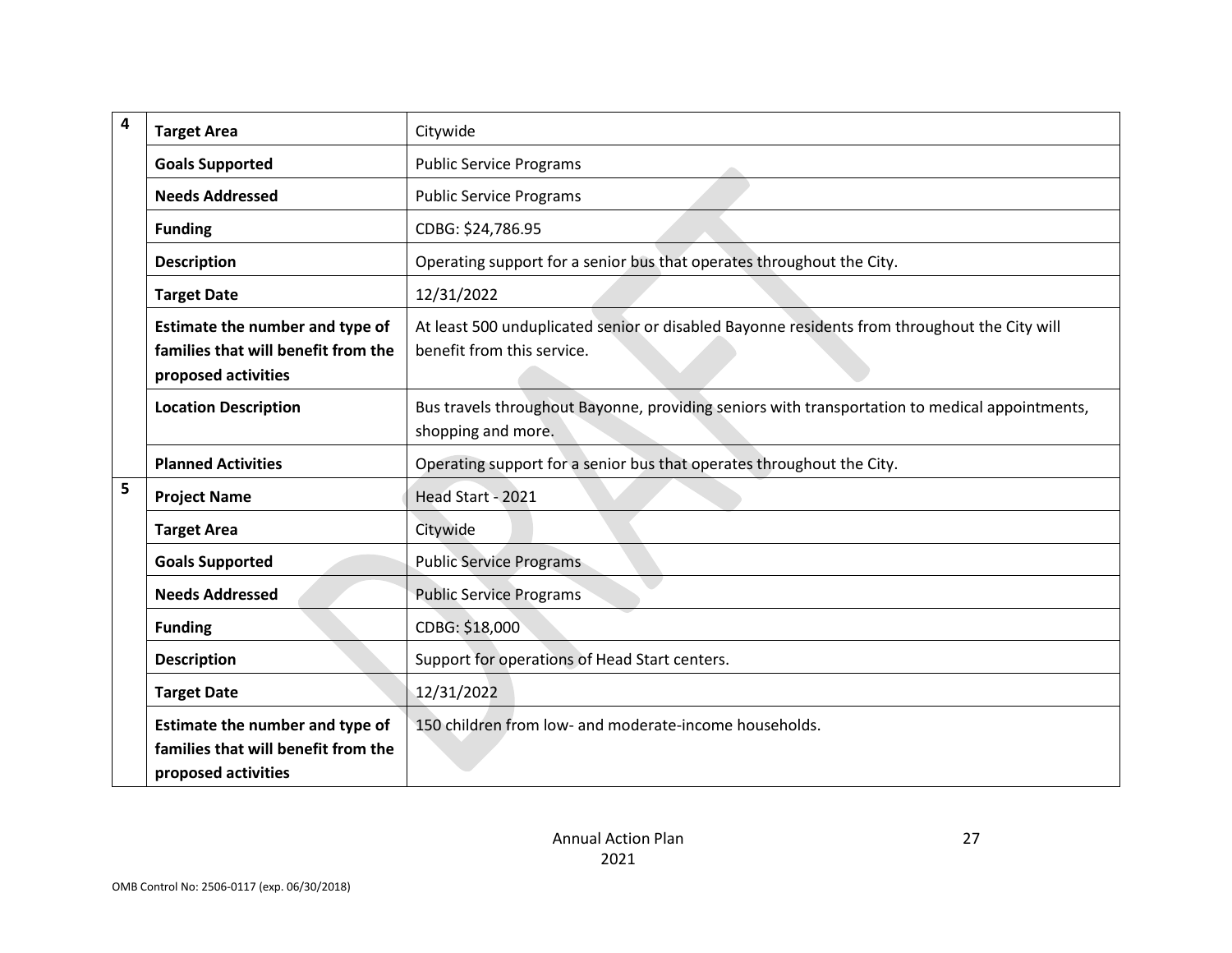|                         | <b>Location Description</b>                                                                   | Head Start centers are located at 21 W. 8th Street and 557 Kennedy Boulevard with an imminent<br>move to 239 Avenue A, all in Bayonne, NJ.                                                                                                             |
|-------------------------|-----------------------------------------------------------------------------------------------|--------------------------------------------------------------------------------------------------------------------------------------------------------------------------------------------------------------------------------------------------------|
|                         | <b>Planned Activities</b>                                                                     | Support for operations of Head Start centers, including possible addition of security personnel.                                                                                                                                                       |
| 6                       | <b>Project Name</b>                                                                           | HIGHWAYS Counseling and Crisis Intervention - 2021                                                                                                                                                                                                     |
|                         | <b>Target Area</b>                                                                            | Citywide                                                                                                                                                                                                                                               |
|                         | <b>Goals Supported</b>                                                                        | <b>Homeless Assistance</b><br><b>Public Service Programs</b>                                                                                                                                                                                           |
|                         | <b>Needs Addressed</b>                                                                        | <b>Public Service Programs</b><br><b>Homeless Activities</b>                                                                                                                                                                                           |
|                         | <b>Funding</b>                                                                                | CDBG: \$10,000                                                                                                                                                                                                                                         |
|                         | <b>Description</b>                                                                            | Operating support for a program that assists homeless shelters, victims of domestic violence and<br>food pantries as well as counseling and employment training and opportunities for the clients of<br>those facilities.                              |
|                         | <b>Target Date</b>                                                                            | 12/31/2022                                                                                                                                                                                                                                             |
|                         | Estimate the number and type of<br>families that will benefit from the<br>proposed activities | Approximately 300 individuals, including homeless, those at risk of homelessness and victims of<br>domestic violence.                                                                                                                                  |
|                         | <b>Location Description</b>                                                                   | 184 Hobart Ave., Bayonne, NJ                                                                                                                                                                                                                           |
|                         | <b>Planned Activities</b>                                                                     | Windmill Alliance's HIGHWAYS program supports various homeless shelters, food pantries and<br>shelters for domestic violence victims as well as providing counseling and employment training and<br>opportunities for the clients of those facilities. |
| $\overline{\mathbf{z}}$ | <b>Project Name</b>                                                                           | United Cerebral Palsy - 2021                                                                                                                                                                                                                           |
|                         | <b>Target Area</b>                                                                            | Citywide                                                                                                                                                                                                                                               |
|                         | <b>Goals Supported</b>                                                                        | <b>Public Service Programs</b>                                                                                                                                                                                                                         |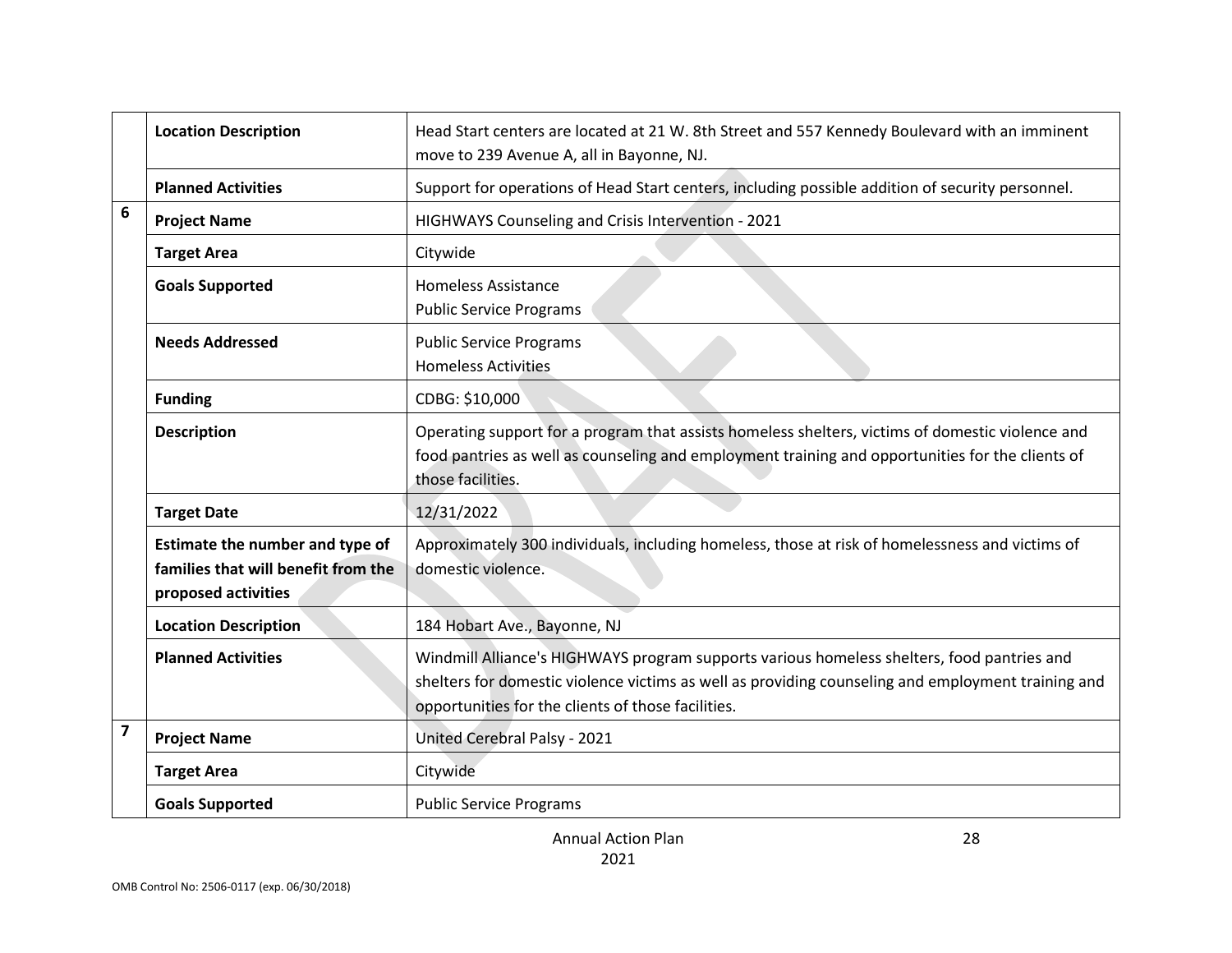|   | <b>Needs Addressed</b>                                                                        | <b>Public Service Programs</b>                                                                                                |
|---|-----------------------------------------------------------------------------------------------|-------------------------------------------------------------------------------------------------------------------------------|
|   | <b>Funding</b>                                                                                | CDBG: \$22,000                                                                                                                |
|   | <b>Description</b>                                                                            | Operating support for an organization that assists severely disabled adults.                                                  |
|   | <b>Target Date</b>                                                                            | 12/31/2022                                                                                                                    |
|   | Estimate the number and type of<br>families that will benefit from the<br>proposed activities | 5 severely disabled adults.                                                                                                   |
|   | <b>Location Description</b>                                                                   | 721 Broadway, Bayonne, NJ                                                                                                     |
|   | <b>Planned Activities</b>                                                                     | Operating support for an organization that assists severely disabled adults.                                                  |
| 8 | <b>Project Name</b>                                                                           | Trinitas - 2021                                                                                                               |
|   | <b>Target Area</b>                                                                            | Citywide                                                                                                                      |
|   | <b>Goals Supported</b>                                                                        | <b>Public Service Programs</b>                                                                                                |
|   | <b>Needs Addressed</b>                                                                        | <b>Public Service Programs</b>                                                                                                |
|   | <b>Funding</b>                                                                                | CDBG: \$12,000                                                                                                                |
|   | <b>Description</b>                                                                            | Operating support for organization that provides counseling services to emotionally disturbed<br>children and their families. |
|   | <b>Target Date</b>                                                                            | 12/31/2022                                                                                                                    |
|   | Estimate the number and type of<br>families that will benefit from the<br>proposed activities | Approximately 15 residents from low- and moderate-income households.                                                          |
|   | <b>Location Description</b>                                                                   | 601 Broadway, Bayonne, NJ                                                                                                     |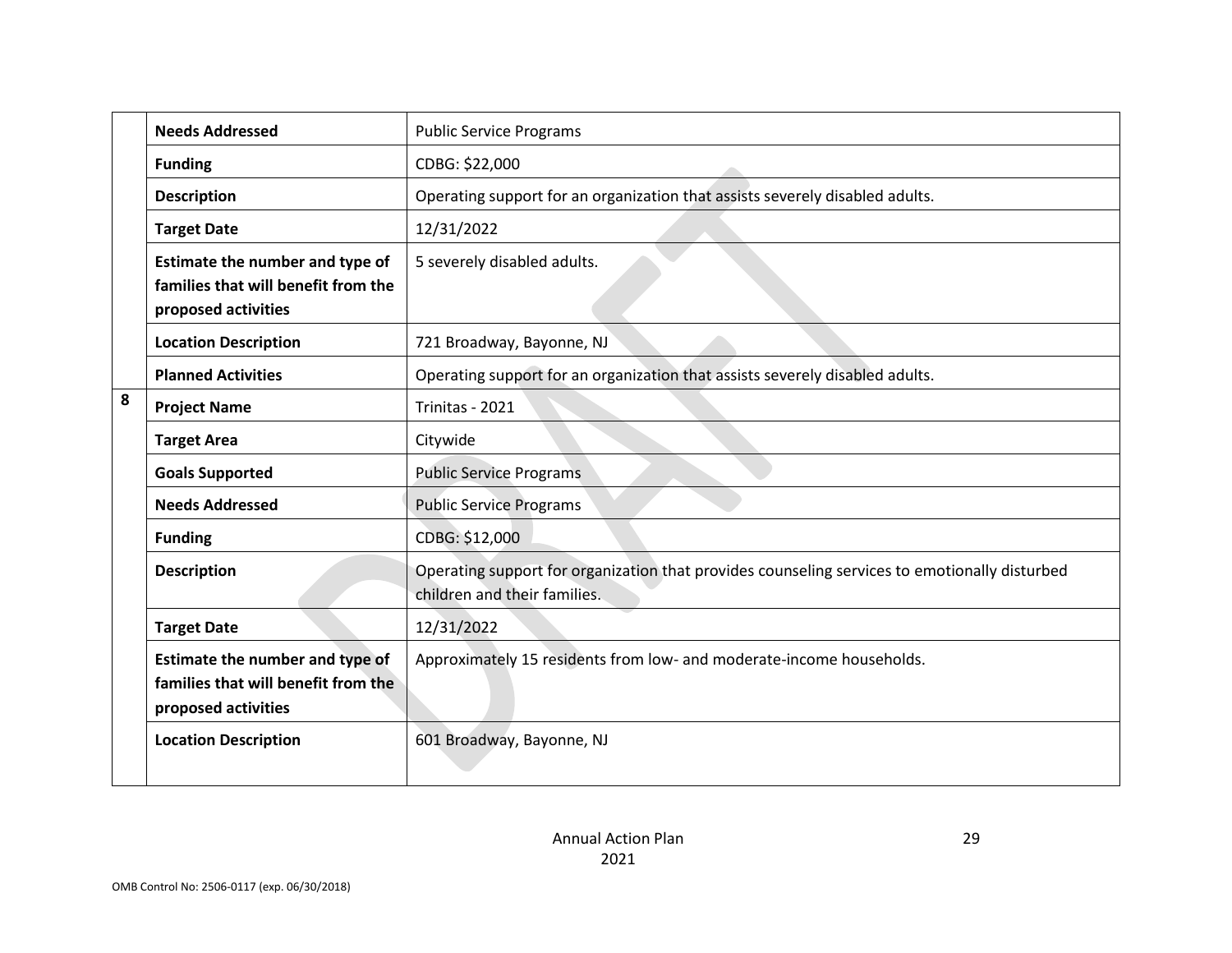|    | <b>Planned Activities</b>                                                                     | Operating support for organization that provides counseling services to emotionally disturbed<br>children and their families. |
|----|-----------------------------------------------------------------------------------------------|-------------------------------------------------------------------------------------------------------------------------------|
| 9  | <b>Project Name</b>                                                                           | Trinitas Addiction Counseling - 2021                                                                                          |
|    | <b>Target Area</b>                                                                            | Citywide                                                                                                                      |
|    | <b>Goals Supported</b>                                                                        | <b>Public Service Programs</b>                                                                                                |
|    | <b>Needs Addressed</b>                                                                        | <b>Public Service Programs</b>                                                                                                |
|    | <b>Funding</b>                                                                                | CDBG: \$12,000                                                                                                                |
|    | <b>Description</b>                                                                            | Operating support for organization that provides addiction counseling services.                                               |
|    | <b>Target Date</b>                                                                            | 12/31/2022                                                                                                                    |
|    | Estimate the number and type of<br>families that will benefit from the<br>proposed activities | Approximately 10 residents from low- and moderate-income households.                                                          |
|    | <b>Location Description</b>                                                                   | 601 Broadway, Bayonne, NJ                                                                                                     |
|    | <b>Planned Activities</b>                                                                     | Operating support for organization that provides addiction counseling services.                                               |
| 10 | <b>Project Name</b>                                                                           | Bayonne Youth Center - 2021                                                                                                   |
|    | <b>Target Area</b>                                                                            | Citywide                                                                                                                      |
|    | <b>Goals Supported</b>                                                                        | <b>Public Service Programs</b>                                                                                                |
|    | <b>Needs Addressed</b>                                                                        | <b>Public Service Programs</b>                                                                                                |
|    | <b>Funding</b>                                                                                | CDBG: \$10,000                                                                                                                |
|    | <b>Description</b>                                                                            | Operating support for after-school programming for youths from low- and moderate-income<br>families.                          |
|    | <b>Target Date</b>                                                                            | 12/31/2022                                                                                                                    |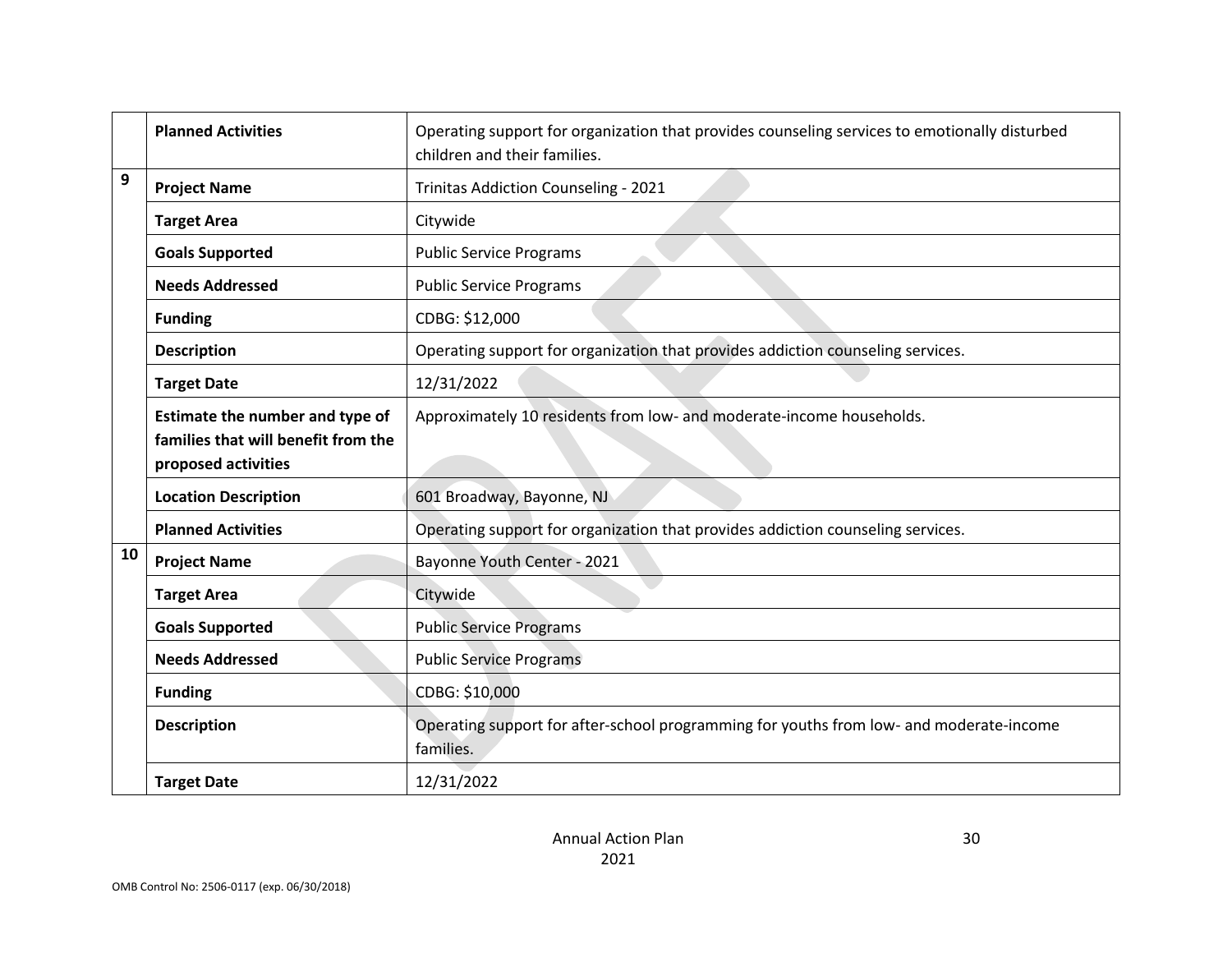|    | Estimate the number and type of     | 25 youths from low- and moderate-income households.                                                  |
|----|-------------------------------------|------------------------------------------------------------------------------------------------------|
|    | families that will benefit from the |                                                                                                      |
|    | proposed activities                 |                                                                                                      |
|    | <b>Location Description</b>         | 524 Kennedy Boulevard, Bayonne, NJ                                                                   |
|    | <b>Planned Activities</b>           | Operating support for after-school programming for youths from low- and moderate-income<br>families. |
| 11 | <b>Project Name</b>                 | Bayonne Family Community Center - 2021                                                               |
|    | <b>Target Area</b>                  | Citywide                                                                                             |
|    | <b>Goals Supported</b>              | <b>Public Service Programs</b>                                                                       |
|    | <b>Needs Addressed</b>              | <b>Public Service Programs</b>                                                                       |
|    | <b>Funding</b>                      | CDBG: \$20,000                                                                                       |
|    | <b>Description</b>                  | Operating support for a program that provides child care services for income-eligible families.      |
|    | <b>Target Date</b>                  | 12/31/2022                                                                                           |
|    | Estimate the number and type of     | 50 low and moderate-income families.                                                                 |
|    | families that will benefit from the |                                                                                                      |
|    | proposed activities                 |                                                                                                      |
|    | <b>Location Description</b>         | 259 Avenue E, Bayonne, NJ                                                                            |
|    | <b>Planned Activities</b>           | Operating support for a program that provides child care services for income-eligible families.      |
| 12 | <b>Project Name</b>                 | Victory Hall - 2021                                                                                  |
|    | <b>Target Area</b>                  | Citywide                                                                                             |
|    | <b>Goals Supported</b>              | <b>Public Service Programs</b>                                                                       |
|    | <b>Needs Addressed</b>              | <b>Public Service Programs</b>                                                                       |
|    | <b>Funding</b>                      | CDBG: \$6,000                                                                                        |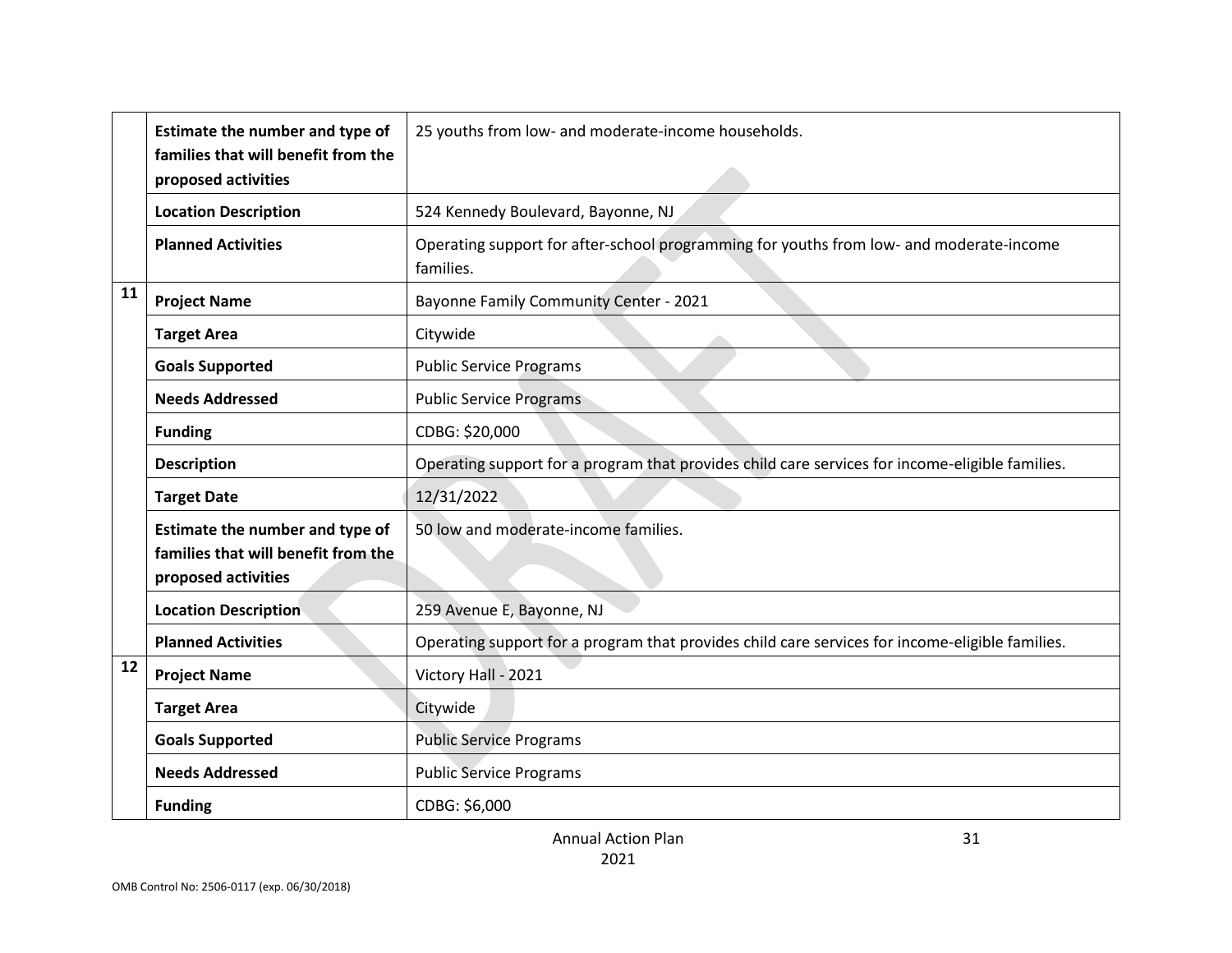|    | <b>Description</b>                                                                            | Operating support for a program that provides activities for developmentally disabled adults.                         |
|----|-----------------------------------------------------------------------------------------------|-----------------------------------------------------------------------------------------------------------------------|
|    | <b>Target Date</b>                                                                            | 12/31/2022                                                                                                            |
|    | Estimate the number and type of<br>families that will benefit from the<br>proposed activities | 40 developmentally disabled adults and their families.                                                                |
|    | <b>Location Description</b>                                                                   | 74 W. 46th St., Bayonne, NJ                                                                                           |
|    | <b>Planned Activities</b>                                                                     | Operating support for a program that provides activities for developmentally disabled adults.                         |
| 13 | <b>Project Name</b>                                                                           | PAL - 2021                                                                                                            |
|    | <b>Target Area</b>                                                                            | Citywide                                                                                                              |
|    | <b>Goals Supported</b>                                                                        | <b>Public Service Programs</b>                                                                                        |
|    | <b>Needs Addressed</b>                                                                        | <b>Public Service Programs</b>                                                                                        |
|    | <b>Funding</b>                                                                                | CDBG: \$25,000                                                                                                        |
|    | <b>Description</b>                                                                            | Support for a day care center operated by the Bayonne PAL and serving primarily low- and<br>moderate-income families. |
|    | <b>Target Date</b>                                                                            | 12/31/2022                                                                                                            |
|    | Estimate the number and type of<br>families that will benefit from the<br>proposed activities | At least 150 children, primarily from low- and moderate-income households.                                            |
|    | <b>Location Description</b>                                                                   | 550 Avenue A, Bayonne, NJ                                                                                             |
|    | <b>Planned Activities</b>                                                                     | Support for a day care center operated by the Bayonne PAL and serving primarily low- and<br>moderate-income families. |
| 14 | <b>Project Name</b>                                                                           | Waterfront Project - Housing Counseling - 2021                                                                        |
|    | <b>Target Area</b>                                                                            | Citywide                                                                                                              |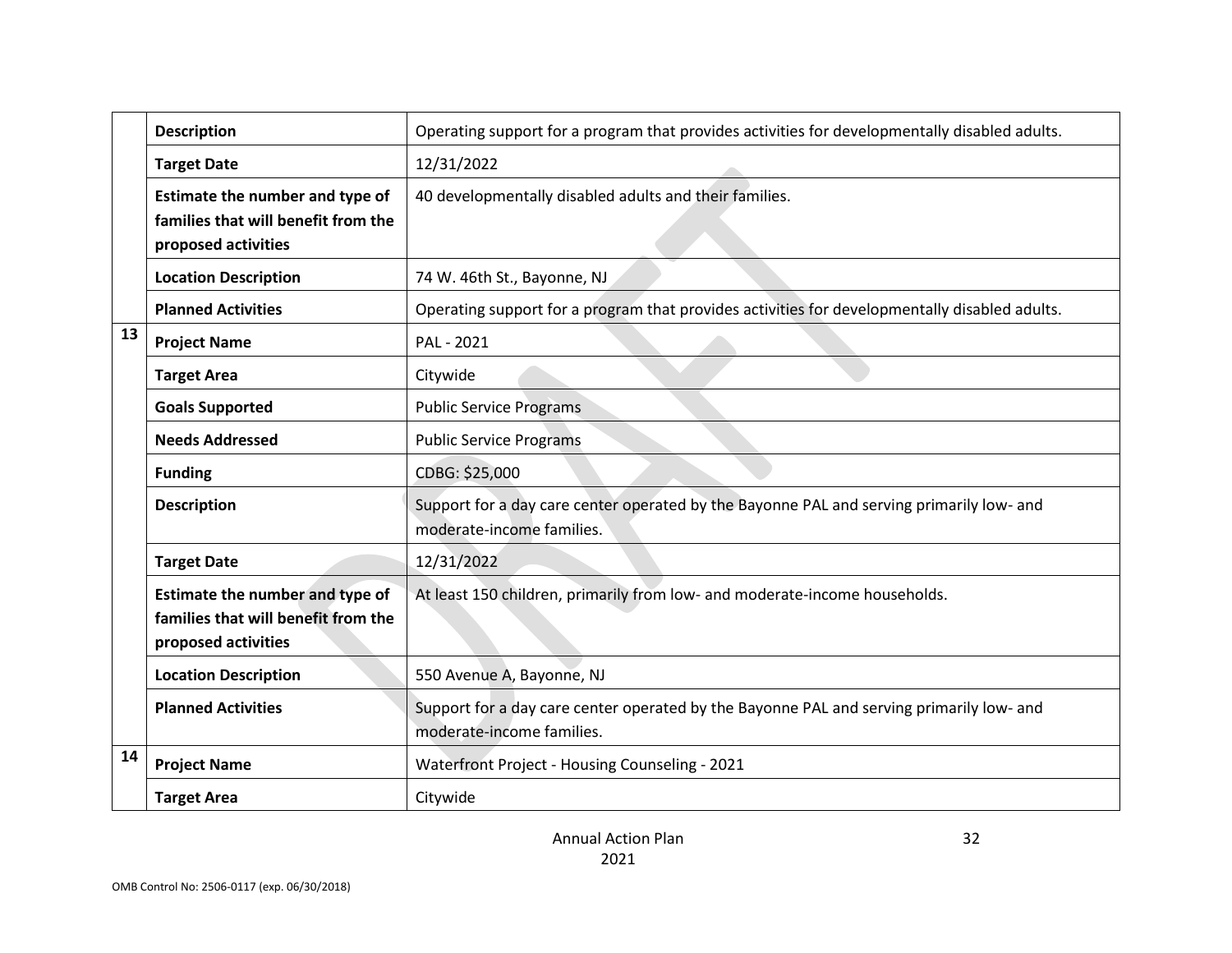|    | <b>Goals Supported</b>                                                                        | <b>Public Service Programs</b>                                                                                                                                          |
|----|-----------------------------------------------------------------------------------------------|-------------------------------------------------------------------------------------------------------------------------------------------------------------------------|
|    | <b>Needs Addressed</b>                                                                        | <b>Public Service Programs</b>                                                                                                                                          |
|    | <b>Funding</b>                                                                                | CDBG: \$15,000                                                                                                                                                          |
|    | <b>Description</b>                                                                            | Operating support for a housing counseling program.                                                                                                                     |
|    | <b>Target Date</b>                                                                            | 12/31/2022                                                                                                                                                              |
|    | Estimate the number and type of<br>families that will benefit from the<br>proposed activities | At least 10 residents of Bayonne.                                                                                                                                       |
|    | <b>Location Description</b>                                                                   | Operated from 830 Bergen Ave., Jersey City with educational workshops and client meetings at<br>senior housing sites, community centers and other locations in Bayonne. |
|    | <b>Planned Activities</b>                                                                     | Operating support for a housing counseling program.                                                                                                                     |
| 15 | <b>Project Name</b>                                                                           | Wallace Temple Food Pantry - 2021                                                                                                                                       |
|    | <b>Target Area</b>                                                                            | Citywide                                                                                                                                                                |
|    | <b>Goals Supported</b>                                                                        | <b>Public Service Programs</b>                                                                                                                                          |
|    | <b>Needs Addressed</b>                                                                        | <b>Public Service Programs</b>                                                                                                                                          |
|    | <b>Funding</b>                                                                                | CDBG: \$2,000                                                                                                                                                           |
|    | <b>Description</b>                                                                            | Operating support for a food pantry and soup kitchen that provides nutritional education along<br>with food.                                                            |
|    | <b>Target Date</b>                                                                            | 12/31/2022                                                                                                                                                              |
|    | Estimate the number and type of<br>families that will benefit from the<br>proposed activities | 100 low and very low-income residents of Bayonne, including homeless individuals.                                                                                       |
|    | <b>Location Description</b>                                                                   | 392 Avenue C, Bayonne, NJ                                                                                                                                               |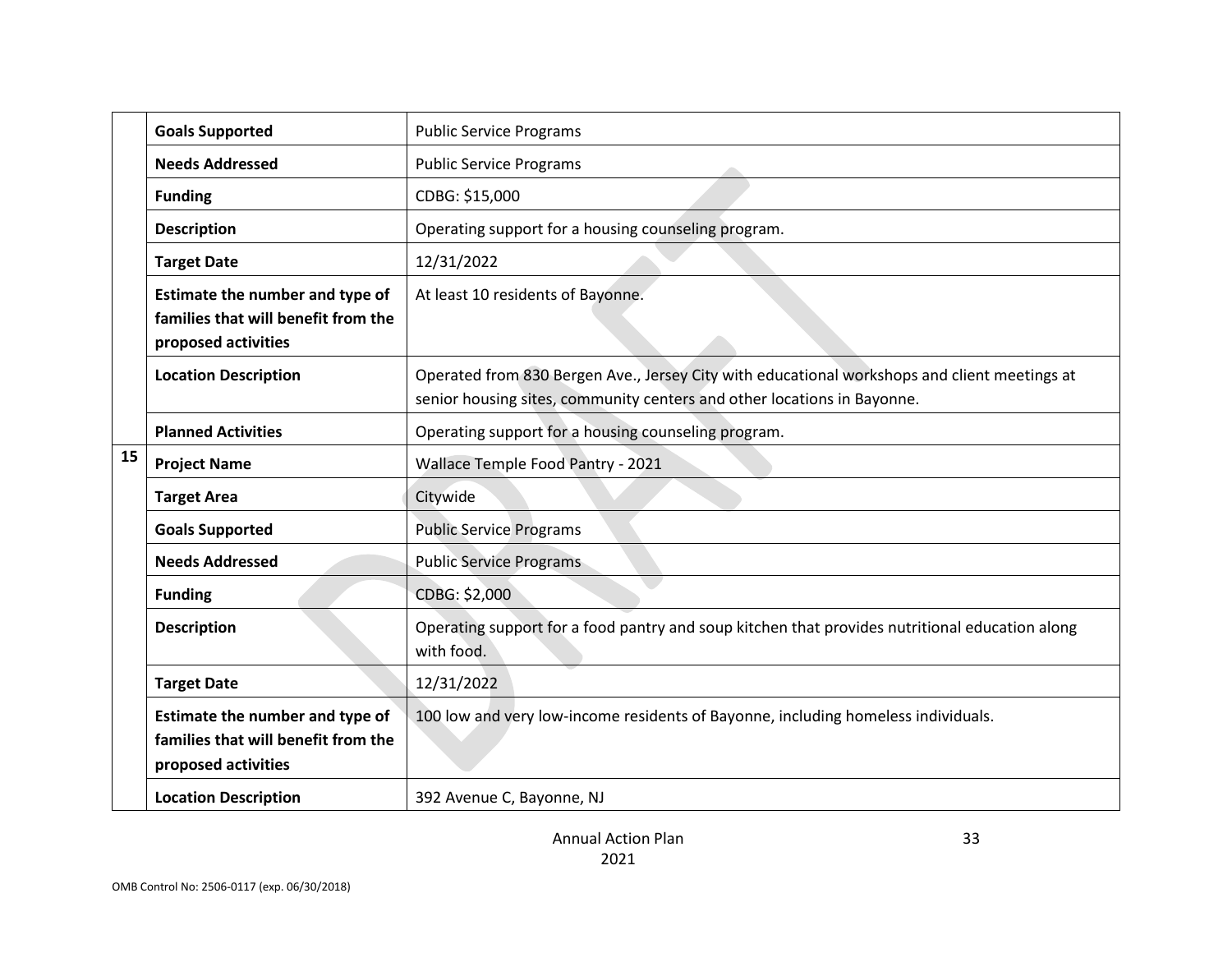|                                                                                               | <b>Planned Activities</b>   | Operating support for a food pantry and soup kitchen that provides nutritional education along<br>with food.                                                               |
|-----------------------------------------------------------------------------------------------|-----------------------------|----------------------------------------------------------------------------------------------------------------------------------------------------------------------------|
| 16                                                                                            | <b>Project Name</b>         | Garden State Episcopal - Homeless Outreach - 2021                                                                                                                          |
|                                                                                               | <b>Target Area</b>          | Citywide                                                                                                                                                                   |
|                                                                                               | <b>Goals Supported</b>      | <b>Homeless Assistance</b><br><b>Public Service Programs</b>                                                                                                               |
| <b>Needs Addressed</b><br><b>Public Service Programs</b>                                      |                             | Homeless Activities, including Homeless Prevention                                                                                                                         |
|                                                                                               | <b>Funding</b>              | CDBG: \$10,000                                                                                                                                                             |
|                                                                                               | <b>Description</b>          | Operating support for a program that conducts street outreach activities for unsheltered homeless<br>individuals and families throughout Hudson County, including Bayonne. |
|                                                                                               | <b>Target Date</b>          | 12/31/2022                                                                                                                                                                 |
| Estimate the number and type of<br>families that will benefit from the<br>proposed activities |                             | At least 50 homeless individuals in Bayonne.                                                                                                                               |
|                                                                                               | <b>Location Description</b> | Office is at 118 Summit Ave., Jersey City but program activities will take place in areas of Bayonne<br>known to be frequented by the homeless.                            |
|                                                                                               | <b>Planned Activities</b>   | Operating support for a program that conducts street outreach activities for unsheltered homeless<br>individuals and families throughout Hudson County, including Bayonne. |
| 17                                                                                            | <b>Project Name</b>         | Church World Service - 2021                                                                                                                                                |
|                                                                                               | <b>Target Area</b>          | Low/mod areas                                                                                                                                                              |
|                                                                                               | <b>Goals Supported</b>      | <b>Public Service Programs</b>                                                                                                                                             |
|                                                                                               | <b>Needs Addressed</b>      | <b>Public Service Programs</b>                                                                                                                                             |
|                                                                                               | <b>Funding</b>              | CDBG: \$5,000                                                                                                                                                              |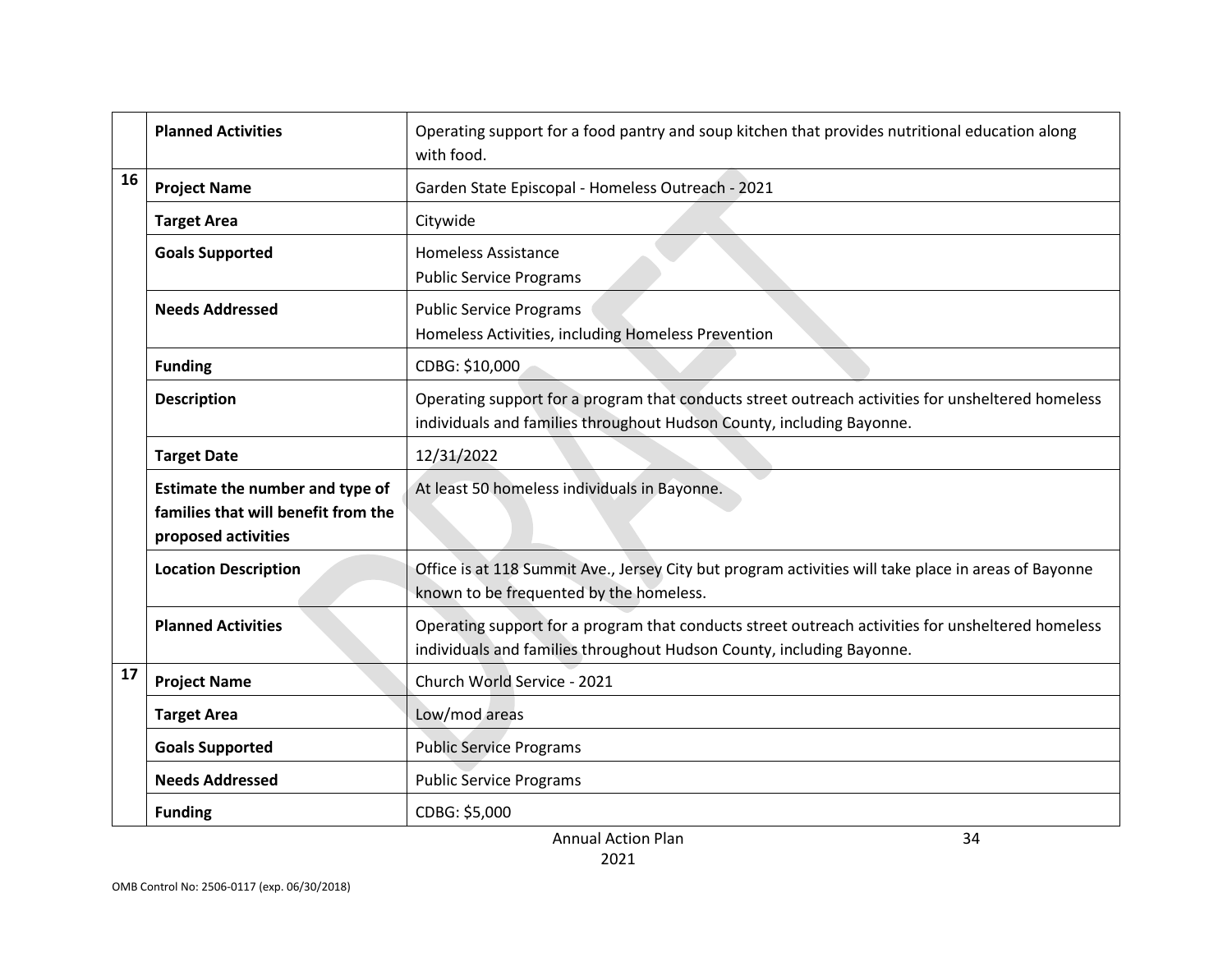|                                                       | <b>Description</b>                                                                            | <b>Employment and job readiness services Public Services</b>                                                                                                                                |
|-------------------------------------------------------|-----------------------------------------------------------------------------------------------|---------------------------------------------------------------------------------------------------------------------------------------------------------------------------------------------|
|                                                       | <b>Target Date</b>                                                                            | 12/31/2021                                                                                                                                                                                  |
|                                                       | Estimate the number and type of<br>families that will benefit from the<br>proposed activities | 29 Bayonne low- and moderate-income residents                                                                                                                                               |
|                                                       | <b>Location Description</b>                                                                   | Office is located at 26 Journal Square in Jersey City, but services will be provided in Bayonne.                                                                                            |
|                                                       | <b>Planned Activities</b>                                                                     | Employment and job readiness services provided by an Employment Coach for refugees and<br>asylees.                                                                                          |
| 18<br>Residential Rehab - 2021<br><b>Project Name</b> |                                                                                               |                                                                                                                                                                                             |
|                                                       | <b>Target Area</b>                                                                            | Citywide                                                                                                                                                                                    |
|                                                       | <b>Goals Supported</b>                                                                        | Affordable housing                                                                                                                                                                          |
|                                                       | <b>Needs Addressed</b>                                                                        | Provide Safe, Affordable Housing Opportunities                                                                                                                                              |
|                                                       | <b>Funding</b>                                                                                | CDBG: \$180,000                                                                                                                                                                             |
|                                                       | <b>Description</b>                                                                            | Loans for repairs to housing units, both owner-occupied and rental, inhabited by income-eligible<br>residents. Funding includes amounts for all types of loans plus project delivery costs. |
|                                                       | <b>Target Date</b>                                                                            | 12/31/2022                                                                                                                                                                                  |
|                                                       | Estimate the number and type of<br>families that will benefit from the<br>proposed activities | 10 families, all at or below 80% Area Median Income.                                                                                                                                        |
|                                                       | <b>Location Description</b>                                                                   | Program available throughout Bayonne.                                                                                                                                                       |
|                                                       | <b>Planned Activities</b>                                                                     | Loans for repairs to housing units, both owner-occupied and rental, inhabited by income-eligible<br>residents. Funding includes amounts for all types of loans plus project delivery costs. |
|                                                       | <b>Project Name</b>                                                                           | Non-Profit Facilities Fund - 2021                                                                                                                                                           |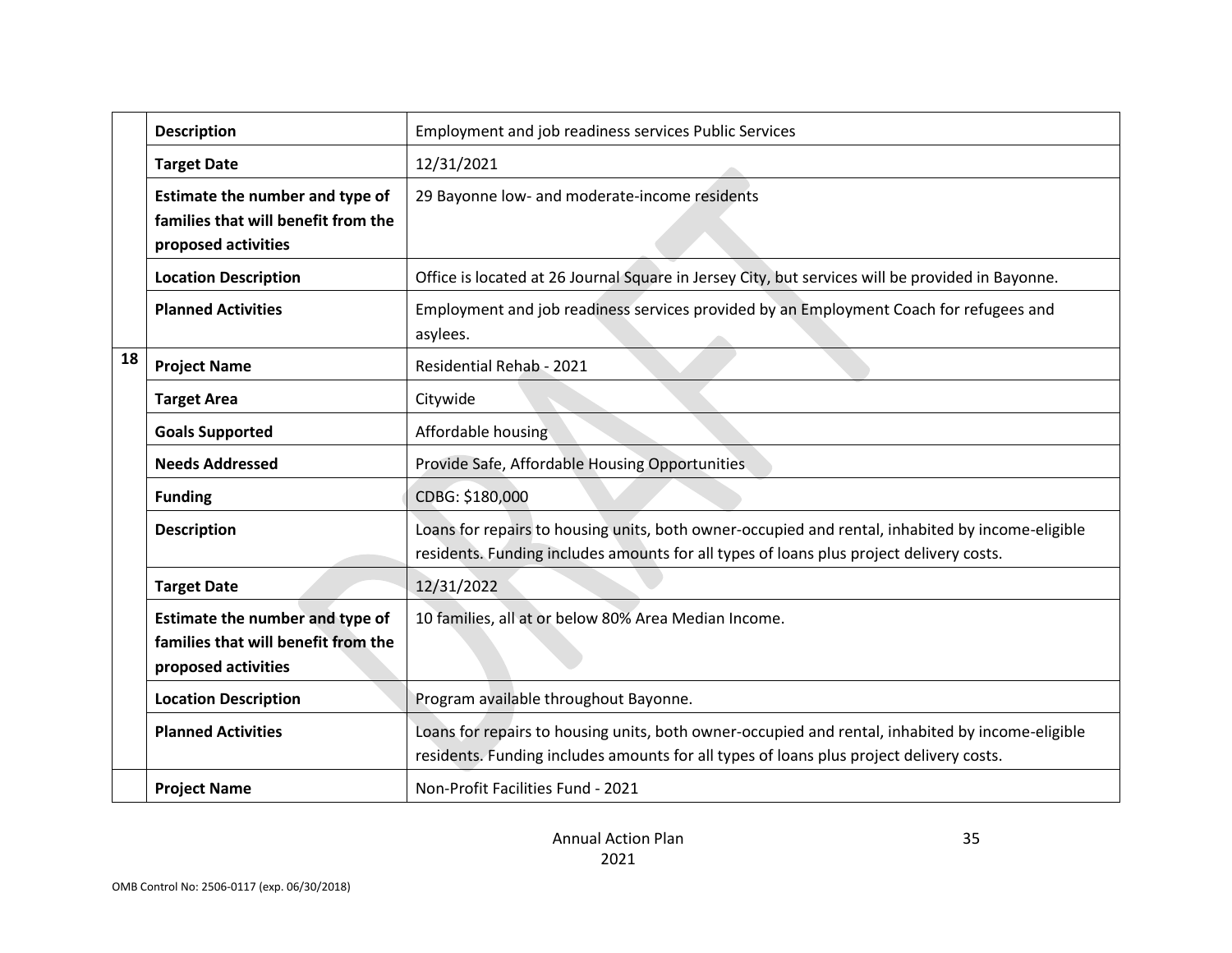| 19 | <b>Target Area</b>                                                                            | Low/mod areas                                                                                                                                                                                                                                                                                                               |
|----|-----------------------------------------------------------------------------------------------|-----------------------------------------------------------------------------------------------------------------------------------------------------------------------------------------------------------------------------------------------------------------------------------------------------------------------------|
|    |                                                                                               | Citywide                                                                                                                                                                                                                                                                                                                    |
|    | <b>Goals Supported</b>                                                                        | <b>Public Improvements</b>                                                                                                                                                                                                                                                                                                  |
|    | <b>Needs Addressed</b>                                                                        | <b>Public Facilities</b>                                                                                                                                                                                                                                                                                                    |
|    | <b>Funding</b>                                                                                | CDBG: \$346,975                                                                                                                                                                                                                                                                                                             |
|    | <b>Description</b>                                                                            | Facility-improvement grants to local non-profit organizations that are open to the public and serve<br>as a venue for services to the City's low- and moderate-income residents, either by virtue of being<br>located in a low-mod area or from a limited clientele standpoint of presumed benefit or<br>documented income. |
|    | <b>Target Date</b>                                                                            | 6/30/2021                                                                                                                                                                                                                                                                                                                   |
|    | Estimate the number and type of<br>families that will benefit from the<br>proposed activities | Exact numbers won't be determined until the facilities are selected but at least 500 low- and<br>moderate-income residents will benefit from improvements to the non-profit facilities that provide<br>them with services.                                                                                                  |
|    | <b>Location Description</b>                                                                   | To be determined.                                                                                                                                                                                                                                                                                                           |
|    | <b>Planned Activities</b>                                                                     | Facility-improvement grants to local non-profit organizations that are open to the public and serve<br>as a venue for services to the City's low- and moderate-income residents, either by virtue of being<br>located in a low-mod area or from a limited clientele standpoint of presumed benefit or<br>documented income. |
| 20 | <b>Project Name</b>                                                                           | Infrastructure Improvements - 2021                                                                                                                                                                                                                                                                                          |
|    | <b>Target Area</b>                                                                            | Low/mod areas                                                                                                                                                                                                                                                                                                               |
|    | <b>Goals Supported</b>                                                                        | <b>Public Improvements</b>                                                                                                                                                                                                                                                                                                  |
|    | <b>Needs Addressed</b>                                                                        | Public Improvements and Infrastructure                                                                                                                                                                                                                                                                                      |
|    | <b>Funding</b>                                                                                | CDBG: \$455,768                                                                                                                                                                                                                                                                                                             |
|    | <b>Description</b>                                                                            | Street reconstruction and park improvements in eligible low-mod areas of the City.                                                                                                                                                                                                                                          |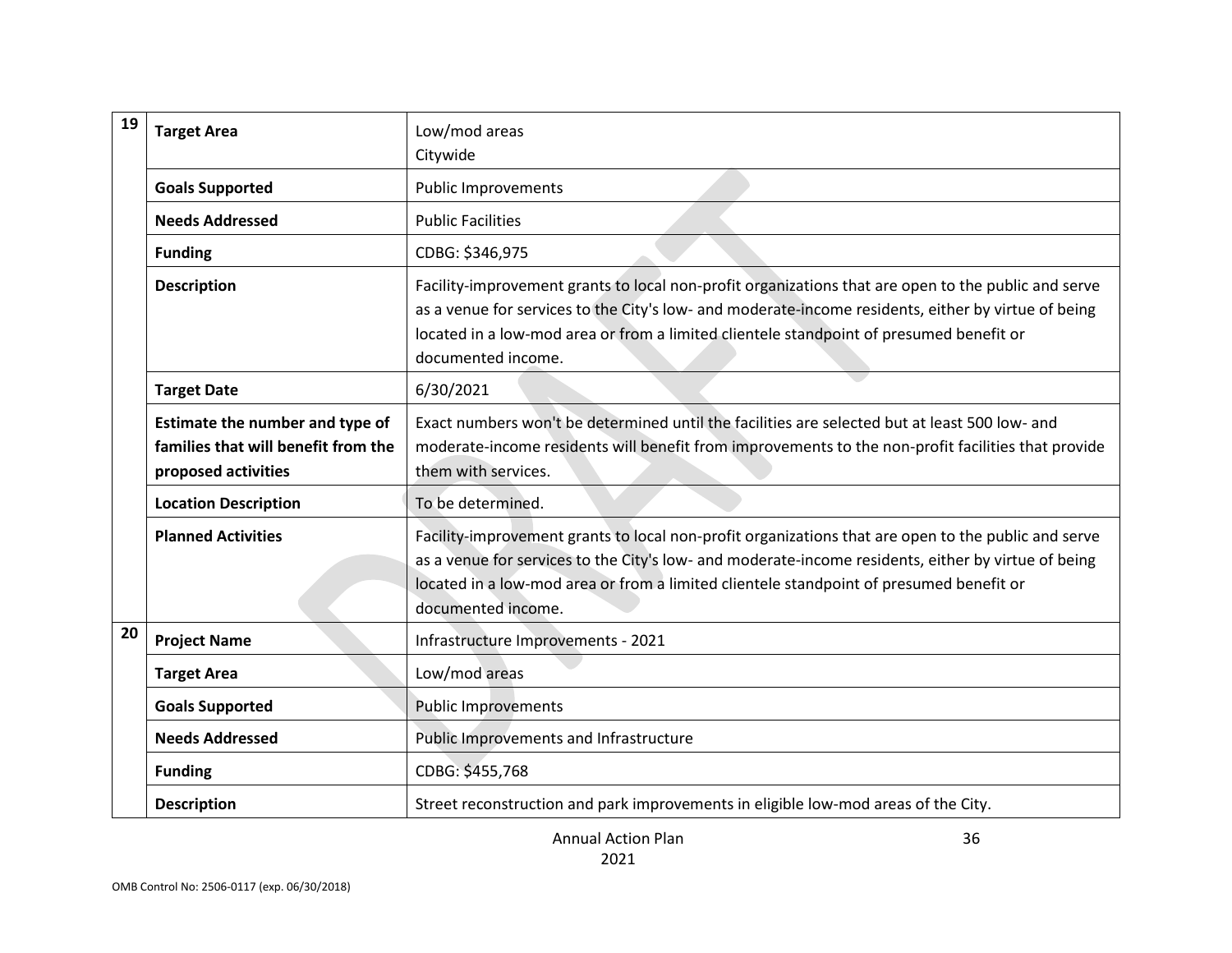| <b>Target Date</b>                                                                            | 6/30/2021                                                                                                                                                                                                                 |
|-----------------------------------------------------------------------------------------------|---------------------------------------------------------------------------------------------------------------------------------------------------------------------------------------------------------------------------|
| Estimate the number and type of<br>families that will benefit from the<br>proposed activities | While the location of the improvements has not been determined yet, it is reasonable to assume<br>that it will be an eligible service area with at least 1,000 residents, the majority of whom will be<br>low-mod income. |
| <b>Location Description</b>                                                                   | To be determined.                                                                                                                                                                                                         |
| <b>Planned Activities</b>                                                                     | Street reconstruction and park improvements in eligible low-mod areas of the City.                                                                                                                                        |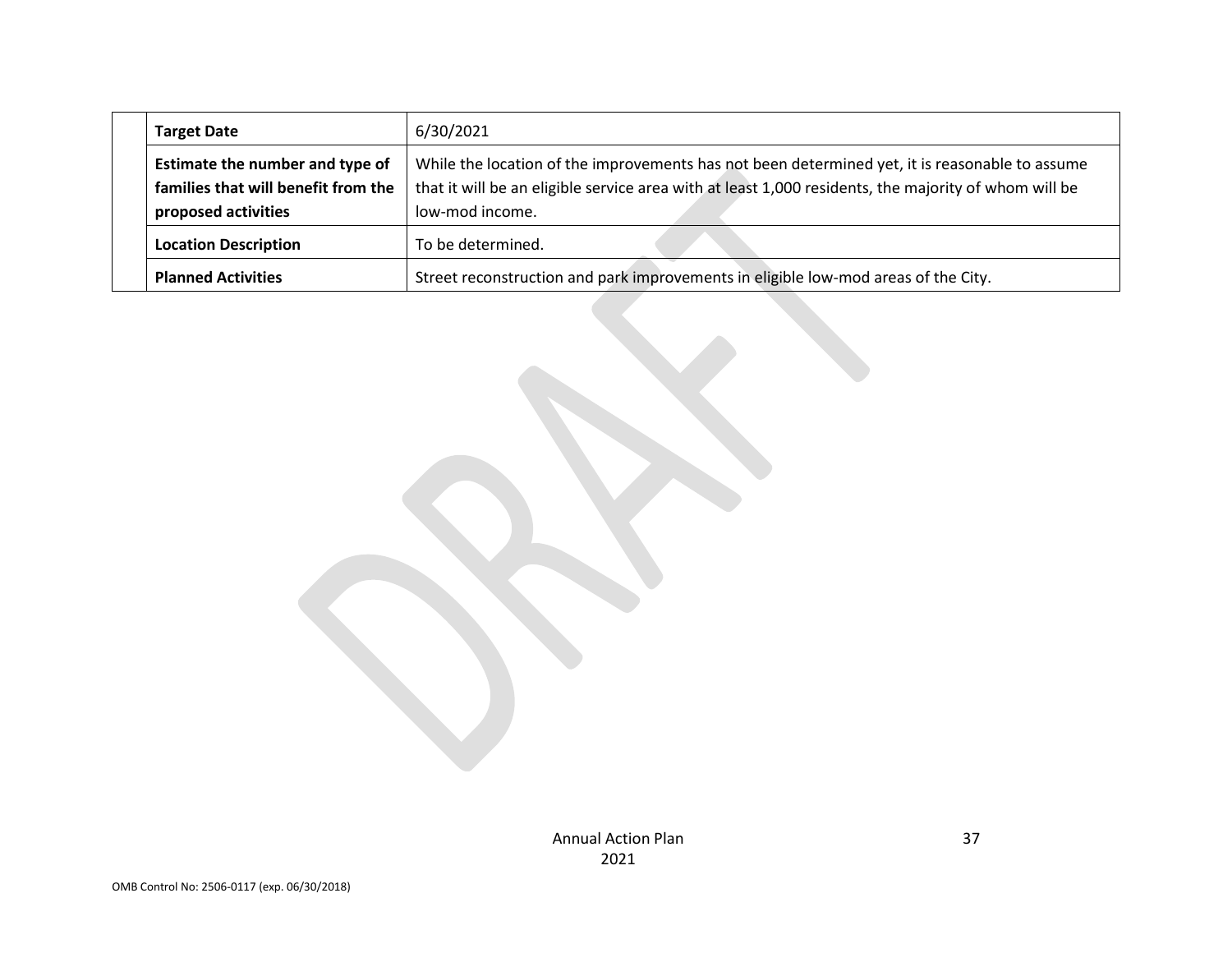# **AP-50 Geographic Distribution - 91.420, 91.220(f)**

# **Description of the geographic areas of the entitlement (including areas of low-income and minority concentration) where assistance will be directed**

It is expected that all activities except for Infrastructure Improvements will benefit eligible Bayonne residents from throughout the City. This is reflective of the fact that seniors, income-eligible homeowners, youth and other beneficiaries reside all across the City. The only other potential exception is the non-profit facilities fund, which could potentially benefit the residents of a low-mod service area rather than eligible residents from throughout the City. This won't be known until specific non-profits are selected for assistance.

#### **Geographic Distribution**

| <b>Target Area</b> | <b>Percentage of Funds</b> |
|--------------------|----------------------------|
| Low/mod areas      | 23                         |
| Citywide           |                            |

**Table 9 - Geographic Distribution** 

#### **Rationale for the priorities for allocating investments geographically**

The geographic distribution described above allows Bayonne to adhere to its funding allocation principals, specifically:

\* abiding by CDBG regulations

\* putting the most resources where the greatest need is

\* using resources in the most efficient and effective manner.

#### **Discussion**

See above.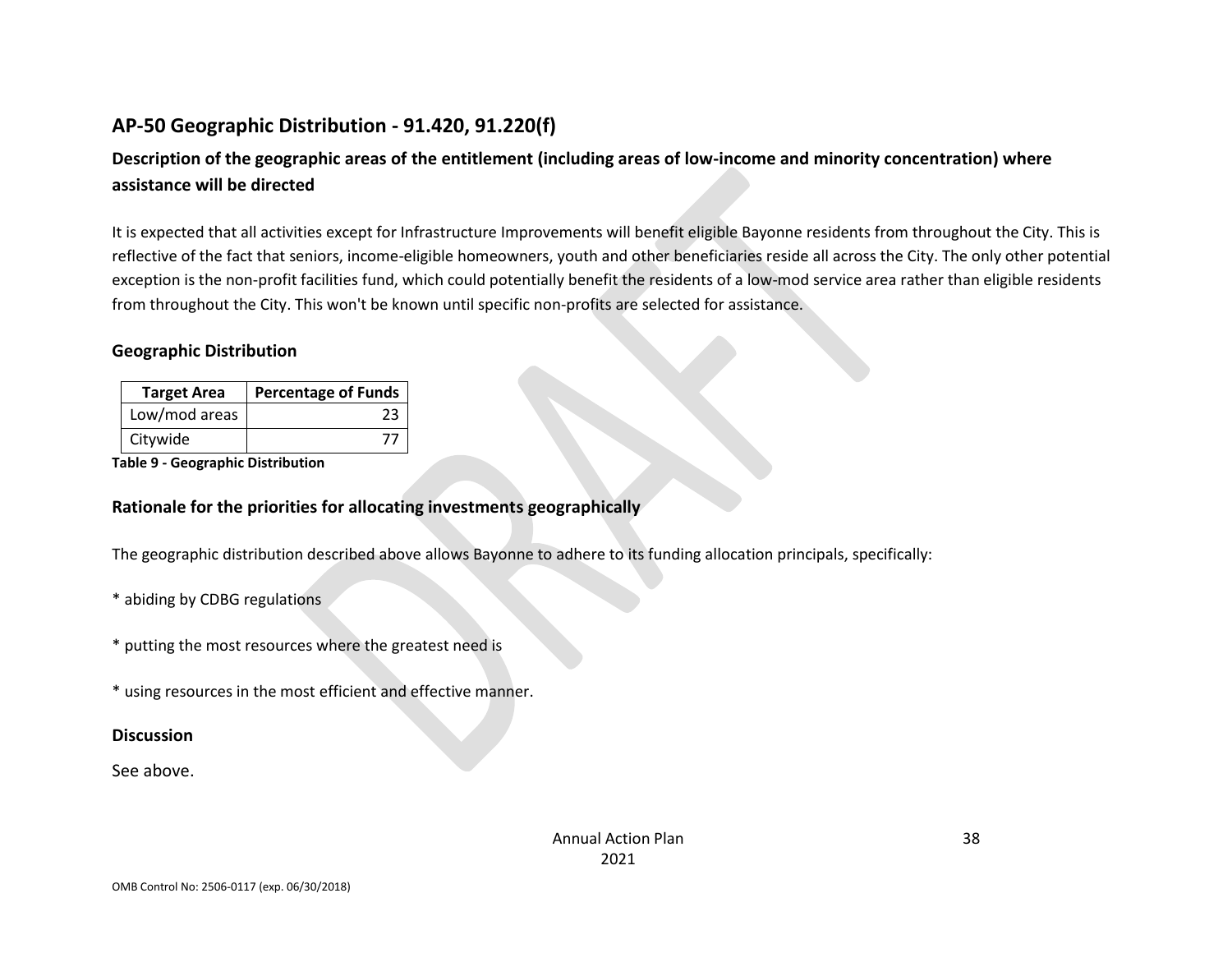# **AP-75 Barriers to Affordable Housing -91.420, 91.220(j)**

#### **Introduction**

The City has identified a number of barriers to affordable housing, including the deteriorated condition of some housing units, environmental problems and the high cost of remediating them, and low-income levels that make affordability a major concern. The City is attempting to address these issues through community and economic planning initiatives, as well as by providing financial assistance for housing repairs.

**Actions it planned to remove or ameliorate the negative effects of public policies that serve as barriers to affordable housing such as land use controls, tax policies affecting land, zoning ordinances, building codes, fees and charges, growth limitations, and policies affecting the return on residential investment**

The City plans to continue funding and marketing the rental component of its residential rehab program. Rental housing was included in the program starting in 2016 and it will take continued efforts to make rental property owners aware of the program and the benefits of participation.

#### **Discussion**

Bayonne's proximity to New York City and recent indications of gentrification combine to keep property values very high, often placing homeownership beyond the reach of even those whose income is well above the low-mod range. This makes renting the only viable option for many and the addition of rental properties into the City's residential rehab program is intended to help provide decent, affordable housing to meet continued need among low and moderate-income households.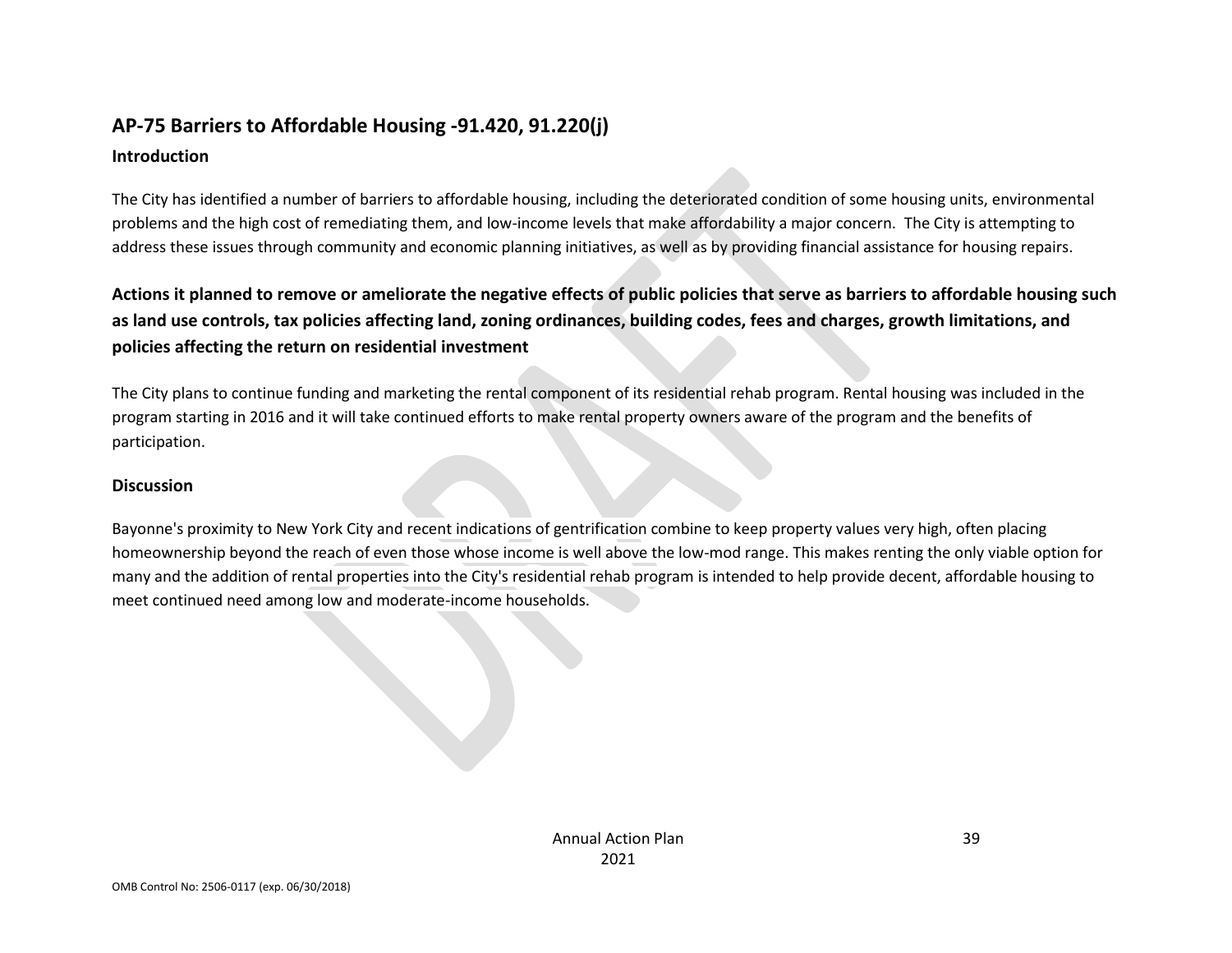## **AP-85 Other Actions - 91.420, 91.220(k)**

#### **Introduction**

This section summarizes by various category the anticipated benefits and impacts of the activities contained in this Annual Action Plan. The individual goals and aims of these activities are described in AP-35 the Projects Section, but this section shows how multiple activities reinforce each other in addressing broad areas of community development.

#### **Actions planned to address obstacles to meeting underserved needs**

The primary obstacle to meeting underserved needs is a lack of funds. There are many needs in all of the areas - public facilities, public services, infrastructure, and economic development – and municipal resources go only so far. In addition, the impacts of Coronavirus have exacerbated the community needs, including underserved needs, and the costs to properly address them.

The City, through both staff and consultants, is constantly looking for additional funding sources to address the unmet needs identified in our community. We routinely attract state, federal, regional and private funding for improvements and services that aide the community at large and lower income neighborhoods and residents in particular. Those efforts will certainly continue during 2021. This will also include seeking out funding for Bayonne from Coronavirus-related funding currently coming down from the American Rescue Plan bill, and continuing to stay abreast of new sources of Coronavirusrelated funding that might be available in the future.

The development of more and better jobs for low- and moderate-income persons would help reduce the scale or scope of needs as well. In this vein, the City undertakes economic development projects to attract and retain employers and works with local and regional job training entities to enhance residents' work skills.

### **Actions planned to foster and maintain affordable housing**

The City has addressed its zoning and land use regulations in an attempt to make them as equitable and open as possible. Development standards, though they sometimes add costs to construction or rehabilitation, are necessary for the safety and health of residents. Efforts have been made to streamline and facilitate the permitting process locally.

It is most important to note that: (1) the City has instituted a requirement that is applicable to residential redevelopment projects whereby the redeveloper is required to provide a minimum of 10 percent of the residential units as affordable, whether they are sales or rental units, and (2) the City Council has adopted an ordinance that establishes an "Affordable Housing Trust Fund" that requires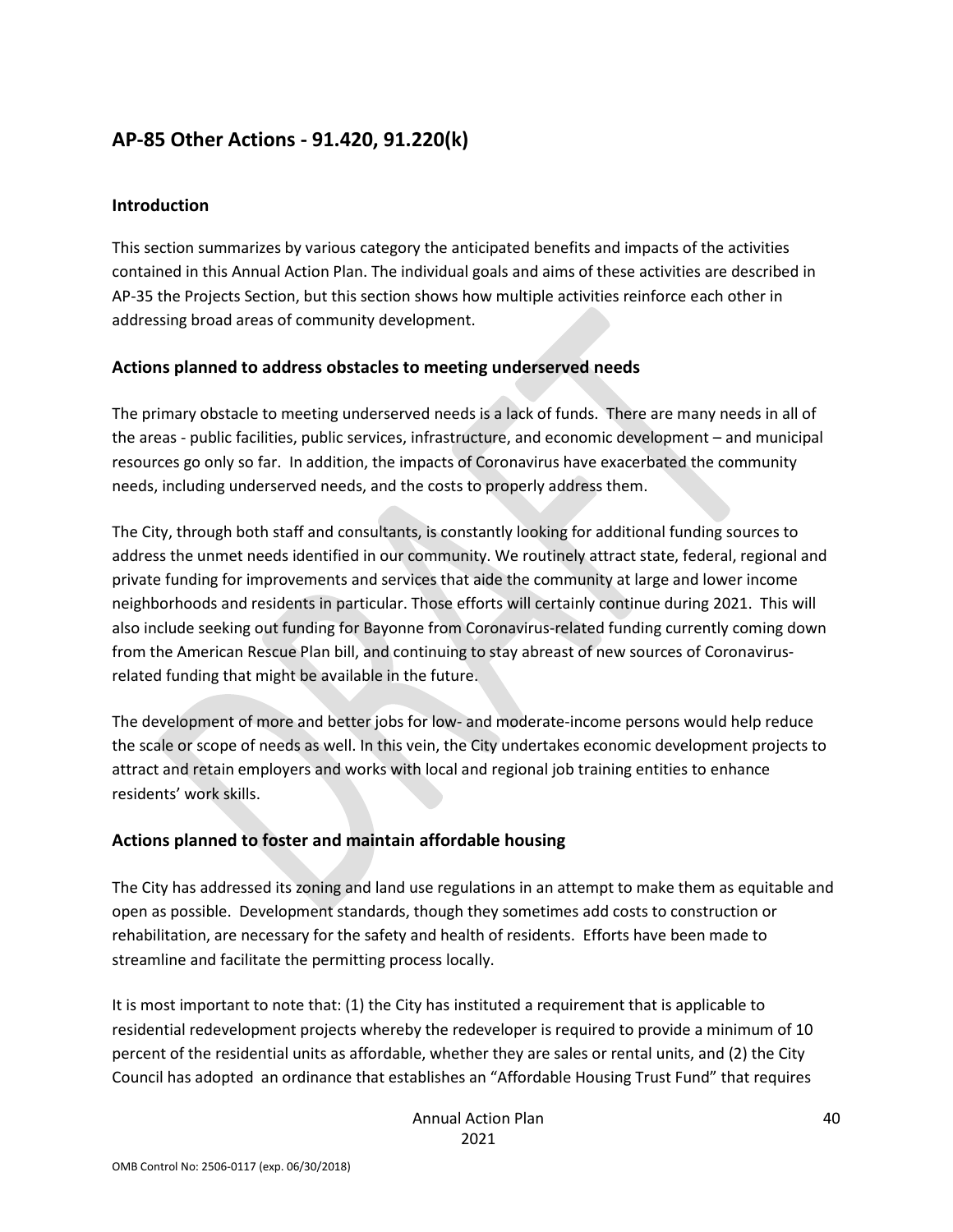residential developers to make a payment to the trust fund that is equal to one percent of the project's cost and non-residential developers to make a payment that is equal to two percent of the project's cost. Bayonne has adopted a Fair Share Housing Plan pursuant to the New Jersey Council on Affordable Housing's (COAH) regulations which include a spending plan for the Affordable Housing Trust Funds.

The City continues to use all available resources including CDBG, HOME, New Jersey State housing programs and Federal tax credits to develop affordable housing.

#### **Actions planned to reduce lead-based paint hazards**

Bayonne has approximately 26,800 housing units of which, due largely to the overall age of the housing stock, as many as 20,400 units could contain lead-based paint.

The City has made progress in evaluating and reducing lead-based paint hazards. As a member of the Hudson County HOME Consortium, the City has worked with County staff and has incorporated cooperative efforts in the program design to test for lead-based paint. The Community Development Office continues to contract with Matric New World Engineering, Inc. to perform (1) lead based paint risk assessments on effected properties being rehabilitated with CDBG funds and (2) follow-up with final clearance reports.

Abatement work is currently undertaken by qualified contractors who have completed US HUD and EPA lead training courses and outreach is being undertaken to bring in additional contractors.

### **Actions planned to reduce the number of poverty-level families**

Poverty is very clearly a concern in Bayonne. Despite a strengthening economy and low levels of unemployment at the national and state levels, the City continues to have relatively high unemployment (9.8%), and the latest poverty figures indicate that 13.5 percent of the City's population lives in poverty.

The City has historically taken advantage of all programs that provide assistance to persons living below the poverty level and looks to place potential job applicants in entry level positions with various businesses that receive financial assistance from CDBG under the Urban Enterprise Zone Program.

### **Actions planned to develop institutional structure**

The City Council, through the Department of Community Development, has the ultimate responsibility in assuring that the priority needs of the Consolidated Plan and Annual Action Plan are met. The Department provides the funding and technical assistance to the non-profit housing developers and service providers, and City agencies and authorities for projects that meet the needs documented in the plan. The City's housing and community development programs are administered by the Department of Community Development, working with a number of other City agencies, county offices, and not-forprofit service providers. The City is also a member of the Hudson County Consortium. Both the City and

Annual Action Plan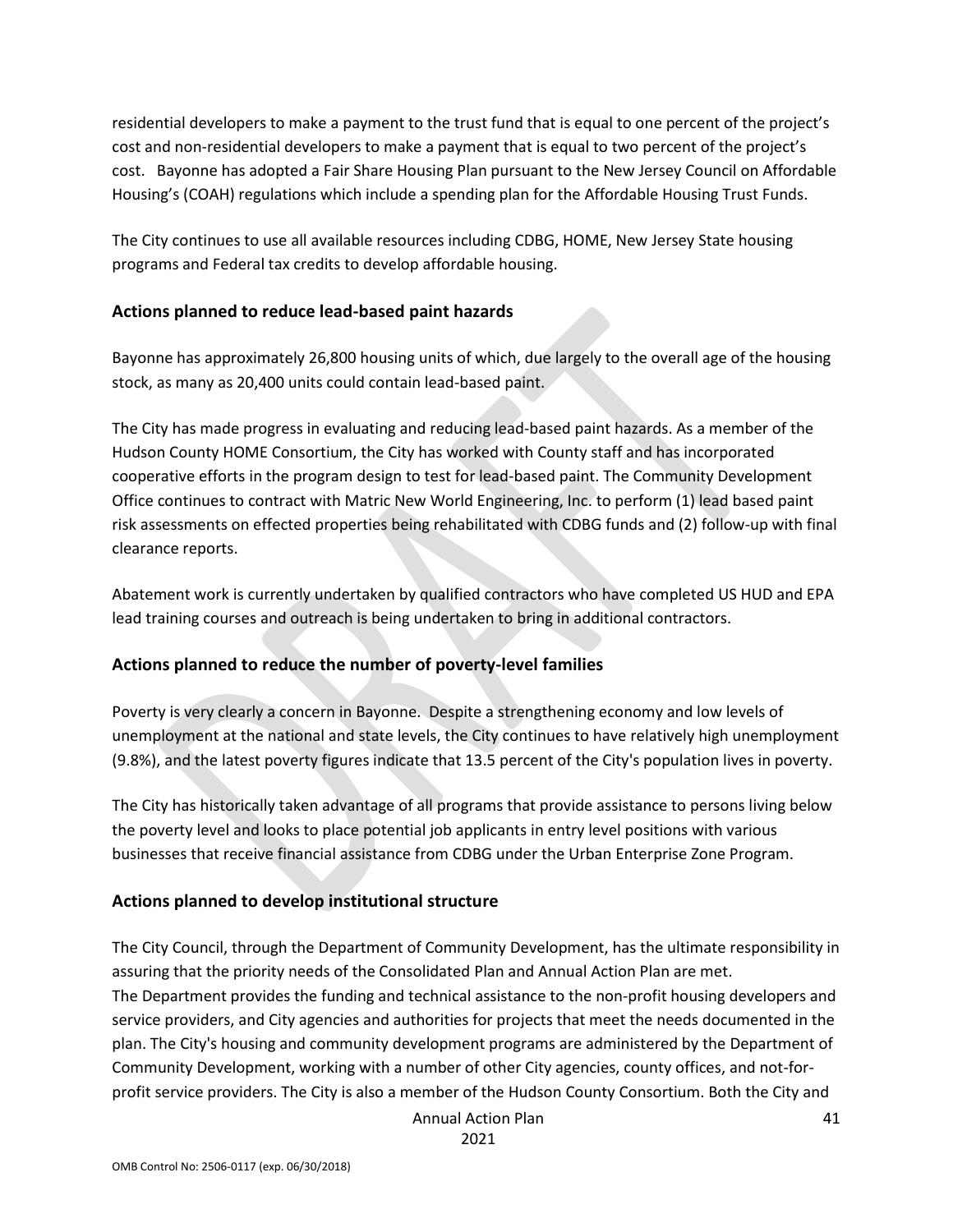the Bayonne Housing Authority coordinate their efforts and activities to ensure adequate and efficient service in the areas of public housing and housing assistance. The Housing Authority manages the Section 8 program.

## **Actions planned to enhance coordination between public and private housing and social service agencies**

As a common partner with so many of the public and private housing and social service providers, the Bayonne Community Development Program has been a natural conduit for communication and interaction among these entities. The CD Program will continue to serve in that capacity while respecting the autonomy and uniqueness of each partner.

#### **Discussion**

See above.